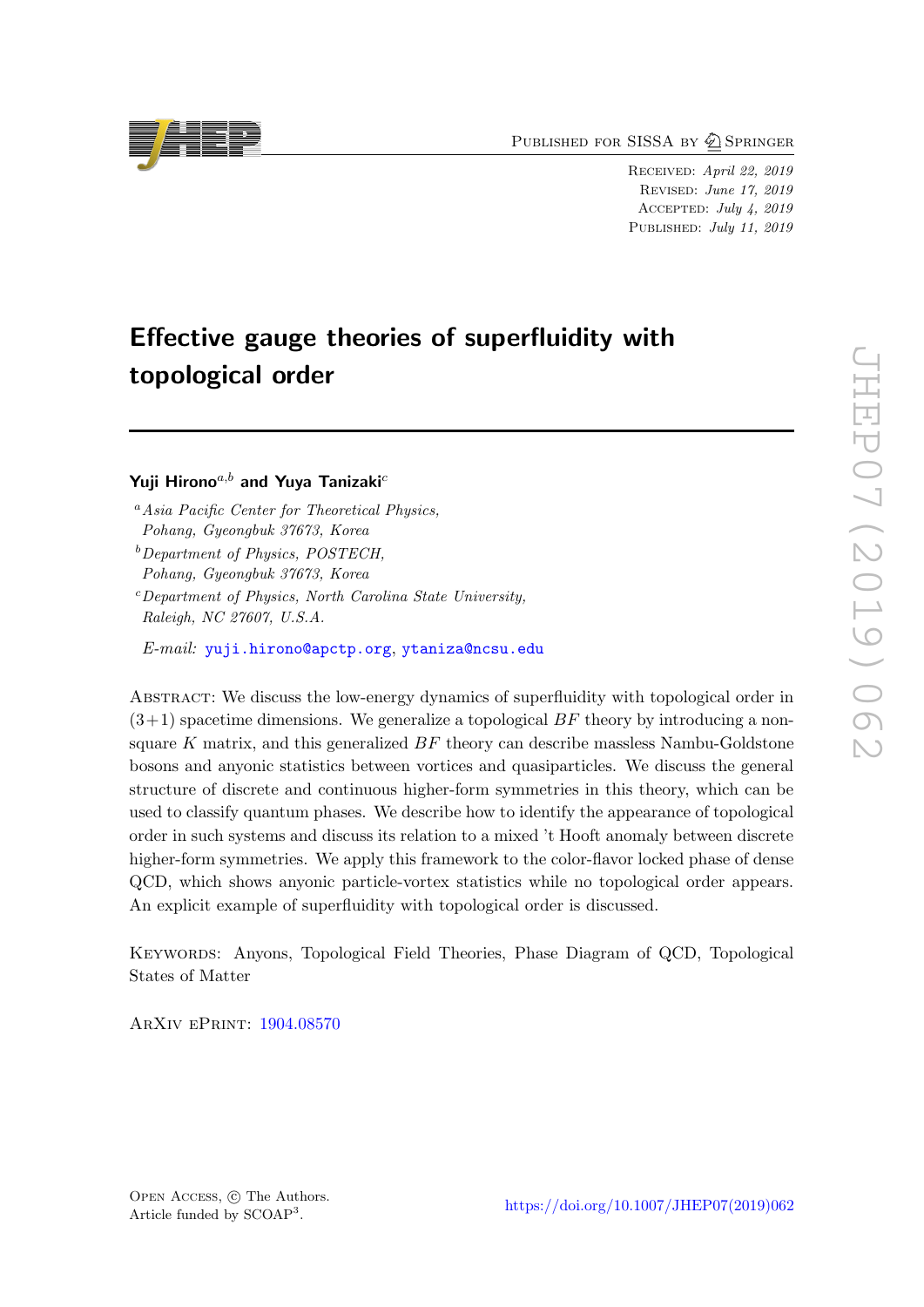# Contents

| $\mathbf{1}$               | Introduction                                                                                                                                                                                                                                                                                                              | $\mathbf{1}$                               |
|----------------------------|---------------------------------------------------------------------------------------------------------------------------------------------------------------------------------------------------------------------------------------------------------------------------------------------------------------------------|--------------------------------------------|
| $\boldsymbol{2}$           | Effective field theory of topologically ordered superfluidity<br>Effective Lagrangian of general Abelian-Higgs models<br>2.1<br>Classification of spectra<br>2.2<br>Non-canonical normalization of gauge fields<br>2.3<br>Generalization to non-canonical normalization<br>2.3.1<br>Basis change of gauge fields<br>2.3.2 | 3<br>3<br>$\overline{4}$<br>7<br>7<br>8    |
| $\bf{3}$                   | Higher-form symmetries of generalized BF theories<br>Continuous higher-form symmetries<br>3.1<br>Discrete higher-form symmetries<br>3.2<br>Particle-vortex statistics<br>3.3<br>Fate of the symmetries and topological order<br>3.4                                                                                       | $\boldsymbol{9}$<br>9<br>10<br>11<br>13    |
| $\overline{4}$<br>$\bf{5}$ | Color-flavor locked phase of QCD<br>Generalized $BF$ theory for CFL phase<br>4.1<br>Emergent higher-form symmetry of CFL phase<br>4.2<br>Implications for the quark-hadron continuity scenario<br>4.3<br>Example of superfluidity with topological order                                                                  | 15<br>15<br>18<br>19<br>19                 |
| 6                          | Summary and outlook                                                                                                                                                                                                                                                                                                       | $\overline{21}$                            |
| В                          | A Moore-Penrose inverse<br>Delta function forms                                                                                                                                                                                                                                                                           | $\overline{\bf 22}$<br>$\overline{\bf 22}$ |
|                            | C Derivation of the braiding phase $(3.13)$                                                                                                                                                                                                                                                                               | 23                                         |
|                            | D Notes regarding basis changes<br>D.1 Example<br>D.2 $\mathbb{Z}_3$ symmetry action in the original basis<br>D.3 Calculation in the rotated basis<br>D.4 More general cases                                                                                                                                              | 24<br>25<br>26<br>27<br>27                 |
|                            |                                                                                                                                                                                                                                                                                                                           |                                            |

# <span id="page-1-0"></span>1 Introduction

Classification of phases of matter has been one of the most fundamental problems in the physics of many-body systems. Different phases of matter have been classified by their symmetries, which led to the theory of spontaneously symmetry breaking [\[1](#page-29-0)[–4\]](#page-29-1). It is now realized that quantum phases of matter depends also on "topology", and Ginzburg-Landau (GL) type classification is not sufficient. An important class of such states is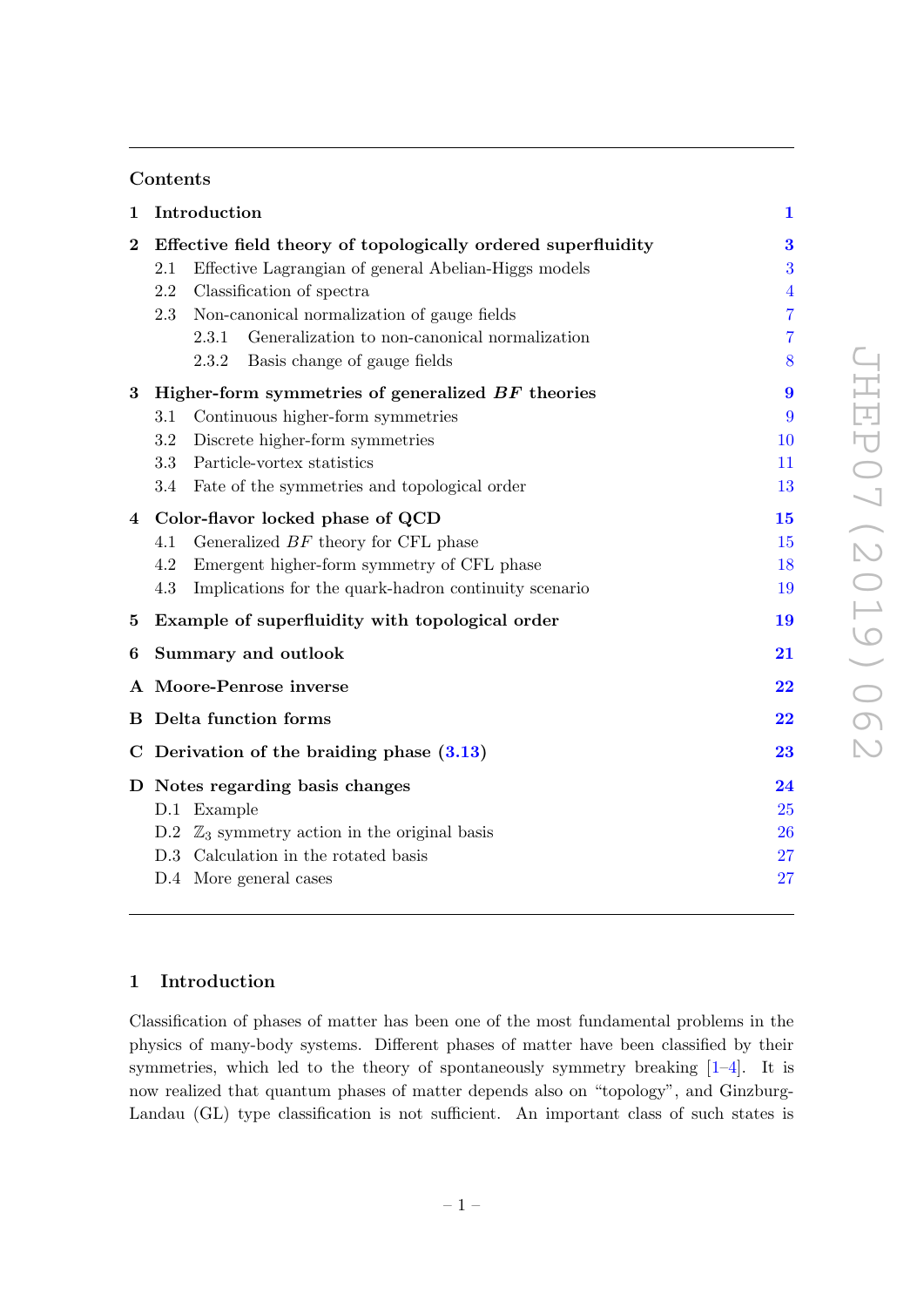called topological order, and there are nontrivial long-range correlation even though no massless excitations exist: topological degeneracy of ground states, anyon statistics of quasiparticles, and so on  $[5-12]$  $[5-12]$ . Low-energy effective description of topological order is given by topological field theories, and the presence of "deconfined" dynamical gauge fields plays an important role for those nontrivial long-range phenomena with mass gap [\[13,](#page-29-4) [14\]](#page-29-5). Certain classes of topological orders can be understood as a consequences of spontaneous breaking of higher-form (or generalized) global symmetries [\[15,](#page-29-6) [16\]](#page-29-7).

One possible direction of further developments on quantum many-body physics is to understand the role of topology in the presence of gapless degrees of freedom. Although we do not have a complete consensus about the definition of topological order in gapless systems, let us temporarily consider it in this paper as a quantum system which has deconfined gauge fields in addition to local gapless excitations. Such theoretical models have been recently studied in the context of quantum criticality of high- $T_c$  cuprates, using gauged GL model [\[17–](#page-29-8)[20\]](#page-30-0). There is also an example of such description in the physics of QCD [\[21–](#page-30-1)[24\]](#page-30-2). At large baryon densities, QCD matter is expected to exhibit color superconductivity [\[25–](#page-30-3)[29\]](#page-30-4), which has topological vortices [\[30](#page-30-5)[–33\]](#page-30-6). Understanding the role of topology would be important in the discussion of the phase structure of dense nuclear matter [\[28,](#page-30-7) [34,](#page-30-8) [35\]](#page-30-9) or the possible continuity of vortices between a nuclear superfluid and a color superconductor [\[36,](#page-30-10) [37\]](#page-30-11). The low-energy theory of a color superconducting phase is described by a topological field theory coupled with massless Nambu-Goldstone (NG) bosons [\[34,](#page-30-8) [35,](#page-30-9) [38\]](#page-31-0).

Motivated by these recent developments on the possibility of topological order in gapless systems, we study a general framework for studying superfluidity coupled to  $BF$ -type topological field theory [\[8,](#page-29-9) [39–](#page-31-1)[42\]](#page-31-2). Starting from a gauged GL model, we derive a dual gauge theory. The effective theory is a generalized  $BF$  theory with a non-square K matrix coupled with massless NG bosons. The system is shown to acquire discrete and continuous 2-form/1-form symmetries. As a consequence of the emergent symmetries, the system is shown to exhibit fractional braiding statistics between vortices and quasiparticles. We examine the condition when a topological order appears, which can be also seen as the existence of a mixed 't Hooft anomaly [\[43\]](#page-31-3) between higher-form symmetries.

This paper is organized as follows. In section [2,](#page-3-0) we introduce a low-energy effective theory of superfluidity that can also have topological order. In section [3,](#page-9-0) we identify the continuous and discrete higher-form symmetries of the system and discuss the braiding of quasiparticles and vortices. We also discuss how to detect the topological order in this theory and its interpretation as a mixed 't Hooft anomaly. In section [4,](#page-15-0) we describe the topological properties of the color-flavor locked phase of dense QCD as an application of the framework. This section is the follow-up of the previous paper [\[34\]](#page-30-8) with more detailed explanations. In section [5,](#page-19-1) we discuss an explicit example of superfluidity with topological order. Section  $6$  is devoted to a summary and outlook. In appendix  $A$ , we summarize the properties of the Moore-Penrose inverse. In appendix [B,](#page-22-1) we provide a summary of the properties of delta-function forms. In appendix  $C$ , we give a derivation of the braiding phase using the effective theory. Appendix  $D$  is devoted to a discussion about the consequence of basis changes.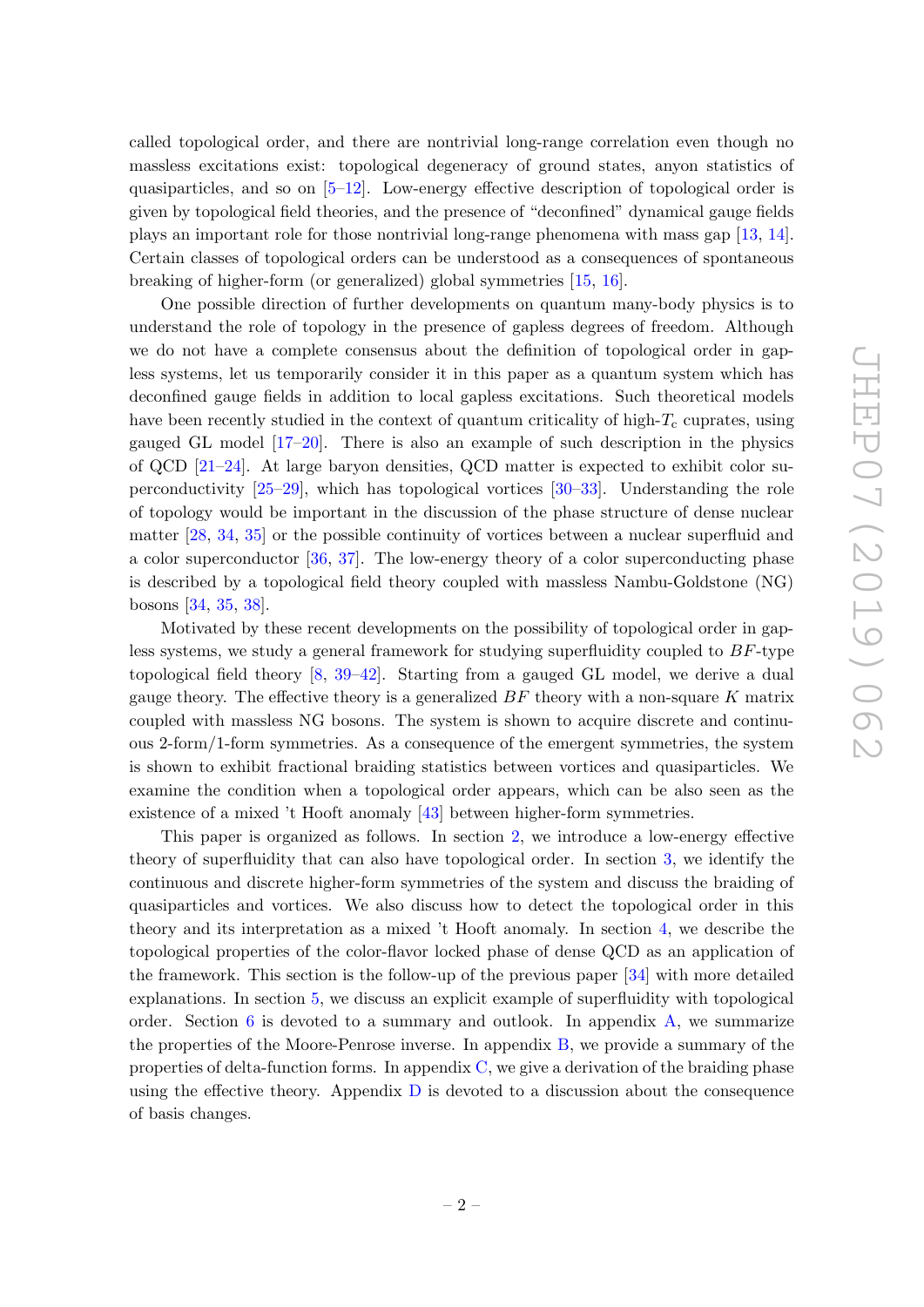# <span id="page-3-0"></span>2 Effective field theory of topologically ordered superfluidity

We aim at describing the low-energy behavior of superfluids with topological order. Here, let us construct a generic low-energy effective theory that consists of  $2\pi$ -periodic compact scalar fields and  $U(1)$  gauge fields.

#### <span id="page-3-1"></span>2.1 Effective Lagrangian of general Abelian-Higgs models

We consider a  $3 + 1$ -dimensional theory with multiple  $U(1)$  symmetries and some parts of them are gauged and couple to dynamical  $U(1)$  1-form gauge fields. We are interested in the low-energy regime of the theory and in this limit, the remaining degrees of freedom are massless modes, that are the NG bosons associated with the spontaneous breaking of  $U(1)$  symmetries. Thus, the system is a superfluid. In addition, there can be topological degrees of freedom.

Let us give a derivation of an effective theory for describing such a system. We take variables  $\phi_i$ , that are (would-be) NG modes associated with the breaking of U(1) symmetries. These are  $2\pi$ -periodic scalar fields. They couple to gauge fields through a covariant derivative,

$$
d_a \phi_i \equiv d\phi_i + K_{iA} a_A,\tag{2.1}
$$

and  $a_A$  are dynamical Abelian 1-form gauge fields,  $a_A(x) = (a_A)_{\mu} dx^{\mu}$   $(A = 1, \dots, |A|)$ , and  $K_{iA}$  is a  $|i| \times |A|$ ,<sup>[1](#page-3-2)</sup> integer-valued matrix. Let us call  $a_A(x)$  as photons. The covariant derivative is invariant under the 0-form gauge transformation,

$$
\phi_i \mapsto \phi_i - K_{iA} \lambda_A, \quad a_A \mapsto a_A + d\lambda_A,\tag{2.2}
$$

where gauge parameters  $\lambda_A$  are also  $2\pi$ -periodic scalars. Because of this interaction, a part of the would-be NG modes are Higgsed. We start with an action,

<span id="page-3-3"></span>
$$
S = \frac{1}{2} H_{ij} \int d_a \phi_i \wedge \star d_a \phi_j + \frac{1}{2} G_{AB}^a \int d a_A \wedge \star d a_B.
$$
 (2.3)

The positivity of the kinetic terms require that H and  $G^a$  are positive-definite real symmetric matrices.

We shall take an Abelian dual of this theory [\[44\]](#page-31-4). The action can be rewritten by introducing R-valued 3-form fields  $h_i$  as

$$
S = \frac{1}{8\pi^2} H_{ij}^{-1} \int h_i \wedge \star h_j - \frac{i}{2\pi} \int h_i \wedge d_a \phi_i + \frac{1}{2} G_{AB}^a \int d a_A \wedge \star d a_B.
$$
 (2.4)

Solving the equation of motion (EOM) for  $h_i$ , we obtain  $h_i = 2\pi i H_{ij} \star d_a \phi_j$  and get the original action [\(2.3\)](#page-3-3). Solving the EOM for  $\phi_i$ , instead, we find  $dh_i = 0$ , and it can be solved as

<span id="page-3-4"></span>
$$
h_i = \mathrm{d}b_i,\tag{2.5}
$$

<span id="page-3-2"></span><sup>&</sup>lt;sup>1</sup>We use the notation to represent the number of rows (or columns) of a matrix by the absolute value of the index.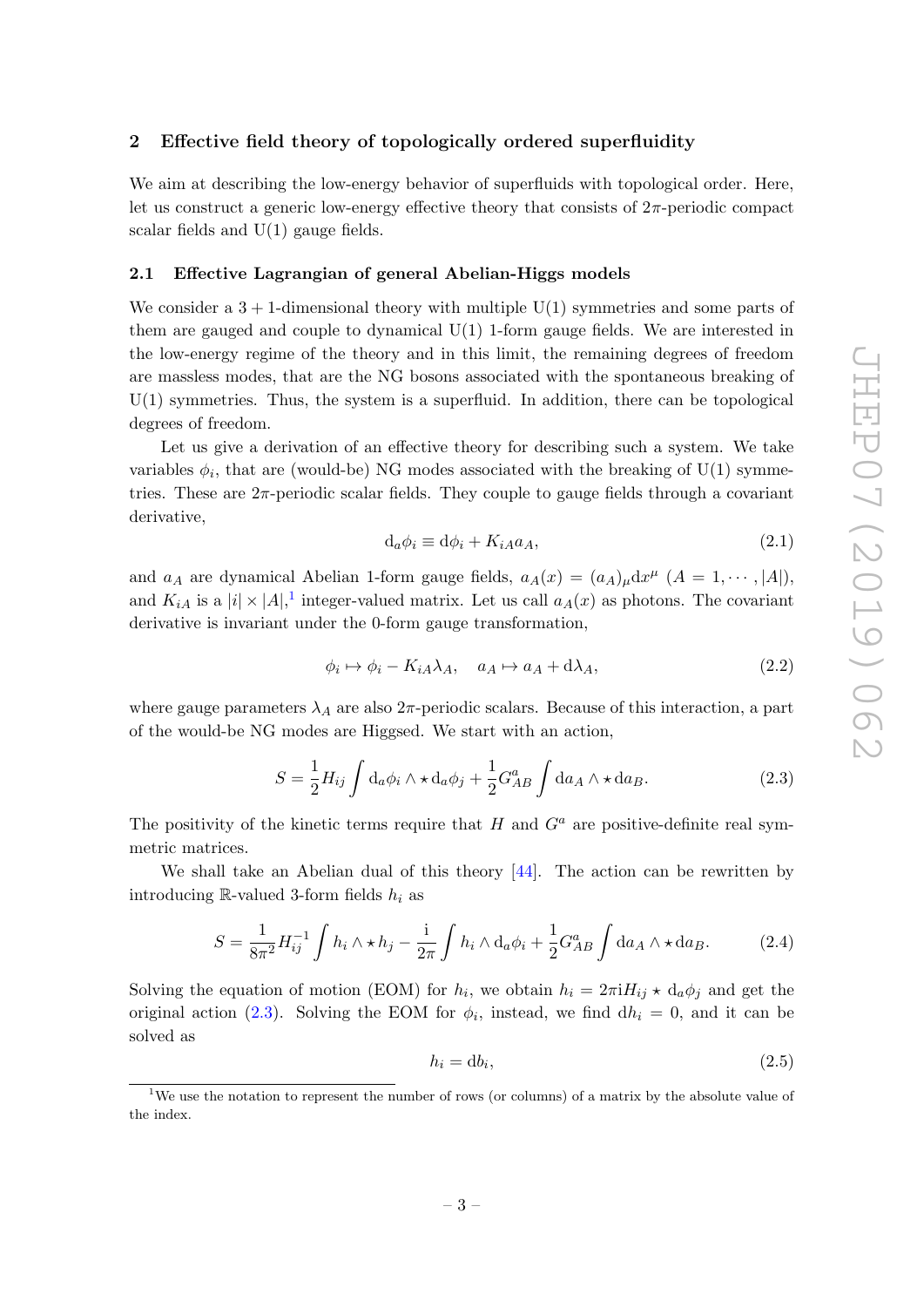where  $b_i(x) = \frac{1}{2}(b_i)_{\mu\nu} dx^{\mu} \wedge dx^{\nu}$  $b_i(x) = \frac{1}{2}(b_i)_{\mu\nu} dx^{\mu} \wedge dx^{\nu}$  $b_i(x) = \frac{1}{2}(b_i)_{\mu\nu} dx^{\mu} \wedge dx^{\nu}$   $(i = 1, \dots, |i|)$  are 2-form U(1) gauge fields.<sup>2</sup> Plugging this into  $h_i$ , the action is rewritten as

<span id="page-4-3"></span>
$$
S = \frac{1}{2} G_{ij}^b \int \mathrm{d}b_i \wedge \star \mathrm{d}b_j + \frac{1}{2} G_{AB}^a \int \mathrm{d}a_A \wedge \star \mathrm{d}a_B + \mathrm{i} \frac{K_{iA}}{2\pi} \int b_i \wedge \mathrm{d}a_A, \tag{2.6}
$$

where we introduce  $G_{ij}^b \equiv H_{ij}^{-1}/4\pi^2$ . The first two terms are the usual kinetic terms, and the last term is the topological  $BF$  term.<sup>[3](#page-4-2)</sup> Physical observables can be calculated by the partition function,

$$
Z = \int \mathcal{D}a \mathcal{D}b \,\mathrm{e}^{-S[a,b]}.\tag{2.7}
$$

In this path integral, we sum over all possible gauge fields, satisfying the canonical Dirac quantization conditions,

<span id="page-4-4"></span>
$$
\int_{S} da_{A} \in 2\pi \mathbb{Z}, \int_{V} db_{i} \in 2\pi \mathbb{Z}, \qquad (2.8)
$$

for each closed 2-submanifold  $S$  and 3-submanifold  $V$  of the spacetime.

Physical operators that we will focus on are Wilson loop operators and vortex operators,

<span id="page-4-5"></span>
$$
W_A(C) = \exp\left(i \int_C a_A\right), \quad V_i(S) = \exp\left(i \int_S b_i\right), \tag{2.9}
$$

where  $C$  is a world-line of a test particle, and  $S$  is a vortex world-sheet.

# <span id="page-4-0"></span>2.2 Classification of spectra

Since we are interested in the low-energy physics, we only retain massless modes and topological sector. Before studying the global nature of the theory, let us clarify its local dynamics to identify the massless sector of  $b$  and  $a$ . For this purpose, let us write down the EOMs of  $b_i$  and  $a_A$ :

$$
G_{ij}^{b}d \star db_{j} - \frac{i}{2\pi}K_{iA}da_{A} = 0,
$$
  
\n
$$
G_{AB}^{a}d \star da_{B} + \frac{i}{2\pi}K_{iA}db_{i} = 0.
$$
\n(2.10)

Combining these EOMs, we find that  $db_i$  must satisfy

$$
\left(G^{b}\Delta + \frac{1}{4\pi^{2}}K(G^{a})^{-1}K^{T}\right)db = 0,
$$
\n(2.11)

and that  $da<sub>A</sub>$  must satisfy

$$
\left(G^a \Delta + \frac{1}{4\pi^2} K^T (G^b)^{-1} K\right) da = 0.
$$
 (2.12)

<span id="page-4-1"></span><sup>&</sup>lt;sup>2</sup>This normalization is determined by the global structure: let us set our spacetime as 4-torus  $T^4$  of size L as an example, then the  $2\pi$ -periodic scalar  $\phi$  can be decomposed as  $\phi = \frac{2\pi}{L} n_\mu x^\mu + \tilde{\phi}$ , where  $n_\mu \in \mathbb{Z}$  and  $\tilde{\phi}$ is the R-valued field. The above EOM,  $dh = 0$ , comes out of the path integral over  $\phi$ . The summation over  ${n_{\mu}} \in \mathbb{Z}^4$  further requires that  $\int_{T^3} h \in 2\pi \mathbb{Z}$  for each 3-torus and we find the correct normalization [\(2.5\)](#page-3-4).

<span id="page-4-2"></span><sup>&</sup>lt;sup>3</sup>One could consider further generalization by adding  $a_A \wedge a_B \wedge da_C$ ,  $b_i \wedge b_j$ , etc., with appropriate coefficients and modification of gauge transformations, like a twist term of Dijkgraaf-Witten theory [\[13,](#page-29-4) [45,](#page-31-5) [46\]](#page-31-6). In this paper, however, we do not pursue along this direction.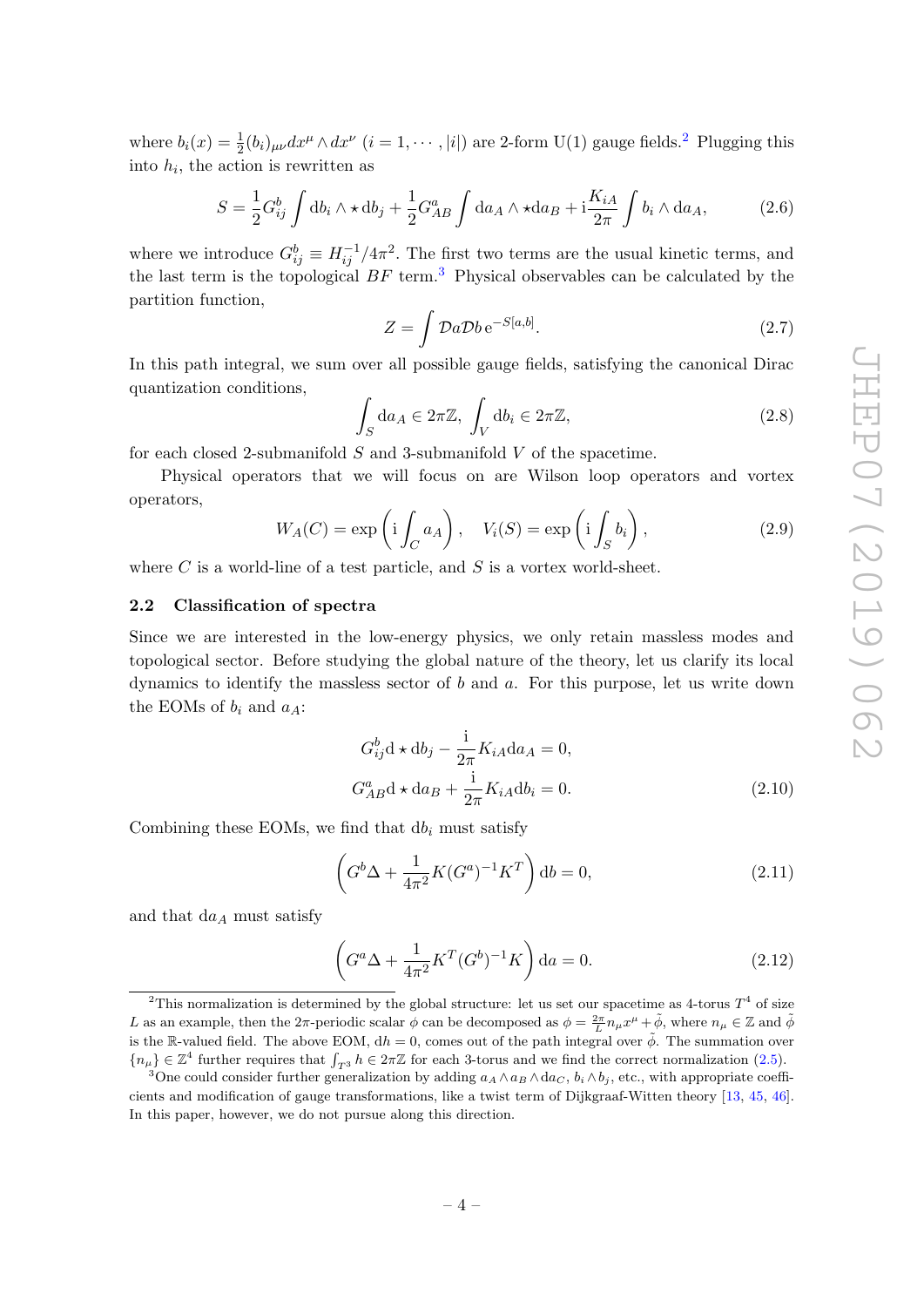Here,  $\Delta = d\delta + \delta d$  is the form Laplacian with the codifferential  $\delta = -\star d\star$ , and  $K^T$ represents the transpose of K matrix. Therefore, the mass matrix  $M^b$  of  $b_i$  is given by

$$
(M^b)^2 = \frac{1}{4\pi^2} (G^b)^{-1/2} K (G^a)^{-1} K^T (G^b)^{-1/2},
$$
\n(2.13)

and the mass matrix  $M^a$  of  $a<sub>A</sub>$  is given by

$$
(M^a)^2 = \frac{1}{4\pi^2} (G^a)^{-1/2} K^T (G^b)^{-1} K (G^a)^{-1/2}.
$$
 (2.14)

Here, we note that squared roots of  $G^a$  and  $G^b$  are well defined since they are positive matrix.

Let us discuss how massless degrees of freedom depend on the structure of the K matrix. When  $|i| = |A|$  (i.e. K is a square matrix) and  $\det K \neq 0$ , all the particles get nonzero mass because neither  $M^b$  nor  $M^a$  have zero eigenvalues, and the BF theory for superconductivity is reproduced. We are interested in the situation where superfluidity is present. In this case, there exists at least one massless NG modes, which is realized when  $\dim(\mathrm{coker}\,K) \neq 0$ . Indeed, for each vector  $\mathbf{D}^{\bar{\alpha}} \in \mathrm{coker}\,K$ , i.e.

$$
(\mathbf{D}^{\bar{\alpha}})^T \cdot K = 0,\tag{2.15}
$$

we can find the null eigenvector of the mass matrix:

$$
(M^b)^2 \sqrt{G^b} \mathbf{D}^{\bar{\alpha}} = 0. \tag{2.16}
$$

Since K is in general a non-square matrix, there always exist massless NG modes if  $|i| > |A|$ .

There can also be remaining massless photons, when dim(ker K)  $\neq 0$ . We denote the basis of the kernel and cokernel as  $C^{\alpha} \in \text{ker } K$ , and  $D^{\bar{\alpha}} \in \text{coker } K$ , namely, they satisfy

$$
K_{iA}C_A^{\alpha} = 0, \quad D_i^{\bar{\alpha}}K_{iA} = 0.
$$
\n(2.17)

We can identify the massless NG modes and massless photons as

$$
b_0 \in \text{coker } K, \quad a_0 \in \text{ker } K,\tag{2.18}
$$

because  $a_0$  and  $b_0$  does appear in the BF term. The numbers of massless NG modes and massless photons,  $|\bar{\alpha}|$  and  $|\alpha|$ , are given by the dimensions of the cokernel and kernel of K, respectively:

$$
|\bar{\alpha}| = \dim(\text{coker } K), \quad |\alpha| = \dim(\ker K). \tag{2.19}
$$

Those massless modes can be identified by projection matrices,

$$
(a_0)_A = P_{AB}^a \, a_B, \quad (b_0)_i = P_{ij}^b \, b_j,\tag{2.20}
$$

where  $P^a$  and  $P^b$  are orthogonal projectors to the kernel and cokernel of K. They can be expressed using the Moore-Penrose inverse<sup>[4](#page-5-0)</sup>  $K^+$  of the K matrix, which is a generalization

<span id="page-5-0"></span> $4$ We summarize the properties of the Moore-Penrose inverse in appendix [A.](#page-22-0)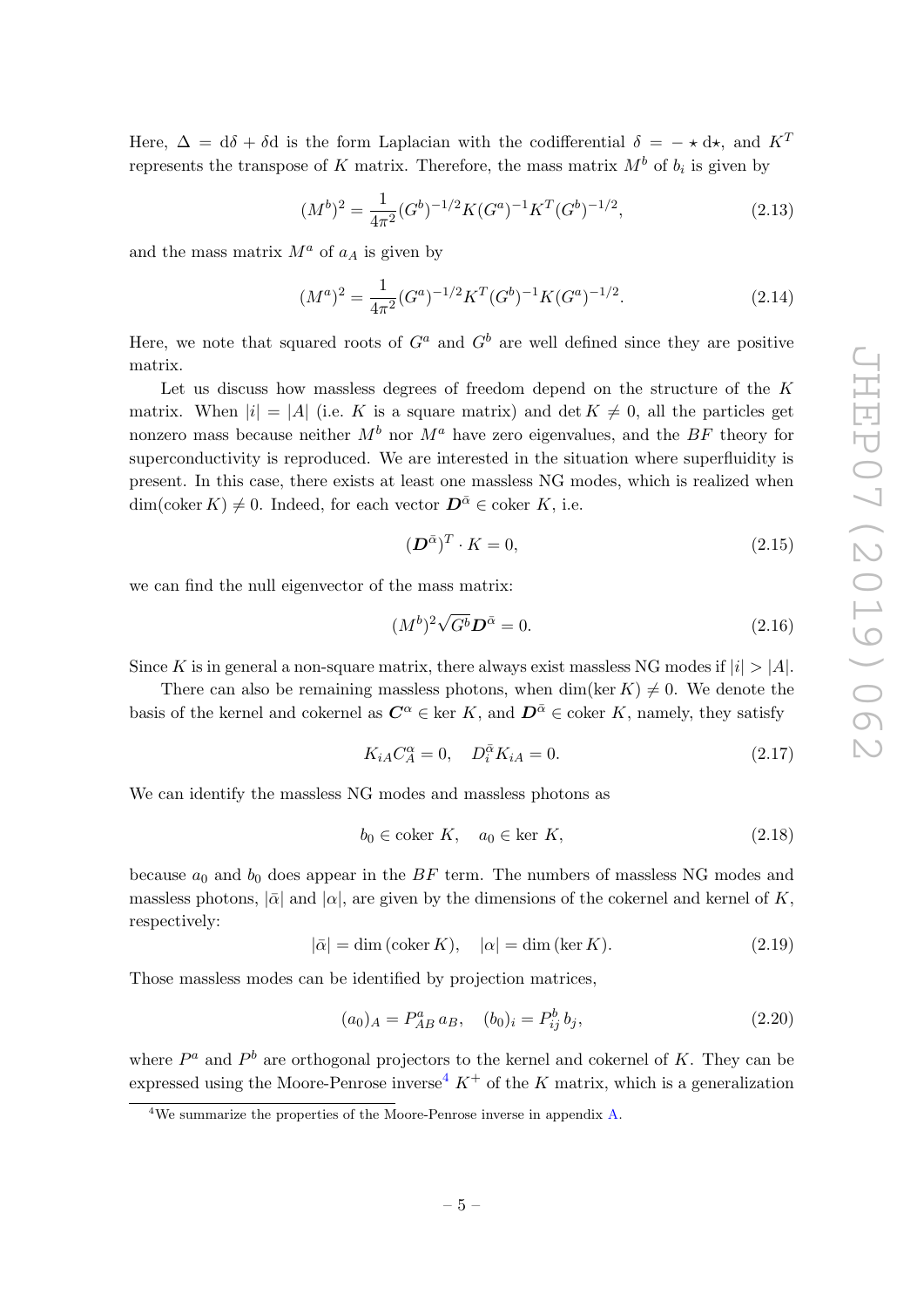of a matrix inverse. Given an arbitrary matrix, the Moore-Penrose inverse always exists and is unique. The projectors are given by  $5^5$  $5^5$ 

$$
P_{AB}^{a} = \delta_{AB} - [K^{+}K]_{AB}, \quad P_{ij}^{b} = \delta_{ij} - [KK^{+}]_{ij}.
$$
 (2.21)

Using this orthonormal projection, we denote the gauge fields as

$$
a = a_0 + a_\perp, \quad b = b_0 + b_\perp. \tag{2.22}
$$

This decomposition diagonalizes the mass term, but it does not necessarily diagonalize the kinetic term: for example, the kinetic term of b becomes

$$
\frac{1}{2} \int \mathrm{d}b^T \wedge G^b \star \mathrm{d}b = \frac{1}{2} \int \left( \mathrm{d}b_0^T \wedge G^b \star \mathrm{d}b_0 + 2 \mathrm{d}b_\perp^T \wedge G^b \star \mathrm{d}b_0 + \mathrm{d}b_\perp^T \wedge G^b \star \mathrm{d}b_\perp \right). \tag{2.23}
$$

In the low-energy limit, the last term can be neglected since it only describes the exponential decay of massive excitations, and one should retain the first and the second terms. The mixed kinetic term  $db_{\perp}^T \wedge G^b \star db_0$  vanishes identically if and only if

$$
P^b G^b (1 - P^b) = 0.
$$
\n(2.24)

Since  $G^b$  and  $P^b$  are both symmetric matrices, this condition is equivalent to

$$
[G^b, P^b] = 0.\t\t(2.25)
$$

We obtain the same conclusion also for the photon fields a. In the rest of this paper, we assume that

<span id="page-6-2"></span>
$$
[G^a, P^a] = 0, \quad [G^b, P^b] = 0,\tag{2.26}
$$

so that the mixed kinetic terms between massless and heavy modes vanish identically.<sup>[6](#page-6-1)</sup> In concrete examples, the condition [\(2.26\)](#page-6-2) may be implied by a certain symmetry of the UV theory. We expect that this condition is important to protect the topological order under the existence of gapless excitations. As a consequence of assumption  $(2.26)$ , we obtain the low-energy effective action as

<span id="page-6-3"></span>
$$
S_{\text{eff}} = i \frac{K_{iA}}{2\pi} \int b_i \wedge da_A + \frac{1}{2} G_{ij}^b \int d(b_0)_i \wedge \star d(b_0)_j + \frac{1}{2} G_{AB}^a \int d(a_0)_A \wedge \star d(a_0)_B, \quad (2.27)
$$

where  $b_0$  and  $a_0$  are massless contributions as identified above. We call this as the generalized BF theory.

This action [\(2.27\)](#page-6-3) can describe various physical situations, depending on the choice of K matrices. Possible physical situations are classified according to the numbers,  $|\bar{\alpha}|, |\alpha|, |i|$ , and  $|A|$ . Note that, according to Fredholm's index theorem, those numbers are related as

$$
|\bar{\alpha}| - |\alpha| = |i| - |A|.
$$
 (2.28)

<span id="page-6-0"></span><sup>&</sup>lt;sup>5</sup>We use the notation where contracted matrix indices may be omitted when there is no confusion, for example,  $[K^+K]_{AB} = K^+_{Ai}K_{iB}.$ 

<span id="page-6-1"></span> ${}^{6}$ In appendix  $D$ , we discuss the consequence of the mixed kinetic terms.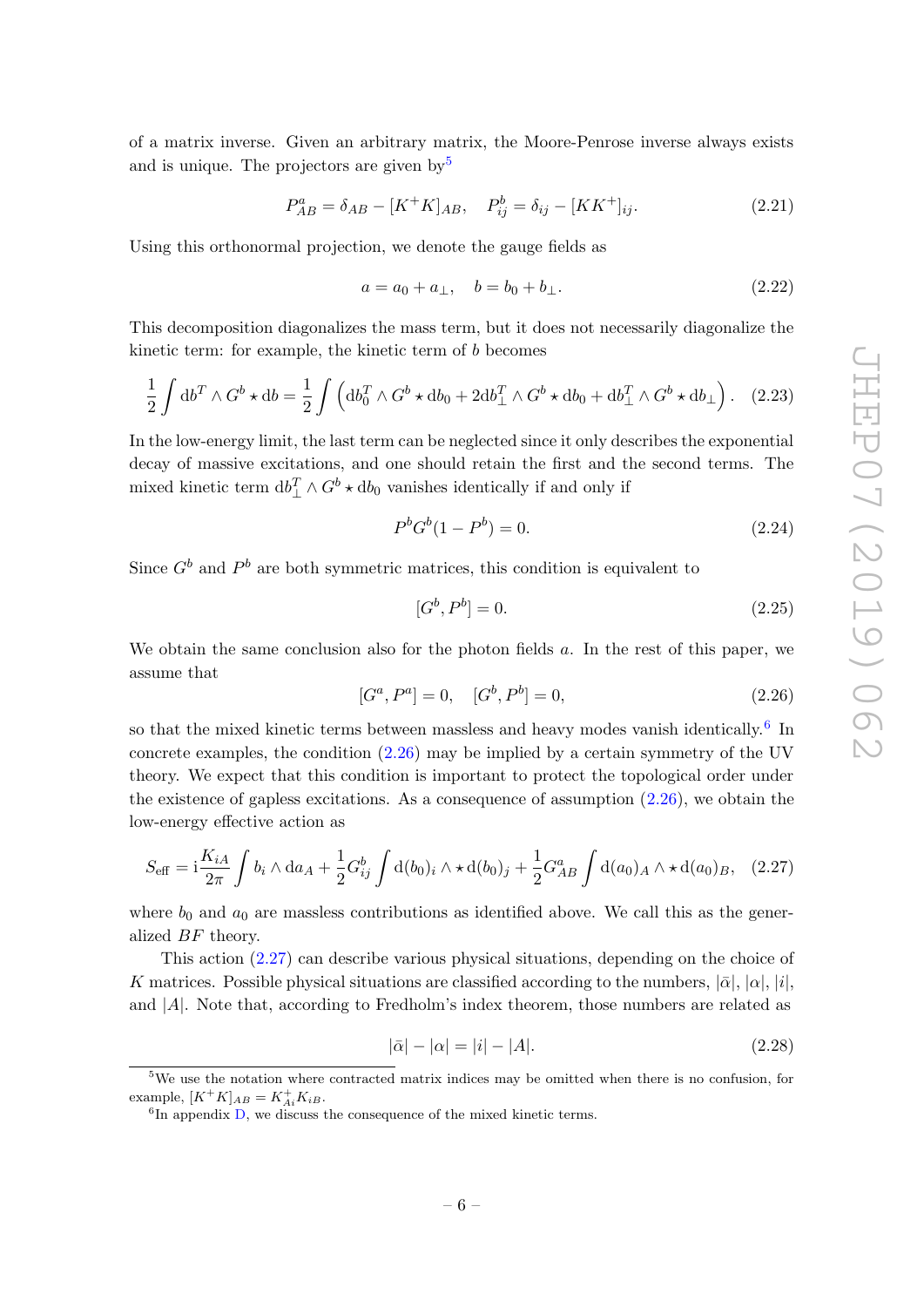Based on this relation, possible situations of  $(2.27)$  can be classified as follows:

- $|\bar{\alpha}| = |\alpha| = 0$ ,  $|i| = |A|$ : all the excitations are massive. In this case, The K matrix is square and regular, which corresponds to BF theoretical description of superconductors.
- $|\alpha| = |A| = 0$ ,  $|\bar{\alpha}| = |i|$ : superfluids with no topological order.
- $|\bar{\alpha}| = |i| = 0$ ,  $|\alpha| = |A|$ : pure Maxwell theory.
- In other cases, superfluidity and topological order may coexist.

#### <span id="page-7-0"></span>2.3 Non-canonical normalization of gauge fields

#### <span id="page-7-1"></span>2.3.1 Generalization to non-canonical normalization

So far, we are working on the theory  $(2.6)$  with the canonically normalized gauge fields  $b_i$ and  $a_A$  as in  $(2.8)$ . Instead, we can work on more general normalization of these gauge fields, and let us discuss such cases in this section. The motivation for this generalization is that gauge fields of the low-energy effective theory can be emergent and is not necessarily ensured to be canonically normalized when we derive it from the UV theory. Therefore, it is important to establish the way to analyze such cases. The normalization of gauge fields does not affect local dynamics, and thus the discussion in section [2.2](#page-4-0) is unaffected while the global nature of the theory can be changed drastically.

The normalization of gauge fields is related to the choice of physically observable Wilson loops and vortex operators. Let us replace  $(2.8)$  by a generic normalization condition (Dirac quantization condition) for  $a<sub>A</sub>$  and  $b<sub>i</sub>$  as

<span id="page-7-2"></span>
$$
Q_{AB} \int_{S} da_{B} \in 2\pi \mathbb{Z}, \quad \int_{V} db_{j} R_{ji} \in 2\pi \mathbb{Z}, \tag{2.29}
$$

where S and V are 2D and 3D subspace without boundary, and  $Q_{AB}$  and  $R_{ij}$  are invertible matrices with integer elements. Correspondingly, the matrices  $Q$  and  $R$  specify the set of generators of gauge-invariant Wilson loops and vortex operators,

<span id="page-7-3"></span>
$$
W_A^{(Q)} \equiv \exp\left(iQ_{AB} \int_C a_B\right), \quad V_i^{(R)} \equiv \exp\left(i \int_S b_j R_{ji}\right). \tag{2.30}
$$

The naive Wilson loop and surface operators [\(2.9\)](#page-4-5) are no longer gauge invariant in this normalization.

Let us discuss the gauge redundancy of the action. It is invariant under 0-form and 1-form gauge transformations,

$$
a_A \mapsto a_A + Q_{AB}^{-1} d\lambda_B, \quad b_i \mapsto b_i + R_{ji}^{-1} d\lambda_j,
$$
\n
$$
(2.31)
$$

where  $\lambda_A$  is a  $2\pi$ -periodic scalar and  $\lambda_i$  is a U(1) 1-form fields. They satisfy

$$
\int d\lambda_A \in 2\pi \mathbb{Z}, \quad \int d\lambda_i \in 2\pi \mathbb{Z}, \tag{2.32}
$$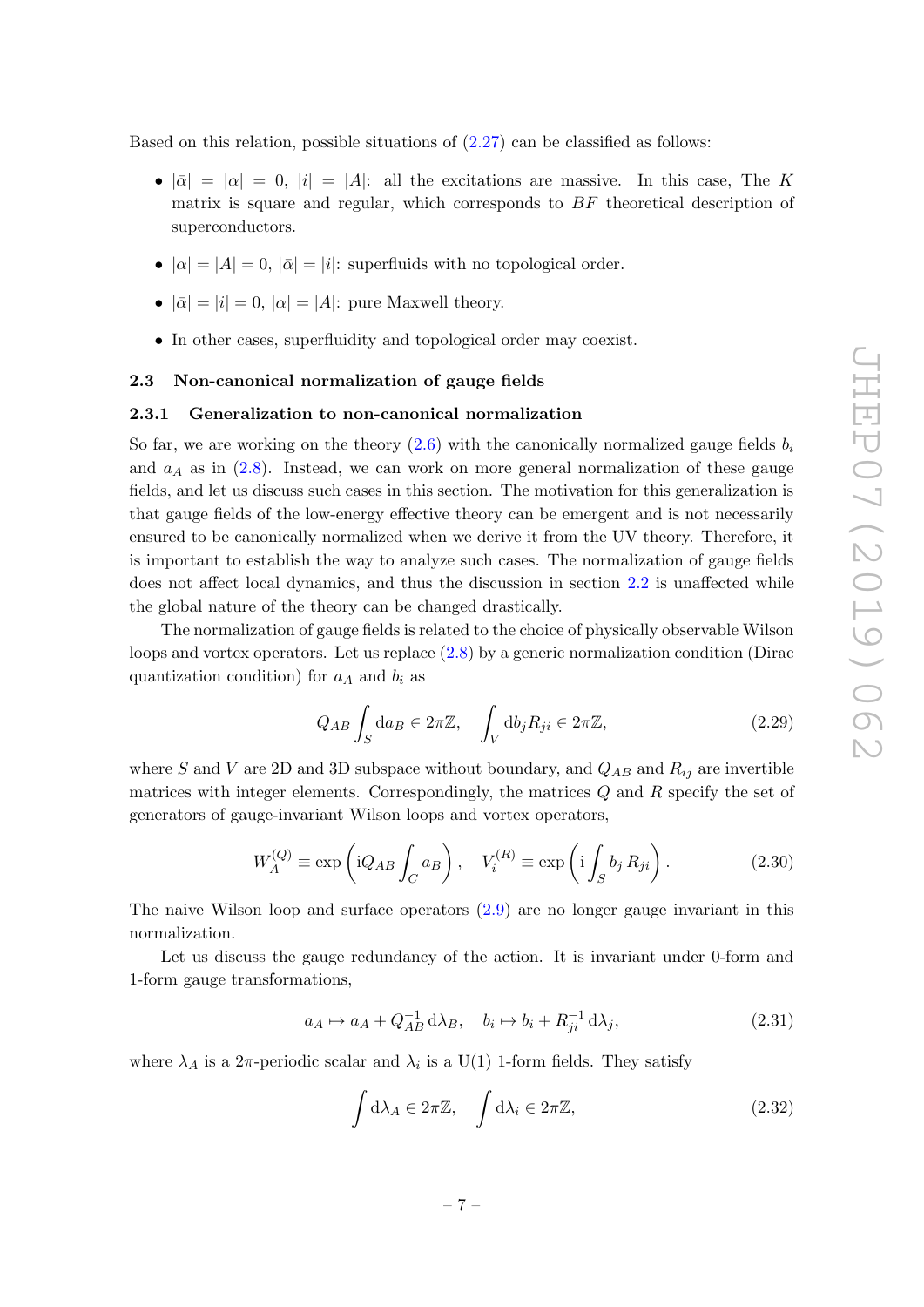where the integrations are over closed submanifolds of corresponding dimensions. Introducing the matrices  $Q^{-1}$  and  $R^{-1}$  is necessary for the consistency with the normalization condition [\(2.29\)](#page-7-2). The variation of the action is

$$
\delta_1 S_{\text{eff}} = \frac{K_{iA} Q_{AB}^{-1}}{2\pi} \int \mathrm{d}b_i \wedge \mathrm{d}\lambda_B, \quad \delta_2 S_{\text{eff}} = \frac{R_{ji}^{-1} K_{iA}}{2\pi} \int \mathrm{d}\lambda_i \wedge \mathrm{d}a_A. \tag{2.33}
$$

Note that the integration gives

$$
\int \mathrm{d}b_i \wedge \mathrm{d}\lambda_B = (2\pi)^2 R_{ji}^{-1} n_j m_B, \quad \int \mathrm{d}\lambda_i \wedge \mathrm{d}a_A = (2\pi)^2 Q_{AB}^{-1} m'_B n'_i \tag{2.34}
$$

where  $n_i, n'_i, m_B, m'_B$  are integer vectors. The change of the action under 1-form and 2-form gauge transformation is now given by

<span id="page-8-2"></span>
$$
\delta_1 S_{\text{eff}} = 2\pi n^T R^{-1} K Q^{-1} m, \quad \delta_2 S_{\text{eff}} = 2\pi n^{\prime T} R^{-1} K Q^{-1} m' \tag{2.35}
$$

Thus, the gauge invariance requires that the  $K$  matrix should be chosen so that the each element of the matrix  $[R^{-1}KQ^{-1}]_{iA}$  is an integer. This reproduces the fact that K should be an integer-valued matrix when we take  $Q = 1$  and  $R = 1$ , i.e., the canonical normalization [\(2.8\)](#page-4-4) of gauge fields.

## <span id="page-8-0"></span>2.3.2 Basis change of gauge fields

As we have shown, a theory can be specified by a set of integer-valued matrices  $(K, Q, R)$ . However, not every theory associated with a set  $(K, Q, R)$  describes a distinct system. This ambiguity was discussed in ref.  $[14]$  in the case of the topological  $BF$  theory for Abelian anyons, and we extend it to the case of our generalized setup.

We may work on another basis of gauge fields  $\tilde{a}_A$ ,  $b_i$ , which are related to the original fields as

<span id="page-8-1"></span>
$$
a_A = M_{AB} \tilde{a}_B, \quad b_i = \tilde{b}_j N_{ji}, \tag{2.36}
$$

with some invertible matrices  $M$  and  $N$ . Under the basis change, the  $K$  matrix should be replaced as

$$
\widetilde{K} = NKM. \tag{2.37}
$$

One should not forget that, together with eq. [\(2.36\)](#page-8-1), we also have to transform the charge matrices,

$$
\widetilde{Q} = QM, \quad \widetilde{R} = NR. \tag{2.38}
$$

Under this change of normalization, the coefficients of kinetic terms are also changed as

$$
\widetilde{G}^b = NG^b N^T, \ \widetilde{G}^a = M^T G^a M. \tag{2.39}
$$

The theories connected by this transformation are equivalent and give the same physical results. For example, gauge invariance of the theory is not affected by the basis change, since the factor  $R^{-1}KQ^{-1}$  appearing in eq. [\(2.35\)](#page-8-2) is invariant under the basis change, eq. [\(2.36\)](#page-8-1):

$$
\widetilde{R}^{-1}\widetilde{K}\widetilde{Q}^{-1} = R^{-1}KQ^{-1}.\tag{2.40}
$$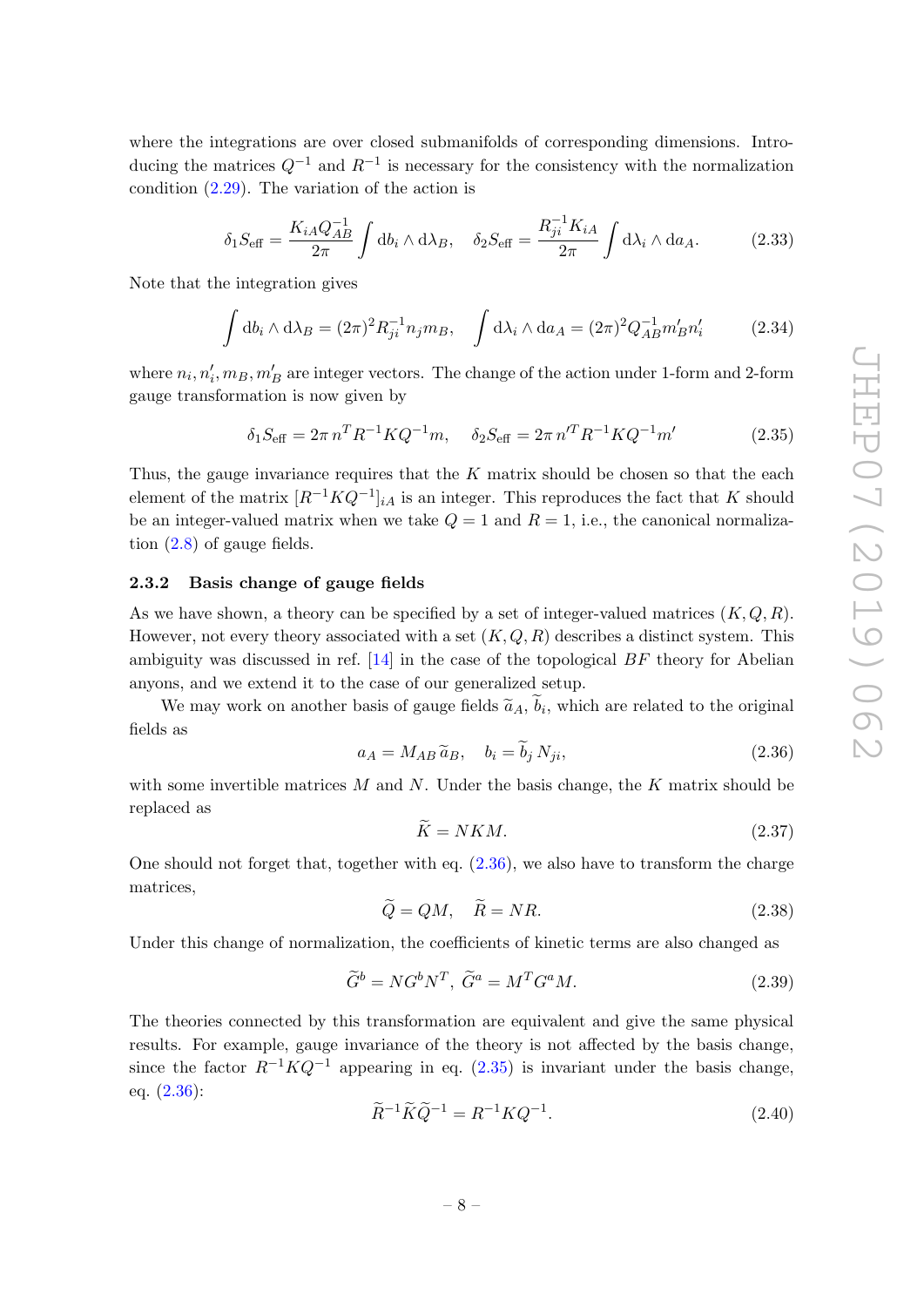One should be cautious in changing the basis because it in general introduce the coupling between massive and massless gauge fields in the kinetic terms, which complicates the analysis. One may seek a simpler expression of  $K$  matrix by changing the basis;<sup>[7](#page-9-2)</sup> for example, we can always obtain one of the simplest expressions for  $K$  matrix by considering the Smith normal form<sup>[8](#page-9-3)</sup>

$$
K = U^{-1} K' V^{-1}, \t\t(2.41)
$$

where U and V are integer matrices with  $\det(U) = \det(V) = \pm 1$  and K' takes the form

$$
K' = \begin{pmatrix} d_1 & 0 & 0 & \dots \\ 0 & d_2 & 0 & \dots \\ 0 & 0 & \ddots & \vdots \\ \vdots & \vdots & \ddots & \end{pmatrix}
$$
 (2.42)

where  $d_i$  are also integers. Since  $\det(U) = \det(V) = \pm 1$ , we can stay in the canonical normalization of gauge fields when the original expression is in the canonical normalization. If [\(2.26\)](#page-6-2) is maintained, this is the simplest basis to work on. However, this is not always the case. The theories considered in sections [4](#page-15-0) and [5](#page-19-1) are such examples.

Generically, if the basis change matrices satisfy  $NN^T = 1$  and  $M^T M = 1$ , the condition [\(2.26\)](#page-6-2) is maintained under the basis change. In this case, the Moore-Penrose inverses of old and new K matrices are related by  $9$ 

<span id="page-9-5"></span>
$$
\widetilde{K}^{+} = M^{-1} K^{+} N^{-1}.
$$
\n(2.43)

Otherwise, the condition  $(2.26)$  is not kept and eq.  $(2.43)$  does not hold. In such cases, the change of basis introduces the coupling between massless and massive modes, which complicates the evaluation of correlation functions and identification of symmetry generators. For a detailed discussion on the effects of the coupling of massless and massive modes, see appendix [D.](#page-24-0)

#### <span id="page-9-0"></span>3 Higher-form symmetries of generalized BF theories

Let us examine the global higher-form symmetry of the action [\(2.27\)](#page-6-3). Depending on the structure of the K matrix, there can exist discrete 1-form and 2-form symmetries. In the presence of massless phonons and photons, there are also continuous 1-form and 2-form symmetries. Here let us identify those symmetries.

#### <span id="page-9-1"></span>3.1 Continuous higher-form symmetries

The action  $(2.27)$  has continuous (or  $U(1)$ ) 1-form or 2-form global symmetries in the presence of massless photons or NG bosons, respectively. The symmetry transformation is given by

<span id="page-9-6"></span>
$$
a_A \mapsto a_A + \epsilon C_A^{\alpha} \mu_{\alpha}, \quad b_i \mapsto b_i + \epsilon D_i^{\bar{\alpha}} \rho_{\bar{\alpha}}, \tag{3.1}
$$

<span id="page-9-3"></span><span id="page-9-2"></span> ${}^{7}$ A similar comment is true also for 3d Chern-Simons theory with a slightly different reasoning [\[14\]](#page-29-5). <sup>8</sup>Authors appreciate the anonymous referee for pointing this out.

<span id="page-9-4"></span><sup>&</sup>lt;sup>9</sup>When K is invertible, eq.  $(2.43)$  is trivially true.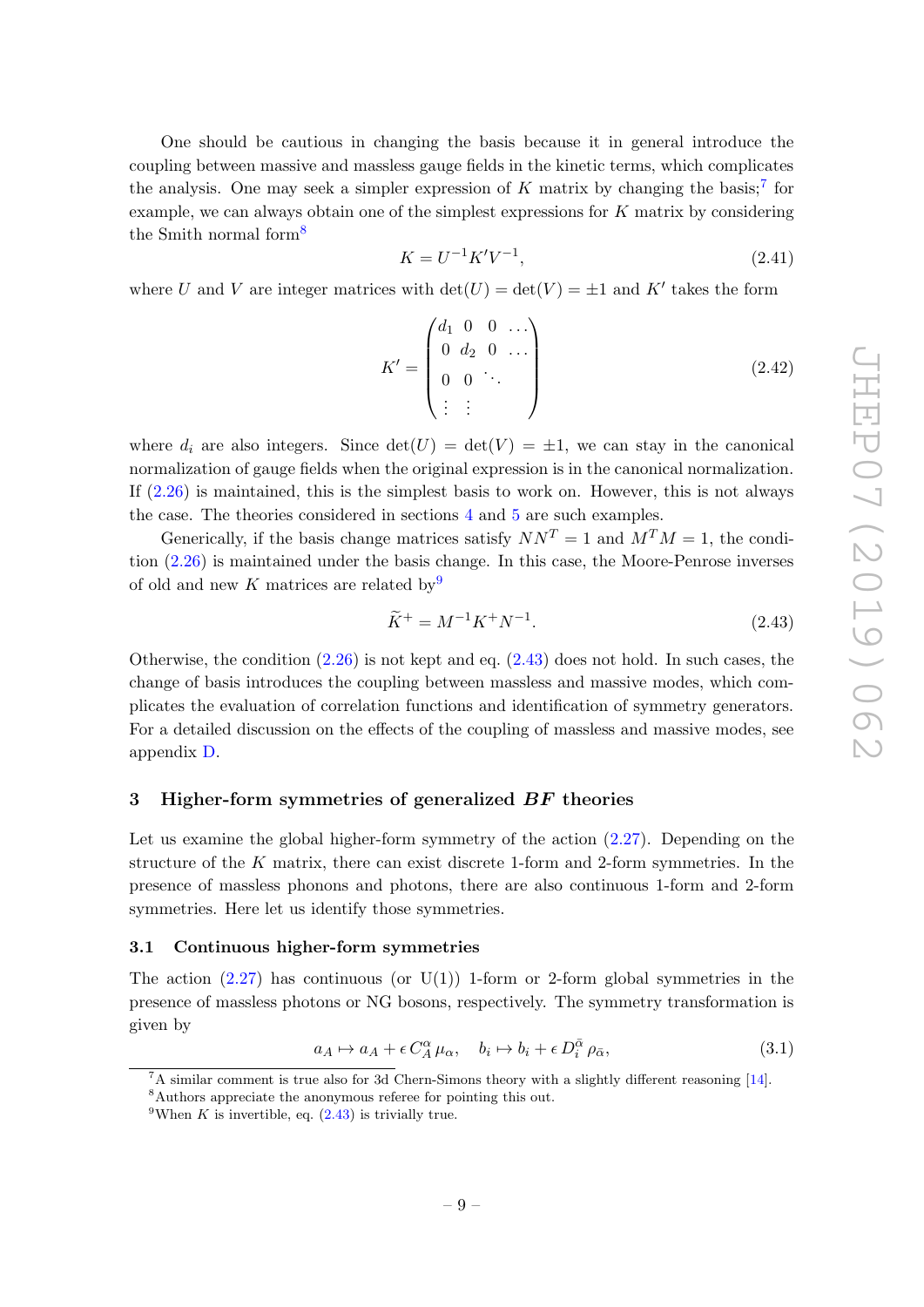where  $\mu_{\alpha}$  and  $\rho_{\bar{\alpha}}$  are flat 1-form and 2-form fields and  $\epsilon$  is an infinitesimal parameter. One can immediately see that the effective action  $(2.27)$  is invariant under the transforma-tion [\(3.1\)](#page-9-6), using  $K_{iA}C_A^{\alpha} = 0$  and  $D_i^{\bar{\alpha}}K_{iA} = 0$ . The number of U(1) 1-form symmetry is given by  $|\alpha| = \dim(\ker K)$ , and the number of U(1) 2-form symmetries is  $|\bar{\alpha}| = \dim(\text{coker } K)$ . They are the same as the number of massless photons and massless NG modes. Those symmetry act on Wilson loops and vortex operators as a phase rotation,

$$
W_A \mapsto W_A \exp\left(2\pi i\epsilon \, C_A^{\alpha} \,\mu_{\alpha}\right), \quad V_i \mapsto V_i \exp\left(2\pi i\epsilon \, D_i^{\bar{\alpha}} \rho_{\bar{\alpha}}\right). \tag{3.2}
$$

#### <span id="page-10-0"></span>3.2 Discrete higher-form symmetries

The theory can have discrete higher-form symmetries. Consider the following transformation of the 2-form gauge field  $b_i$ ,

<span id="page-10-1"></span>
$$
b_i^T \mapsto b_i^T + [q^T Q K^+]_i \lambda,\tag{3.3}
$$

where  $\lambda = \lambda(x)$  is a closed 2-form connection, i.e.  $d\lambda = 0$ , with quantized holonomy  $\int_S \lambda \in 2\pi\mathbb{Z}$  over a closed surface S, and  $q_A$  is a charge vector. In order to make a one-toone correspondence between  $q_A$  and this transformation, we require that the charge vector has to satisfy

$$
q^T \cdot Q \in (\operatorname{coker} K^+)^\perp = (\ker K)^\perp. \tag{3.4}
$$

The kinetic term for  $b_0$  is invariant under [\(3.3\)](#page-10-1), since it does not shift massless NG modes  $(\delta[P_{ij}^b b_i] = 0$  follows from the definition of the Moore-Penrose inverse). The variation of the action is

$$
\delta_q S_{\text{eff}} = \frac{1}{2\pi} [q^T Q K^+ K]_{AB} \int \lambda \wedge \text{d}a_B.
$$
 (3.5)

Noting that  $K^+K$  is the projection matrix to  $(\ker K)^{\perp}$ ,

$$
(q^T Q)_A [K^+ K]_{AB} = (q^T Q)_B. \tag{3.6}
$$

Thus,

$$
\delta_q S_{\text{eff}} = 2\pi i (q^T Q)_A \int \frac{\lambda}{2\pi} \wedge \frac{\text{d}a_A}{2\pi} \in \sum_A 2\pi i q_A \mathbb{Z},\tag{3.7}
$$

where we used the normalization condition for  $a<sub>A</sub>$ . In order for this to generate symmetry, we must require  $\delta_q S_{\text{eff}} \in 2\pi i \mathbb{Z}$ , and then  $q_A$  has to be an integer-valued vector.

Another necessary requirement of symmetry is that there must exist a physical operator with nontrivial transformation. In this case, if vortex operators in [\(2.30\)](#page-7-3) transforms nontrivially under [\(3.3\)](#page-10-1), it is a 2-form symmetry of the system. The action of the discrete 2-form transformation [\(3.3\)](#page-10-1) is given by a phase rotation,

<span id="page-10-2"></span>
$$
V_i^{(R)} \mapsto V_i^{(R)} \exp\left(2\pi i \left[q^T Q K^+ R\right]_i\right). \tag{3.8}
$$

If there exists a charge vector q with  $q^T Q \in (\text{coker } K^+)^{\perp}$  such that the transformation  $(3.8)$ is nontrivial, then the system has a discrete 2-form symmetry.

Similarly, the discrete 1-form symmetry transformation is given by

<span id="page-10-3"></span>
$$
a_A \mapsto a_A + [K^+ R \, p]_A \, \omega,\tag{3.9}
$$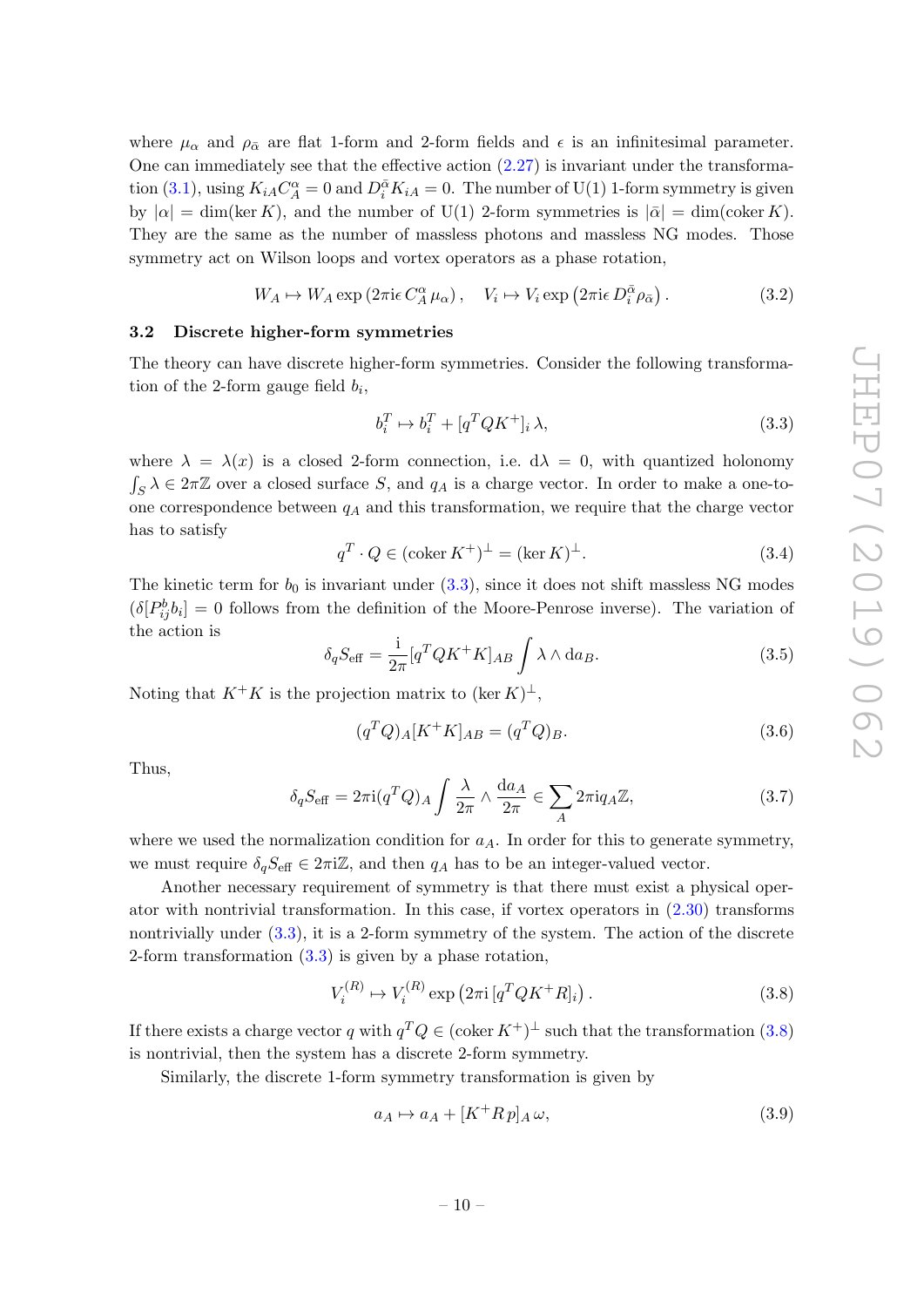where  $\omega$  is a flat connection with  $\int \omega \in 2\pi \mathbb{Z}$ , and  $Rp \in (\mathrm{coker}\,K)^{\perp}$ . The action is varied as

$$
\delta_p S_{\text{eff}} = \frac{1}{2\pi} [KK^+ R \, p]_i \int \mathrm{d}b_i \wedge \omega. \tag{3.10}
$$

Noting that  $KK^+R p = R p$ , we have  $\delta S_{\text{eff}} \in 2\pi i \mathbb{Z}$  when p is an integer vector, and the system is invariant under the 1-form transformation. On the gauge-invariant Wilson loops in [\(2.30\)](#page-7-3), it acts as

<span id="page-11-2"></span>
$$
W_A^{(Q)} \to W_A^{(Q)} \exp(2\pi i \left[QK^+R\,p\right]_A). \tag{3.11}
$$

If there is a charge vector  $p_i$  such that eq. [\(3.11\)](#page-11-2) is a nontrivial transformation, this is a discrete 1-form symmetry.

#### <span id="page-11-0"></span>3.3 Particle-vortex statistics

Let us discuss the nature of particle-vortex statistics. Test particle of charge  $q$  and vortex with charge  $p$  are represented by

$$
W_q^{(Q)}(C) = \exp\left(\mathrm{i}\left(q^TQ\right)_A \int_C a_A\right), \quad V_p^{(R)}(S) = \exp\left(\mathrm{i}\int_S b_i \left(Rp\right)_i\right),\tag{3.12}
$$

respectively, and the gauge invariance requires that  $q$  and  $p$  are integer-valued vectors. Here,  $C$  denotes the world-line of the test particle  $q$ , and  $S$  denotes the world-sheet of the vortex  $p$ . As shown in appendix  $C$ , the correlation function of these operators in the effective theory  $(2.27)$  satisfies<sup>[10](#page-11-3)</sup>

<span id="page-11-1"></span>
$$
\frac{\langle W_q^{(Q)}(C)V_p^{(R)}(S)\rangle}{\langle W_q^{(Q)}(C)\rangle\langle V_p^{(R)}(S)\rangle} = \exp\left[-2\pi i\left(q^TQK^+Rp\right)Lk(S,C)\right],\tag{3.13}
$$

where  $Lk(S, C)$  is the linking number of the loop C and the surface S. This phase  $e^{2\pi i(q^T Q K^+ R p)}$  gives the mutual statistics between test particles and vortices. Here, we intensionally use the same symbol  $q, p$  to represent the charges of  $W, V$  and to parametrize the discrete higher-form transformations in section [3.2.](#page-10-0) We shall soon see that the discrete higher-form symmetries are generated by these operators when  $p, q$  are chosen so that  $V_p^{(R)},$  $W_q^{(Q)}$  are topological [\[15\]](#page-29-6).

In order to identify the generators of discrete higher-form symmetries, let us discuss when the vortex operator  $V_p$  becomes topological. This can be seen by deforming the surface as

$$
V_p^{(R)}(S + \delta S) = V_p^{(R)}(S) \exp\left(\mathrm{i}(R p)_i \left\{ \int_{S + \delta S} b_i - \int_S b_i \right\} \right)
$$

$$
= V_p^{(R)}(S) \exp\left(\mathrm{i}(R p)_i \int_V \mathrm{d}b_i \right), \tag{3.14}
$$

<span id="page-11-3"></span><sup>10</sup>When the orthogonality condition is not satisfied and there are mixed kinetic terms of massless and massive modes, there will be corrections, as explained in appendix [D.](#page-24-0) Compare this equation with eq. [\(D.38\)](#page-28-0).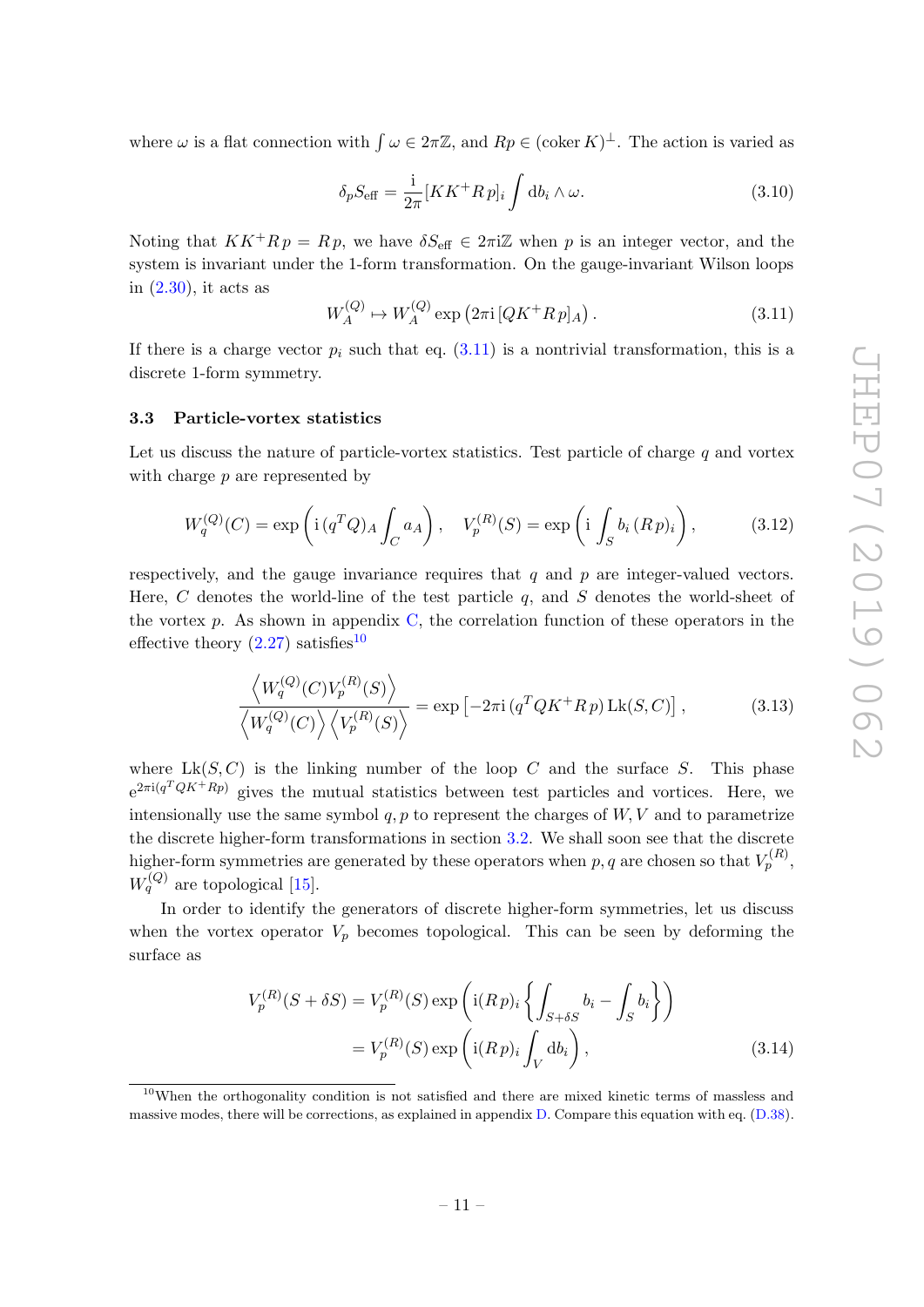where V is the volume swept by the continuous deformation  $S \to S + \delta S$ , or  $\delta S = \partial V$ . Therefore, the operator  $V_p^{(R)}$  is topological, i.e.  $V_p^{(R)}(S + \delta S) = V_p^{(R)}(S)$ , if

<span id="page-12-0"></span>
$$
(Rp)_i \mathrm{d}b_i = 0,\tag{3.15}
$$

by using the EOM of [\(2.27\)](#page-6-3). This happens when the vortex decouples from the massless phonon, i.e.  $R p \in (\mathrm{coker}\,K)^{\perp}$ . Indeed, the EOM of  $(2.27)$  with respect to  $a<sub>A</sub>$  gives

$$
(\mathbf{d} \star \mathbf{d} a^T) G^a (1 - K^+ K) + \frac{\mathbf{i}}{2\pi} \mathbf{d} b^T K = 0.
$$
 (3.16)

Multiplying  $K^+Rp$  from the right and using  $KK^+Rp = Rp$  for  $Rp \in (\mathrm{coker}K)^{\perp}$ , we get [\(3.15\)](#page-12-0). Other vortex operators with  $R p \notin (\text{coker } K)^{\perp}$  show non-topological behaviors because of its coupling to massless NG excitations. Let us now discuss the physical meaning of the expectation value [\(3.13\)](#page-11-1) when we consider the topological surface operator  $V_p^{(R)}$  with  $R p \in (\text{coker } K)^{\perp}$ . Taking S as a two sphere singly linked to C, we get

$$
\left\langle W_q^{(Q)}(C)V_p^{(R)}(S)\right\rangle = e^{2\pi i(q^TQK^+Rp)}\left\langle W_q(C)\right\rangle,\tag{3.17}
$$

because  $\langle V_p^{(R)}(S) \rangle = 1$  as S can be shrunk to a point. This explicitly shows that the insertion of  $V_p^{(R)}$  with  $R p \in (\text{coker } K)^{\perp}$  is nothing but the 1-form transformation [\(3.9\)](#page-10-3).

The same discussion applies for the Wilson loop. When  $q^TQ \notin (\ker K)^{\perp}$ , the Wilson loop obeys Coulomb law.  $W_q^{(Q)}(C)$  shows topological dependence on  $C$  if and only if

$$
(q^T Q)_A \mathrm{d}a_A = 0,\tag{3.18}
$$

by the EOM of [\(2.27\)](#page-6-3), which is equivalent to the decoupling condition to massless photons, i.e.  $q^TQ \in (\ker K)^{\perp}$ . When  $q^TQ \in (\ker K)^{\perp}$ , the expectation value  $(3.13)$  can be written as

$$
\left\langle W_q^{(Q)}(C)V_p^{(R)}(S)\right\rangle = e^{2\pi i(q^T Q K^+ R p)} \left\langle V_p^{(R)}(S)\right\rangle, \tag{3.19}
$$

because  $\langle W_q^{(Q)}(C) \rangle = 1$  by its topological nature. This is nothing but the 2-form transfor-mation [\(3.3\)](#page-10-1) if the phase  $e^{2\pi i(q^TQK^+Rp)}$  is nontrivial for some vortex charge p.

Note that the braiding phase  $e^{i(q^T Q K + R p)}$  is invariant under

$$
(R p)_i \mapsto (R p)_i + [K \Lambda]_i,\tag{3.20}
$$

where  $\Lambda_A \in (\ker K)^{\perp}$  is an integer vector. Two charge vectors related by this relation are topologically equivalent. Likewise,  $e^{i(q^T Q K^+ R p)}$  is invariant under

$$
(q^T Q)_A \mapsto (q^T Q)_A + [(\Lambda')^T K]_A,\tag{3.21}
$$

with an integer vector  $\Lambda'_i \in (\text{coker } K)^{\perp}$ .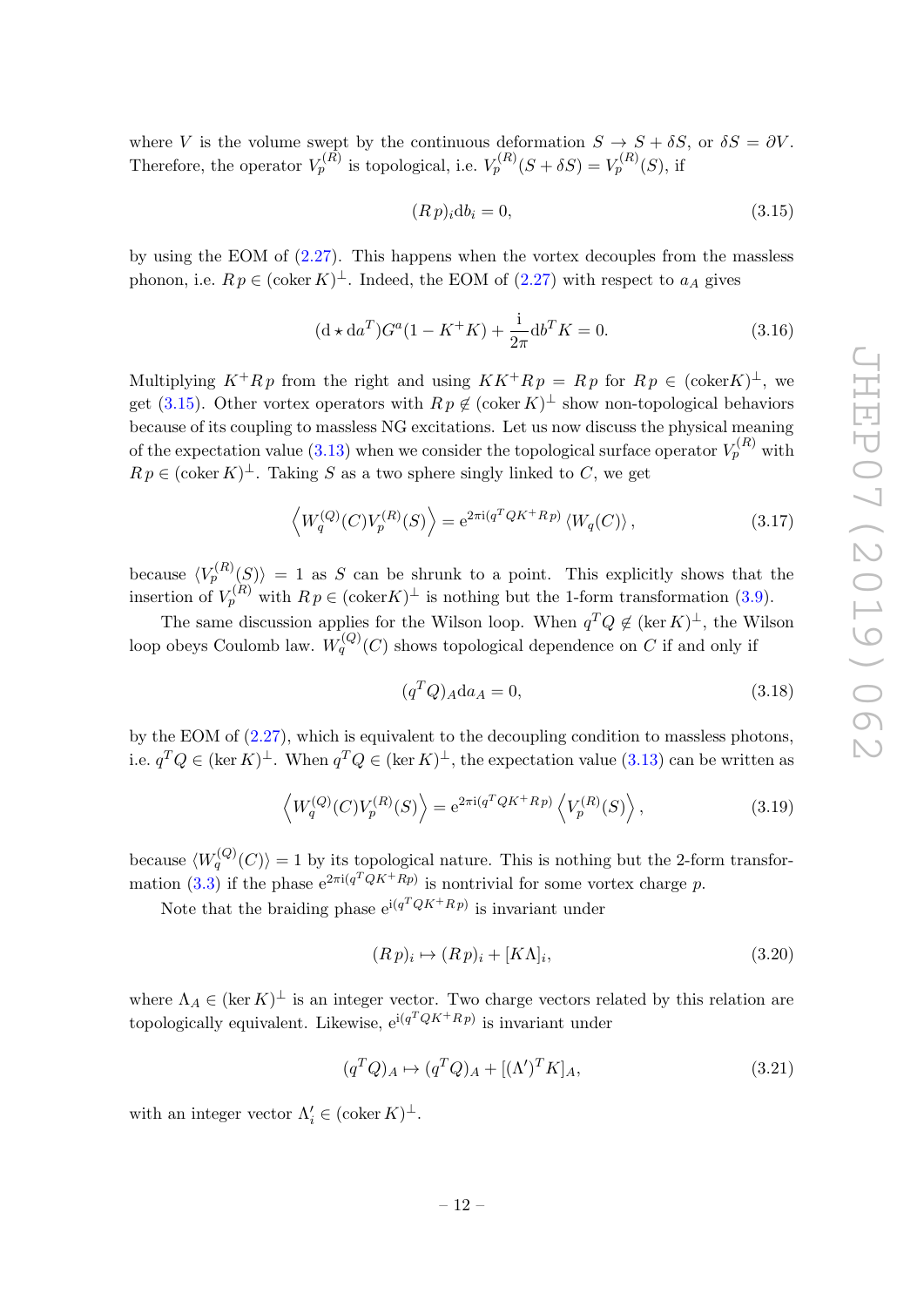## <span id="page-13-0"></span>3.4 Fate of the symmetries and topological order

Let us discuss the fate of symmetries. For notational simplicity, let us consider the case  $Q = 1$  and  $R = 1$  in this subsection. The result for general cases can be reproduced by replacing  $(q^T K^+ p)$  by  $(q^T Q K^+ R p)$ .

When discrete higher-form symmetries are spontaneously broken, there appear deconfined anyons and the system acquires a topological order. Let us diagnose the existence of topological order in the current theory. The charged object of a discrete 2-form symmetry is a vortex operator with a vortex charge  $p$ . Existence of a discrete 2-form symmetry indicates that there exists a topological Wilson loop. A Wilson loop with charge  $q \in (\ker K)^{\perp}$ induces a 2-form transformation on a vortex of the form,

$$
V_p \mapsto V_p \exp[2\pi i q^T K^+ p]. \tag{3.22}
$$

A discrete 2-form symmetry is spontaneously broken if the expectation value of the vortex operator obeys the surface law at large vortex world-surface S,

$$
\langle V_p(S) \rangle \simeq \exp(-\kappa \operatorname{perimeter}[S])). \tag{3.23}
$$

If a vortex operator is charged under a U(1) 2-form symmetry,  $\langle V_p(S) \rangle$  decays faster than the surface law, meaning that the 2-form symmetry is unbroken. This is because, in 4 spacetime dimensions, 2-form continuous symmetry cannot be broken due to the generalized Coleman-Mermin-Wagner theorem for higher-form symmetry [\[15,](#page-29-6) [47\]](#page-31-7). Physically, this corresponds to the fact that vortices couple to massless NG bosons and feel logarithmic confining force. In order for the system to have a topological order, there has to be an excitation that is neutral under  $U(1)$  1-form or 2-form symmetries. A  $U(1)$  2-form transformation [\(3.1\)](#page-9-6) induces a phase rotation of the form

$$
V_p \mapsto V_p \exp[2\pi i (D_i^{\bar{\alpha}} \epsilon_{\bar{\alpha}}) p_i],\tag{3.24}
$$

where  $\epsilon_{\bar{\alpha}}$  is a continuous parameter. In order for a vortex to be neutral under this symmetry, we have to take the vortex charge as  $p \in (\text{coker } K)^{\perp}$ , which is the same condition with the one that  $V_p(S)$  is a topological surface operator. If there is a generator of discrete 2-form symmetry specified by  $q$  that acts nontrivially on such vortices, those vortices are deconfined and they generate 1-form symmetries. Then the system can have a pair of broken 1-form and 2-form symmetries specified by the pair  $(p, q)$ . In such a case, the system is topologically ordered.

To summarize the argument above, appearance of topological order in the theory [\(2.27\)](#page-6-3) can be detected by the following condition:

**♦** There exists a pair of integer vectors  $(p,q) \in (\text{coker } K)^{\perp} \times (\text{ker } K)^{\perp}$ , such that  $e^{2\pi i (q^T K^+ p)} \neq 1.11$  $e^{2\pi i (q^T K^+ p)} \neq 1.11$ 

<span id="page-13-1"></span><sup>&</sup>lt;sup>11</sup>One might think that the former condition  $(p,q) \in (\text{coker } K)^{\perp} \times (\text{ker } K)^{\perp}$  is redundant, because the components in coker K or ker K are projected out when they are contracted with  $K^+$  and we can just project p or q to  $(\text{coker } K)^{\perp}$  and  $(\ker K)^{\perp}$  to obtain topological excitations. However, the charge vector after this projection is not necessarily an integer vector, so we need the former condition to ensure that topological quasiparticles/vortices indeed exist.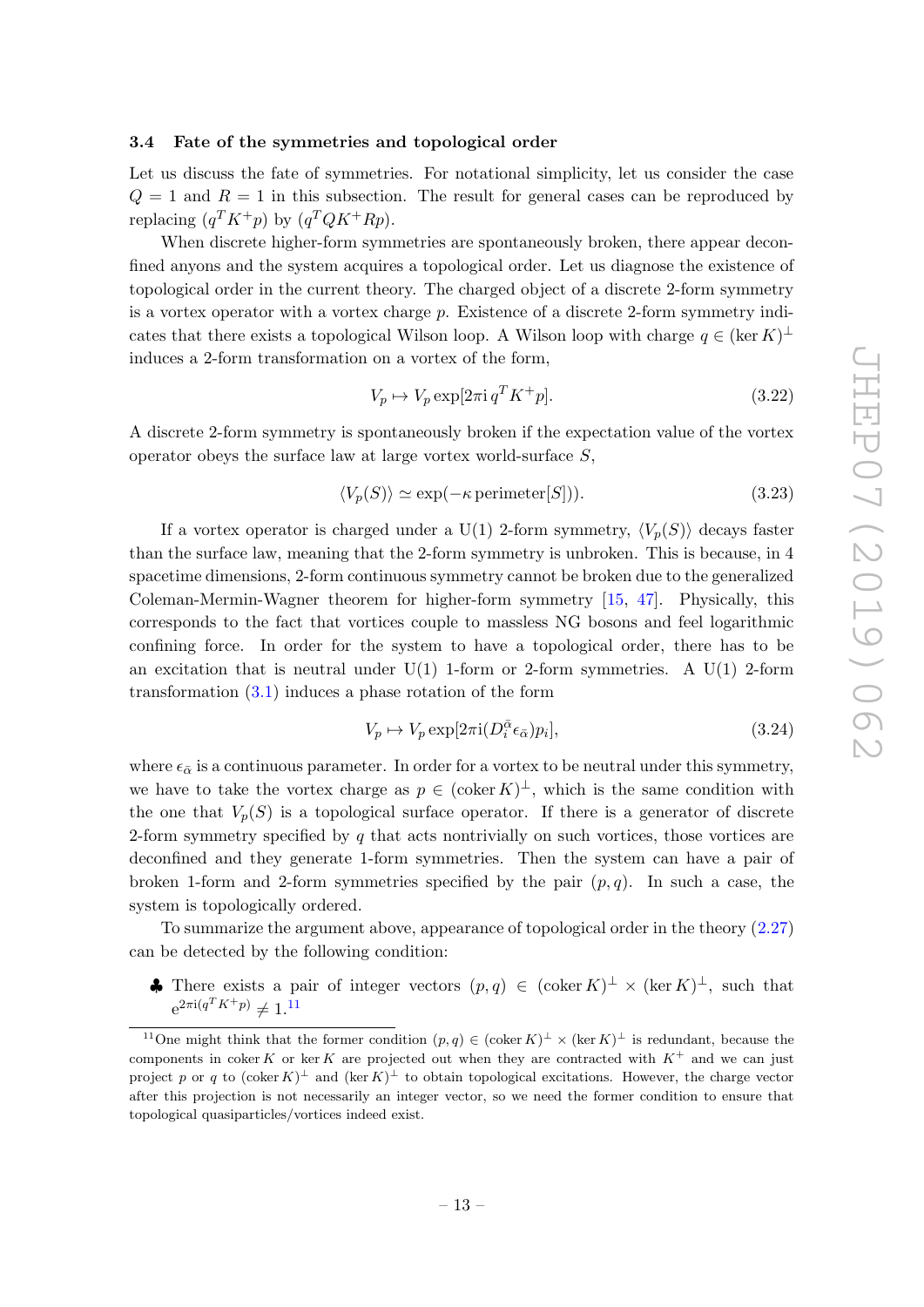The appearance of the topological order can be explained also by a 't Hooft anomaly  $[43, 48-50]$  $[43, 48-50]$  $[43, 48-50]$  (see also  $[51-69]$  $[51-69]$  for recent applications), which is an obstruction in gauging a global symmetry. To see this, we introduce background gauge fields for a pair of discrete 1-form and 2-form symmetries. Suppose that  $p \in (\mathrm{coker}\,K)^{\perp}$  generates  $\mathbb{Z}_{N^{(1)}}$ 1-form symmetry and  $q \in (\ker K)^{\perp}$  generates  $\mathbb{Z}_{N^{(2)}}$  2-form symmetry. The integers  $N^{(1)}$ and  $N^{(2)}$  are determined as the minimal integers so that the following  $\Lambda^{(1)}$  and  $\Lambda^{(2)}$  are integer vectors,

$$
\Lambda_A^{(1)} = N^{(1)}[K^+p]_A, \quad \Lambda_i^{(2)} = N^{(2)}[q^T K^+]_i.
$$
\n(3.25)

We will couple the system to background gauge fields corresponding to those symmetries. To do this, it is convenient to write the  $BF$  coupling term of the action as

$$
S_{\rm BF} = \mathbf{i}\frac{K_{iA}}{2\pi} \int_{M_5} \mathrm{d}b_i \wedge \mathrm{d}a_A,\tag{3.26}
$$

where  $M_5$  is a 5-dimensional manifold with  $\partial M_5 = M_4$ . S<sub>BF</sub> defines the four-dimensional local theory because  $S_{BF} \in 2\pi i \mathbb{Z}$  on closed five-dimensional manifolds. We can introduce background gauge fields as

$$
S_{\rm BF,gauged} = i \frac{K_{iA}}{2\pi} \int_{M_5} \left( db_i + \Lambda_i^{(2)} \mathcal{B} \right) \wedge \left( da_A + \Lambda_A^{(1)} \mathcal{A} \right), \tag{3.27}
$$

where A is  $\mathbb{Z}_{N(1)}$  2-form gauge field and B is a  $\mathbb{Z}_{N(2)}$  3-form gauge field, that can be written as

$$
N^{(1)}\mathcal{A} = d\mathcal{A}', \quad N^{(2)}\mathcal{B} = d\mathcal{B}'.
$$
\n(3.28)

Since  $S_{BF,gauged}$  is obtained by the minimal coupling procedure, it is manifestly invariant under the  $\mathbb{Z}_{N(1)}$  1-form and  $\mathbb{Z}_{N(2)}$  2-form gauge transformations. However,  $S_{\text{BF, gauged}}$  is no longer well-defined as a four-dimensional theory unless  $(q^T K^+ p) \in \mathbb{Z}$ . Indeed, using  $q^T K^+ K = q^T$  and  $K K^+ p = p$ , we find that

$$
S_{\rm BF, gauged} = 2\pi i \int_{M_5} \left( \frac{\mathrm{d}b^T}{2\pi} \wedge K \frac{\mathrm{d}a}{2\pi} + \frac{N^{(2)}\mathcal{B}}{2\pi} \wedge \frac{q^T \mathrm{d}a}{2\pi} + \frac{\mathrm{d}b^T p}{2\pi} \wedge \frac{N^{(1)}\mathcal{A}}{2\pi} \right) + 2\pi i (q^T K^+ p) \int_{M_5} \frac{N^{(2)}\mathcal{B}}{2\pi} \wedge \frac{N^{(1)}\mathcal{A}}{2\pi}.
$$
 (3.29)

The first line on the right-hand-side is well-defined as a local functional on  $M_4 = \partial M_5$ modulo  $2\pi i$ , but the second line is not if  $q^T K^+ p \notin \mathbb{Z}$  and is only well-defined modulo  $2\pi i(q^T K^+ p)$ . This means that the partition function  $Z_{M_4}[A, \mathcal{B}]$  of [\(2.27\)](#page-6-3) with the background gauge field  $A$  and  $B$  cannot be gauge invariant as a four-dimensional field theory, which indicates a 't Hooft anomaly. To make it anomaly free, we need to regard it as a boundary theory of the five-dimensional symmetry-protected topological states,

$$
Z_{M_4}[\mathcal{A}, \mathcal{B}] \exp \left[ -2\pi i (q^T K^+ p) \int_{M_5} \frac{N^{(2)} \mathcal{B}}{2\pi} \wedge \frac{N^{(1)} \mathcal{A}}{2\pi} \right]. \tag{3.30}
$$

This is an anomaly matching condition by Callan-Harvey's anomaly-inflow mechanism [\[70\]](#page-32-1). The existence of a 't Hooft anomaly indicates that the ground state cannot be a trivially gapped state. In the current case, the anomaly matching condition is satisfied by the appearance of topological order.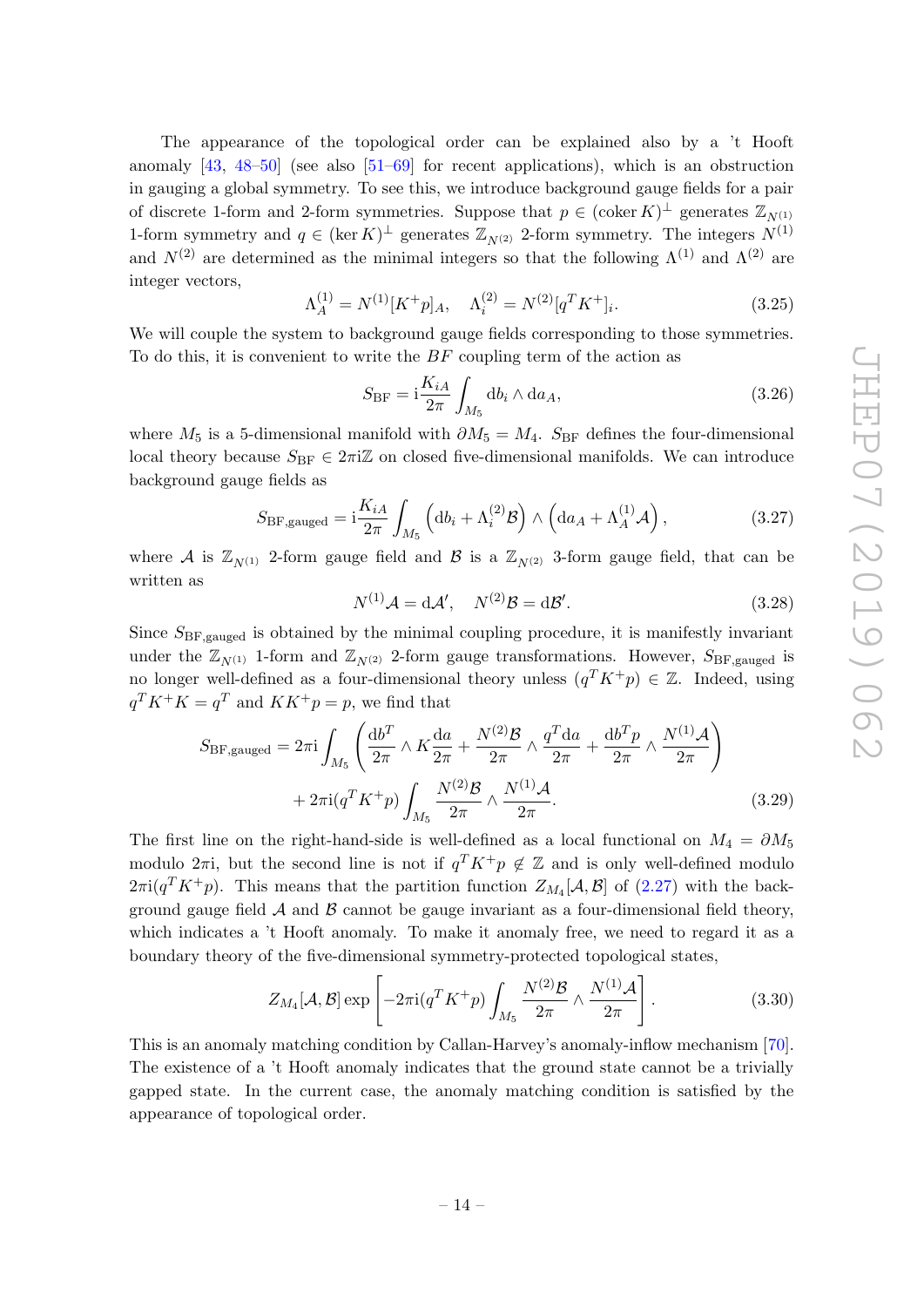## <span id="page-15-0"></span>4 Color-flavor locked phase of QCD

As an application of the general framework discussed so far, let us discuss the color superconductivity in dense QCD [\[34\]](#page-30-8). We will see that there exists the nontrivial mutual statistics between test quark and minimal winding vortices [\[35\]](#page-30-9), and it indicates the emergence of a  $\mathbb{Z}_3$  2-form symmetry [\[34\]](#page-30-8). We show that any vortex operators show algebraic decay instead of the surface law, and thus this 2-form symmetry is unbroken. This observation is important to extend the notion of quark-hadron continuity [\[28\]](#page-30-7) to the continuity as quantum phases at zero temperature [\[34\]](#page-30-8).

We note that this section is the follow up of the previous paper [\[34\]](#page-30-8) by the same authors with more detailed presentations.

#### <span id="page-15-1"></span>4.1 Generalized BF theory for CFL phase

A color superconducting phase is realized by the condensation of the Cooper pairs of quarks. Let us consider the 3-color and 3-flavor QCD with flavor-degenerate mass of fundamental quarks, then the most attractive channel between quarks near the Fermi sea is anti-symmetric in both color and flavor. The order parameter field in the effective gauged Ginzburg-Landau description is thus the diquark condensate,  $\Phi_{\alpha i}$ , where  $\alpha$  and i are indices of the anti-fundamental representation for color and flavor, respectively. This complex scalar fields  $\Phi$  has charge 2 under U(1) quark number symmetry. In the mean-field approximation with an appropriate gauge, we get  $\langle \Phi_{\alpha i} \rangle \propto \delta_{\alpha i}$  at sufficiently large quark chemical potentials, and the diagonal transformation of color and flavor is unbroken,

$$
\frac{\mathrm{SU}(3)_{\mathrm{c}} \times \mathrm{SU}(3)_{\mathrm{f}} \times \mathrm{U}(1)}{\mathbb{Z}_3 \times \mathbb{Z}_3} \to \frac{\mathrm{SU}(3)_{\mathrm{c}+\mathrm{f}}}{\mathbb{Z}_3} \times \mathbb{Z}_2. \tag{4.1}
$$

This phase is therefore called color-flavor locking (CFL) [\[27–](#page-30-12)[29\]](#page-30-4), and there is a massless NG boson associated with the spontaneously broken U(1) symmetry.

Here, let us formally generalize the flavor and color group to be  $SU(N)_f$  and  $SU(N)_c$ .<sup>[12](#page-15-2)</sup> The scalar field  $\Phi$  is taken to be in the anti-fundamental representation both for  $SU(N)_{c}$ color group and  $SU(N)<sub>f</sub>$  flavor group, although it is no longer related to the Cooper pair of fundamental quarks<sup>[13](#page-15-3)</sup> when  $N \neq 3$ . The effective Lagrangian of the CFL phase is given by a gauged Ginzburg-Landau model,

$$
S = \frac{1}{2g_{\rm YM}^2} |G|^2 + \frac{1}{2} |(\mathbf{d} + i a_{\rm SU(N)}) \Phi|^2 + V_{\rm eff}(\Phi^\dagger \Phi, |\det(\Phi)|),\tag{4.2}
$$

where  $a_{\text{SU}(N)}$  is the  $\text{SU}(N)_{\text{c}}$  color gauge field, G is its field strength, and the effective potential  $V_{\text{eff}}$  depends only on the color-singlet order parameters,  $\Phi^{\dagger} \Phi$  and  $\det(\Phi)$ . We here choose  $V_{\text{eff}}$  so that it has the minima at

<span id="page-15-4"></span>
$$
\Phi^{\dagger}\Phi = \Delta^2 \mathbf{1}.\tag{4.3}
$$

<span id="page-15-2"></span><sup>&</sup>lt;sup>12</sup>A similar gauged GL model with  $U(N)$ <sub>c</sub> gauge group is considered in ref. [\[71\]](#page-32-2). In this case, all the gauge fields are massive and there is no massless NG modes.

<span id="page-15-3"></span><sup>&</sup>lt;sup>13</sup>Only when  $N = 3$ , the two-index anti-symmetric representation is the same with the anti-fundamental representation.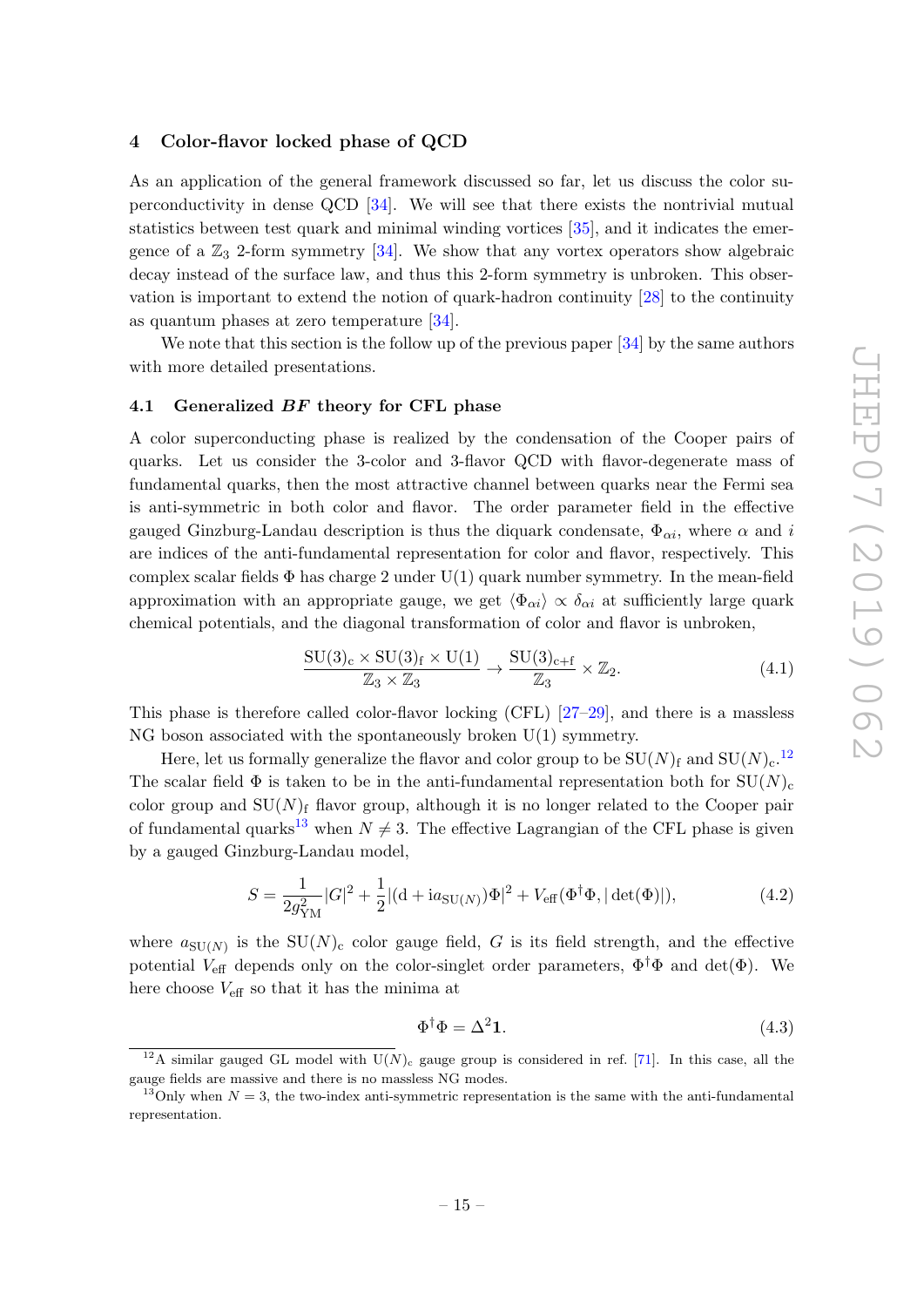The mean-field approximation then realizes the symmetry breaking pattern of the CFL phase,

$$
\frac{\mathrm{SU}(N)_{\mathrm{c}} \times \mathrm{SU}(N)_{\mathrm{f}} \times \mathrm{U}(1)}{\mathbb{Z}_N \times \mathbb{Z}_N} \to \frac{\mathrm{SU}(N)_{\mathrm{c}+\mathrm{f}}}{\mathbb{Z}_N} \times \mathbb{Z}_2. \tag{4.4}
$$

Here, we again assign the charge 2 to  $\Phi$  under U(1) symmetry as in the case of  $N = 3$  QCD, although this is not mandatory for  $N \neq 3$  because of the absence of its interpretation as Cooper pairs.

In order to apply the formulation in section [2,](#page-3-0) we take a gauge fixing so that the diquark field  $\Phi$  satisfying  $(4.3)$  is taken to be diagonal,

$$
\Phi = \Delta \operatorname{diag}\left(e^{\phi_1}, \cdots, e^{\phi_N}\right),\tag{4.5}
$$

where  $\phi_i$  are  $2\pi$ -periodic compact scalar fields to denote the phase fluctuations. With this gauge fixing, only Abelian part of the gauge fields remain. As an example of the Cartan generators of  $SU(N)$ , let us take the Gell-Mann-type matrices,

<span id="page-16-1"></span>
$$
\tau_1 = \text{diag}(1, -1, 0, \dots, 0), \ \tau_2 = \text{diag}(1, 1, -2, 0, \dots, 0), \dots, \tau_{N-1} = \text{diag}(1, \dots, 1, -(N-1)).
$$
\n(4.6)

Since we can easily find that

$$
\exp\left(\frac{2\pi i}{n+1}\tau_n\right) = \exp\left(\frac{2\pi i}{n+1}\tau_{n+1}\right),\tag{4.7}
$$

for  $n = 1, ..., N - 2$ ,  $\mathbb{Z}_{n+1} \subset U(1)_{\tau_n} \times U(1)_{\tau_{n+1}}$  does not generate gauge transformations, so the gauge redundancy is represented by

<span id="page-16-0"></span>
$$
\frac{\mathrm{U}(1)_{\tau_1} \times \mathrm{U}(1)_{\tau_2} \cdots \times \mathrm{U}(1)_{\tau_{N-1}}}{\mathbb{Z}_2 \times \cdots \times \mathbb{Z}_{N-1}} \subset \mathrm{SU}(N). \tag{4.8}
$$

Let us denote the  $U(1)_{\tau_A}$  gauge field as  $a_A$ . The scalar field  $e^{i\phi_i}$  has a charge  $(\tau_A)_{ii}$  under  $U(1)<sub>A</sub>$ , and thus the charge matrix K of this theory is given by a  $N \times (N-1)$  matrix,

<span id="page-16-2"></span>
$$
K_{iA} = \begin{pmatrix} 1 & 1 & \dots & 1 \\ -1 & 1 & \dots & 1 \\ 0 & -2 & \dots & 1 \\ \vdots & \vdots & \ddots & \vdots \\ 0 & 0 & \dots & -(N-1) \end{pmatrix} .
$$
 (4.9)

Taking the Abelian duality, we get the effective theory of the form [\(2.6\)](#page-4-3),

$$
S = \frac{\Delta^{-2}}{8\pi^2} \int |\mathrm{d}b_i|^2 + \frac{\mathrm{tr}(\tau_A \tau_B)}{2g_{\mathrm{YM}}^2} \int \mathrm{d}a_A \wedge \star \mathrm{d}a_B + \frac{\mathrm{i}}{2\pi} \int \mathrm{d}b^T \wedge K \mathrm{d}a. \tag{4.10}
$$

Although 2-form gauge fields  $b_i$  follow the canonical normalization, the U(1) 1-form gauge fields  $a<sub>A</sub>$  obey the non-canonical normalization

<span id="page-16-3"></span>
$$
Q_{AB} \int \mathrm{d}a_B \in 2\pi \mathbb{Z},\tag{4.11}
$$

with  $Q_{AB} = K_{(i=A),B}$  for  $A, B = 1, ..., N-1$  because the gauge group is [\(4.8\)](#page-16-0).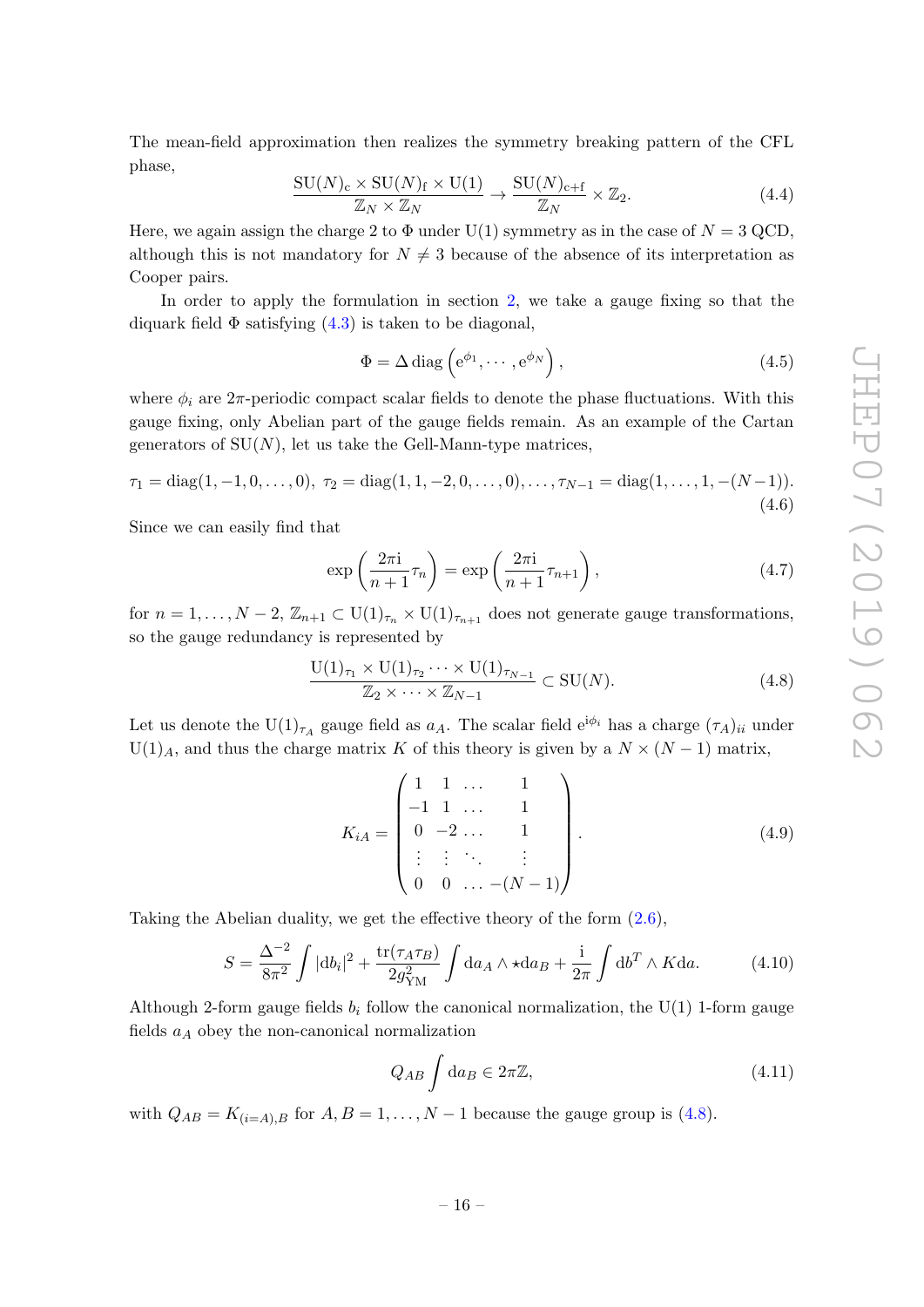As a result of the diquark condensation, all the gluons become massive by Higgs mechanism and there is no massless 1-form gauge field. This is equivalent to dim (ker  $K$ ) = 0, and thus we can drop the kinetic term of the gauge field in [\(4.8\)](#page-16-0) when discussing the low-energy physics. On the other hand,

$$
\operatorname{coker} K = \mathbb{R} \begin{pmatrix} 1 \\ \vdots \\ 1 \end{pmatrix},\tag{4.12}
$$

and correspondingly there is one massless NG mode,  $db_0 \equiv d(b_1 + \cdots + b_N)$ , which is associated with the spontaneous breaking of  $U(1)$  baryon number symmetry. Thanks to the permutation invariance of the kinetic term of  $b_i$ , which comes out of  $\mathrm{U}(N)$  flavor symmetry, the mixed kinetic term between  $b_0$  and massive modes does not arise, and  $(2.26)$  is satisfied. Therefore, we can obtain the effective theory of the form [\(2.27\)](#page-6-3),

<span id="page-17-0"></span>
$$
S_{\text{eff}}[b, a] = \frac{G_0^b}{2} \int |db_0|^2 + \frac{1}{2\pi} \int b^T \wedge K da,
$$
 (4.13)

with  $G_0^b = \Delta^2 / 4\pi^2 N^2$ .

Let us perform the basis change in section [2.3.2](#page-8-0) with  $M = Q^{-1}$  so that we work on the canonically normalized gauge fields  $\tilde{a}_A$ , i.e.  $\int d\tilde{a}_A \in 2\pi \mathbb{Z}$ :

$$
\widetilde{a}_A = Q_{AB} a_B. \tag{4.14}
$$

The effective action [\(4.13\)](#page-17-0) becomes

<span id="page-17-1"></span>
$$
S_{\text{eff}}[b,\widetilde{a}] = \frac{G_0^b}{2} \int |\mathrm{d}b_0|^2 + \frac{\mathrm{i}}{2\pi} \int b^T \wedge \widetilde{K} \mathrm{d}\widetilde{a},\tag{4.15}
$$

with the new charge matrix  $\widetilde{K}$ ,

$$
\widetilde{K} = KQ^{-1} = \begin{pmatrix} 1 & 0 & \dots & 0 \\ 0 & 1 & \dots & 0 \\ \vdots & \vdots & \ddots & \vdots \\ 0 & 0 & \dots & 1 \\ -1 & -1 & \dots & -1 \end{pmatrix} .
$$
\n(4.16)

Note that this transformation does not violate the condition [\(2.26\)](#page-6-2) because it only changes the massive gauge fields  $a<sub>A</sub>$ . We can directly obtain the effective action  $(4.15)$  if we use the another Cartan generator,

$$
\widetilde{\tau}_i = \text{diag}(0, \dots, 0, \overbrace{1}^{i \text{-th}}, 0, \dots, 0, -1), \tag{4.17}
$$

with  $i = 1, \ldots, N-1$ , instead of [\(4.6\)](#page-16-1). With this Cartan basis, the Abelian subgroup of  $SU(N)$  takes the simper form as

$$
U(1)\tilde{\tau}_1 \times \cdots \times U(1)\tilde{\tau}_{N-1} \subset SU(N), \tag{4.18}
$$

compared with [\(4.8\)](#page-16-0).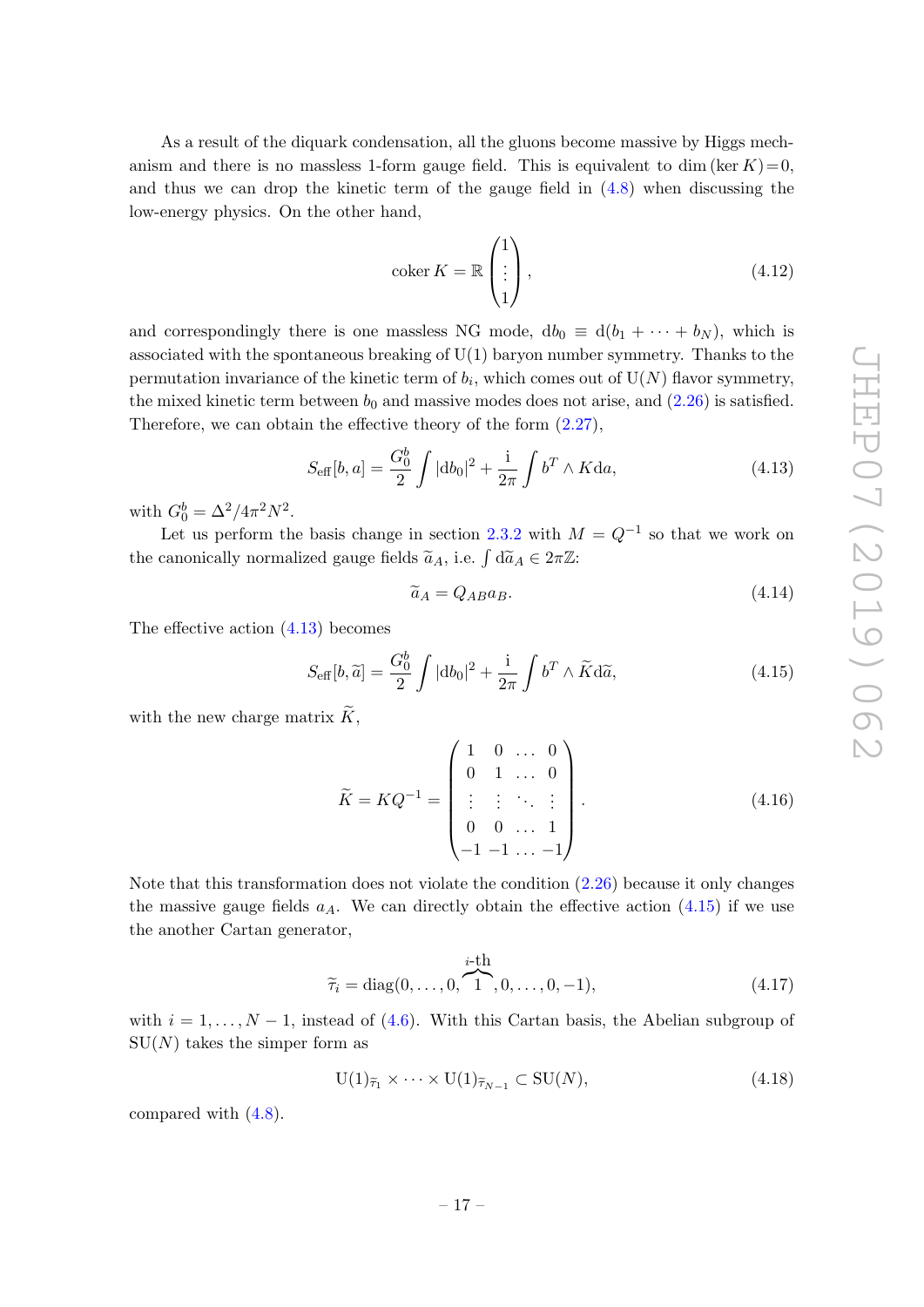We can apply the extra transformation to obtain the Smith normal form,

$$
\widetilde{K} = U^{-1}\widetilde{K}',\tag{4.19}
$$

with

$$
U^{-1} = \begin{pmatrix} 1 & 0 & \dots & 0 & 0 \\ 0 & 1 & \dots & 0 & 0 \\ \vdots & \vdots & \ddots & \vdots & \vdots \\ 0 & 0 & \dots & 1 & 0 \\ -1 & -1 & \dots & -1 & 1 \end{pmatrix}, \quad \widetilde{K}' = \begin{pmatrix} 1 & 0 & \dots & 0 \\ 0 & 1 & \dots & 0 \\ \vdots & \vdots & \ddots & \vdots \\ 0 & 0 & \dots & 1 \\ 0 & 0 & \dots & 0 \end{pmatrix}.
$$
 (4.20)

The transformation violates [\(2.26\)](#page-6-2), and the result in section [3](#page-9-0) cannot be naively applied due to the mixed kinetic term between the massless and heavy degrees of freedom. We therefore do not take the Smith normal form in this section, but put the detailed computation with the Smith normal form in appendix [D.](#page-24-0)

### <span id="page-18-0"></span>4.2 Emergent higher-form symmetry of CFL phase

Since the Higgs mechanism makes all the gauge fields massive, the Wilson loops

$$
W_{\widetilde{A}}(C) = \exp\left(i \int_C \widetilde{a}_A\right),\tag{4.21}
$$

obey the perimeter law. They therefore generate discrete 2-form transformations on the vortex operators,[14](#page-18-1)

$$
V_i(S) = \exp\left(i \int_S b_i\right) \mapsto e^{2\pi i \widetilde{K}_{Ai}^+} V_i(S). \tag{4.22}
$$

The Moore-Penrose inverse of  $K$  is given by

$$
\widetilde{K}_{Ai}^{+} = [QK^{+}]_{Ai} = \delta_{Ai} - \frac{1}{N},\tag{4.23}
$$

and thus this is the  $\mathbb{Z}_N$  2-form symmetry [\[34\]](#page-30-8). This shows that the test quark and the minimal winding vortex has the  $\mathbb{Z}_N$  mutual statistics [\[35\]](#page-30-9):

$$
\langle W_{\widetilde{A}}(C)V_i(S)\rangle = \exp\left(-\frac{2\pi i}{N}Lk(C,S)\right)\langle V_i(S)\rangle.
$$
 (4.24)

Note that this phase rotation is a subgroup of the  $U(1)$  2-form symmetry.

Let us show that the above  $\mathbb{Z}_N$  2-form symmetry is unbroken [\[34\]](#page-30-8). To show it, we have to see that any vortex operators  $V_p(S)$  of charge p decay faster than the perimeter (surface) law when the charge p is nontrivial under  $\mathbb{Z}_N$  2-form symmetry.  $V_p$  is topological if and only if  $p \in (\text{coker } \widetilde{K})^{\perp}$ , and those operators are generated by

$$
V_i(S)V_{i+1}(S)^{-1}.
$$
\n(4.25)

Since these operators are neutral under  $\mathbb{Z}_N$ , we find that this symmetry is unbroken. This also means that the theory has no 1-form symmetry since any topological surface operators are neutral with the Wilson loops. As a consequence, the CFL phase at the zero temperature acquires the emergent  $\mathbb{Z}_N$  2-form symmetry, but there is no topological order since it is unbroken.

<span id="page-18-1"></span><sup>&</sup>lt;sup>14</sup>The vortices with minimal energy in the CFL are called non-Abelian vortices or semi-superfluid vortices [\[30\]](#page-30-5). See ref. [\[32\]](#page-30-13) for a review.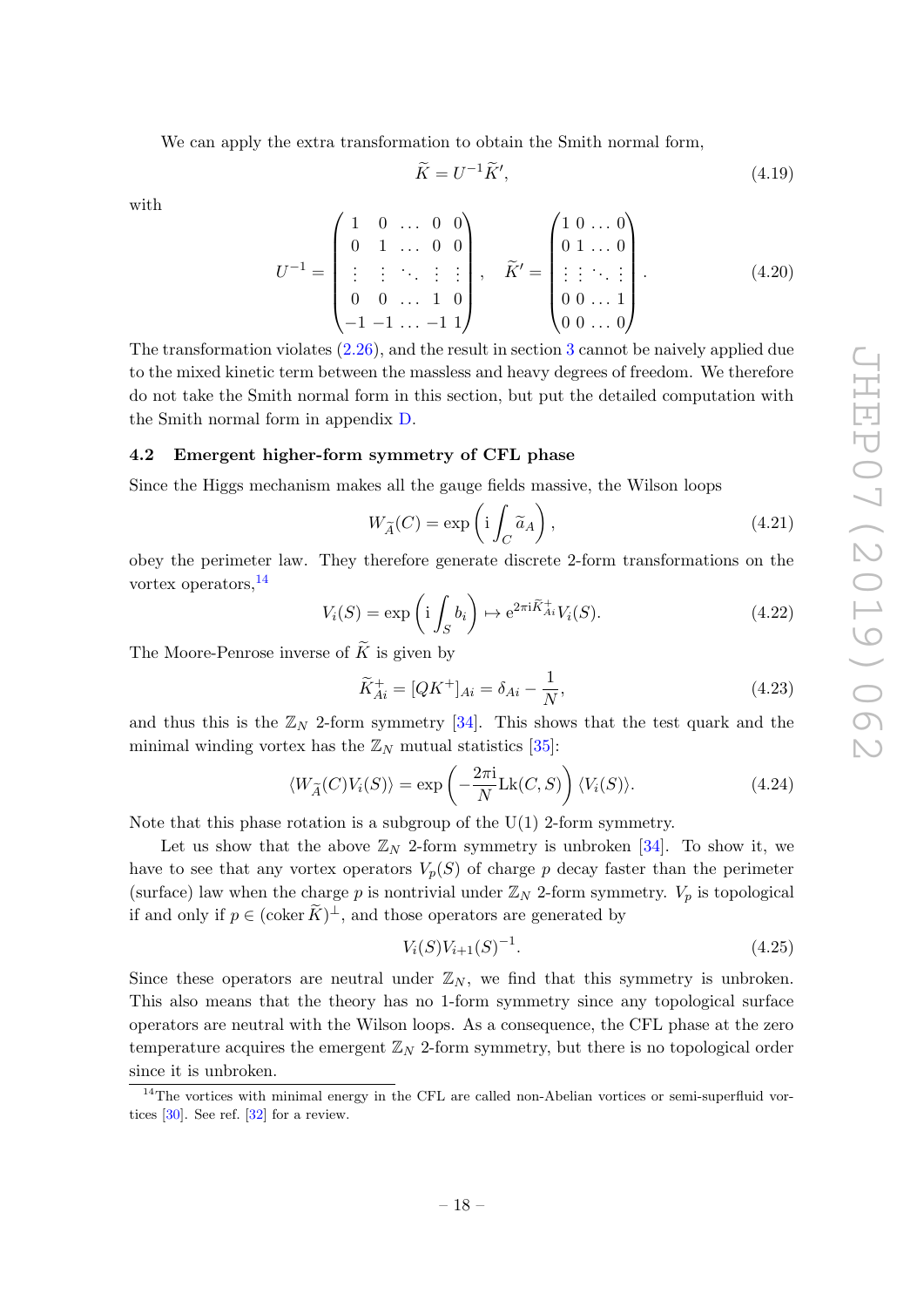#### <span id="page-19-0"></span>4.3 Implications for the quark-hadron continuity scenario

Let us comment on the physical consequences of the unbroken  $\mathbb{Z}_3$  2-form symmetry regarding the quark-hadron continuity scenario [\[28,](#page-30-7) [34\]](#page-30-8). Conventionally, the phases of matter have been classified by the (0-form) symmetry of the system. If there are two phases with the same symmetry, they are considered to be in the same phase. It means that there exists a certain deformation of the Hamiltonian by which the two phases can be continuously connected. When we consider quantum phases of matter, there can be phases with the same 0-form symmetry but are distinguished by different topological orders. Here, we have shown here that the CFL phase does not have a deconfined discrete gauge field and that implies the absence of topological order, although the appearance of fractional braiding phase has a certain similarity to the nature of a topological ordered state. The braiding phase is shown to be a direct consequence of a (unbroken)  $\mathbb{Z}_3$  2-form symmetry. In addition, the system does not have a 1-form symmetry, and hence there is not mixed 't Hooft anomaly of discrete higher-form symmetries, which allows for a topologically trivial ground state. So, as far as the ground state property is concerned, the CFL can be continuously connected to a nucleon superfluid phase, which presumably has a trivial topological structure because of the absence of deconfined gluons. Thus, we have extended the continuity scenario to zero temperature.

Note that this does not necessarily mean that there is no phase transition between nucleon superfluidity and the CFL phase as a function of baryon chemical potential  $\mu_B$ . Even if two phases have the same symmetry, as liquid and vapor phases of water, there can be a phase transition, depending on which path one would take in the parameter space. The same is true for the quark-hadron continuity at finite temperatures [\[28\]](#page-30-7). In order to predict what would happen along a particular path in a parameter space like  $(T, \mu_B)$ , a more detailed approach is necessary.

One might argue that the existence of the (unbroken)  $\mathbb{Z}_3$  2-form symmetry gives us a distinction of the CFL and nucleon superfluidity. However, as we have shown, the discrete  $\mathbb{Z}_3$  symmetry is in fact a subgroup of the U(1) 2-form symmetry, and this symmetry is associated with the existence of a massless  $U(1)$  NG mode. Because this mode also exists in a nuclear superfluid phase, the continuous 2-form symmetry is also present in this phase. Therefore, nucleon superfluidity and the CFL phase have the same 0-form and higher-form symmetries.

### <span id="page-19-1"></span>5 Example of superfluidity with topological order

In this section, let us discuss an example of superfluidity with topological order. We consider the generalized  $BF$  theory with the action  $(4.13)$ ,

<span id="page-19-2"></span>
$$
S_{\text{eff}}[b, a] = \frac{G_0^b}{2} \int |db_0|^2 + \frac{1}{2\pi} \int b^T \wedge K da,
$$
 (5.1)

with the K matrix [\(4.9\)](#page-16-2). In the case of the CFL phase, the U(1) 1-form gauge fields  $a_A$ obey the non-canonical normalization, [\(4.11\)](#page-16-3), and no topological order appears. In this section, we instead assume the canonical normalization of gauge fields,  $\int da_A \in 2\pi\mathbb{Z}$ .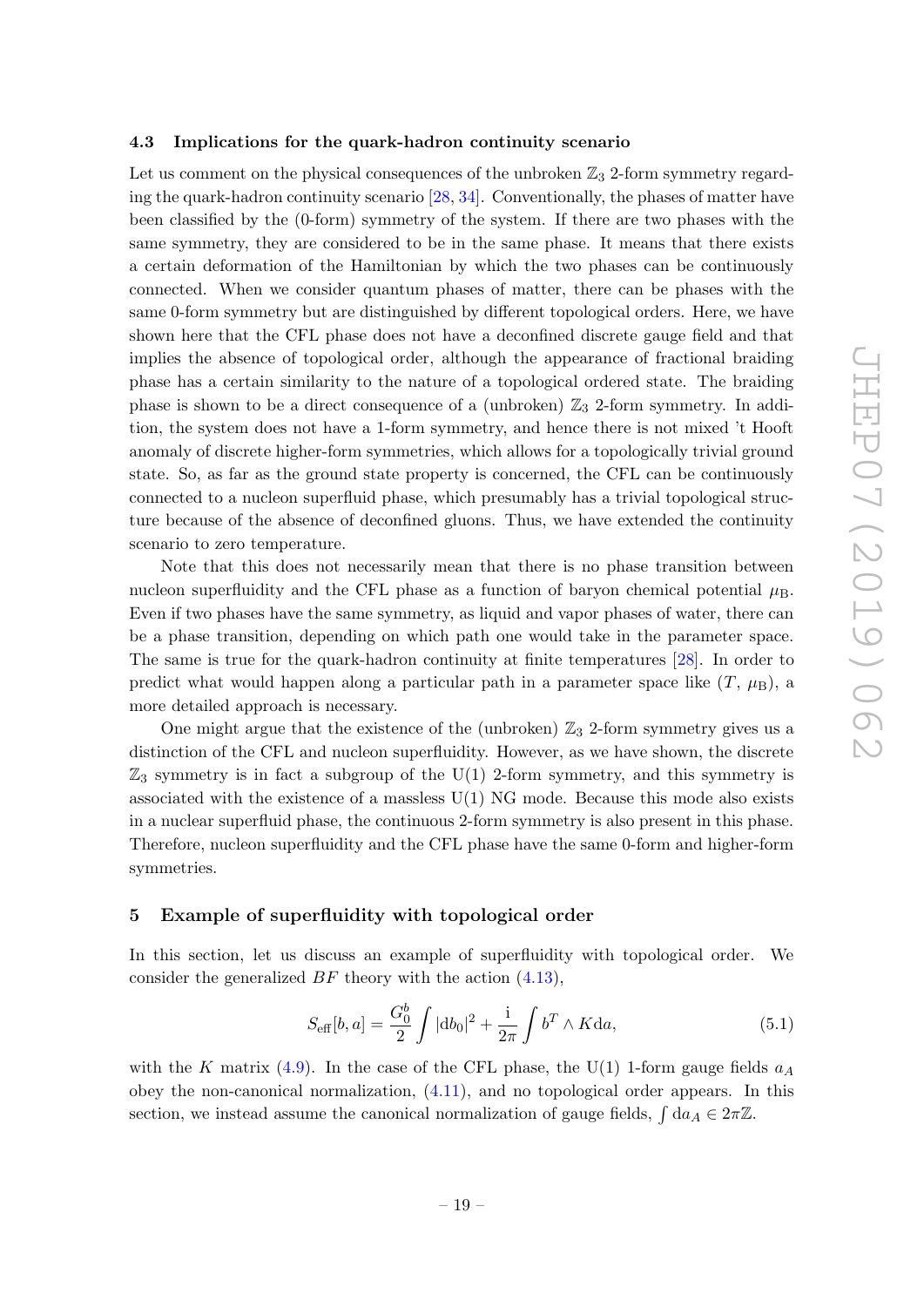All the Wilson loops  $W_A(C) = \exp(i \int_C a_A)$  are topological because the theory [\(5.1\)](#page-19-2) is in the Higgs phase. The gauge-invariant correlation functions are obtained by

$$
\langle W_A(C)V_i(S) \rangle = \exp\left(-2\pi i K_{Ai}^+ \text{Lk}(C, S)\right) \langle V_i(S) \rangle. \tag{5.2}
$$

The Moore-Penrose inverse of [\(4.9\)](#page-16-2) is given by

$$
K^{+} = \begin{pmatrix} \left(1 - \frac{1}{2}\right) & -\frac{1}{2} & 0 & 0 & \dots & 0\\ \left(\frac{1}{2} - \frac{1}{3}\right) & \left(\frac{1}{2} - \frac{1}{3}\right) & -\frac{1}{3} & 0 & \dots & 0\\ \left(\frac{1}{3} - \frac{1}{4}\right) & \left(\frac{1}{3} - \frac{1}{4}\right) & \left(\frac{1}{3} - \frac{1}{4}\right) & -\frac{1}{4} & \dots & 0\\ \vdots & \vdots & \vdots & \vdots & \ddots & \vdots\\ \frac{1}{N(N-1)} & \frac{1}{N(N-1)} & \frac{1}{N(N-1)} & \frac{1}{N(N-1)} & \dots & -\frac{1}{N} \end{pmatrix},\tag{5.3}
$$

and we can now find the particle-vortex statistics explicitly.

The set of topological Wilson lines generates  $\mathbb{Z}_2 \times \cdots \mathbb{Z}_{N-1} \times \mathbb{Z}_N$  2-form symmetry. To see this, let us take the basis of charge vectors  $q_n$  of Wilson lines as

$$
q_1 = \begin{pmatrix} 1 \\ 0 \\ 0 \\ \vdots \\ 0 \end{pmatrix}, \ q_2 = \begin{pmatrix} 1 \\ 1 \\ 0 \\ \vdots \\ 0 \end{pmatrix}, \ \dots, \ q_{N-1} = \begin{pmatrix} 1 \\ 1 \\ 1 \\ \vdots \\ 1 \end{pmatrix}, \tag{5.4}
$$

that is,  $W_{q_n}(C) = \exp(i \int_C (a_1 + \cdots + a_n)).$  The fractional phase is determined as

$$
q_n^T K^+ = \left(-\frac{1}{n+1}, \dots, -\frac{1}{n+1}, \overbrace{0, \dots, 0}^{N-1-n}\right) \mod 1. \tag{5.5}
$$

Therefore,  $W_{q_n}$  generates  $\mathbb{Z}_{n+1}$  2-form symmetry.

Similarly, we can find the  $\mathbb{Z}_2 \times \cdots \times \mathbb{Z}_{N-1}$  1-form symmetry. Topological surface operators are given by the vortex charges  $p \in (\text{coker } K)^{\perp}$ , and its basis can be chosen as

$$
p_1 = \begin{pmatrix} 1 \\ -1 \\ 0 \\ \vdots \\ 0 \\ 0 \end{pmatrix}, \ p_2 = \begin{pmatrix} 0 \\ 1 \\ -1 \\ \vdots \\ 0 \\ 0 \end{pmatrix}, \ \dots, \ p_{N-1} = \begin{pmatrix} 0 \\ 0 \\ 0 \\ \vdots \\ 1 \\ -1 \end{pmatrix}, \tag{5.6}
$$

that is,  $V_{p_m}(S) = \exp\left(i \int_S (b_m - b_{m+1})\right)$ . The topological surface operator  $V_{p_m}$  generates  $\mathbb{Z}_m$  1-form symmetry for  $m = 2, \ldots, N - 1$ . Indeed, this can be found by

$$
q_n^T K^+ p_m = -\frac{1}{n+1} \delta_{n+1,m} \text{ mod } 1,
$$
\n(5.7)

and thus  $W_{q_n}$  and  $V_{p_{n+1}}$  have the mutual  $\mathbb{Z}_{n+1}$  statistics for  $n = 1, \ldots, N-2$ . This shows that  $\mathbb{Z}_2 \times \cdots \times \mathbb{Z}_{N-1}$  1-form and 2-form symmetries are spontaneously broken, and thus this theory supports a topological order.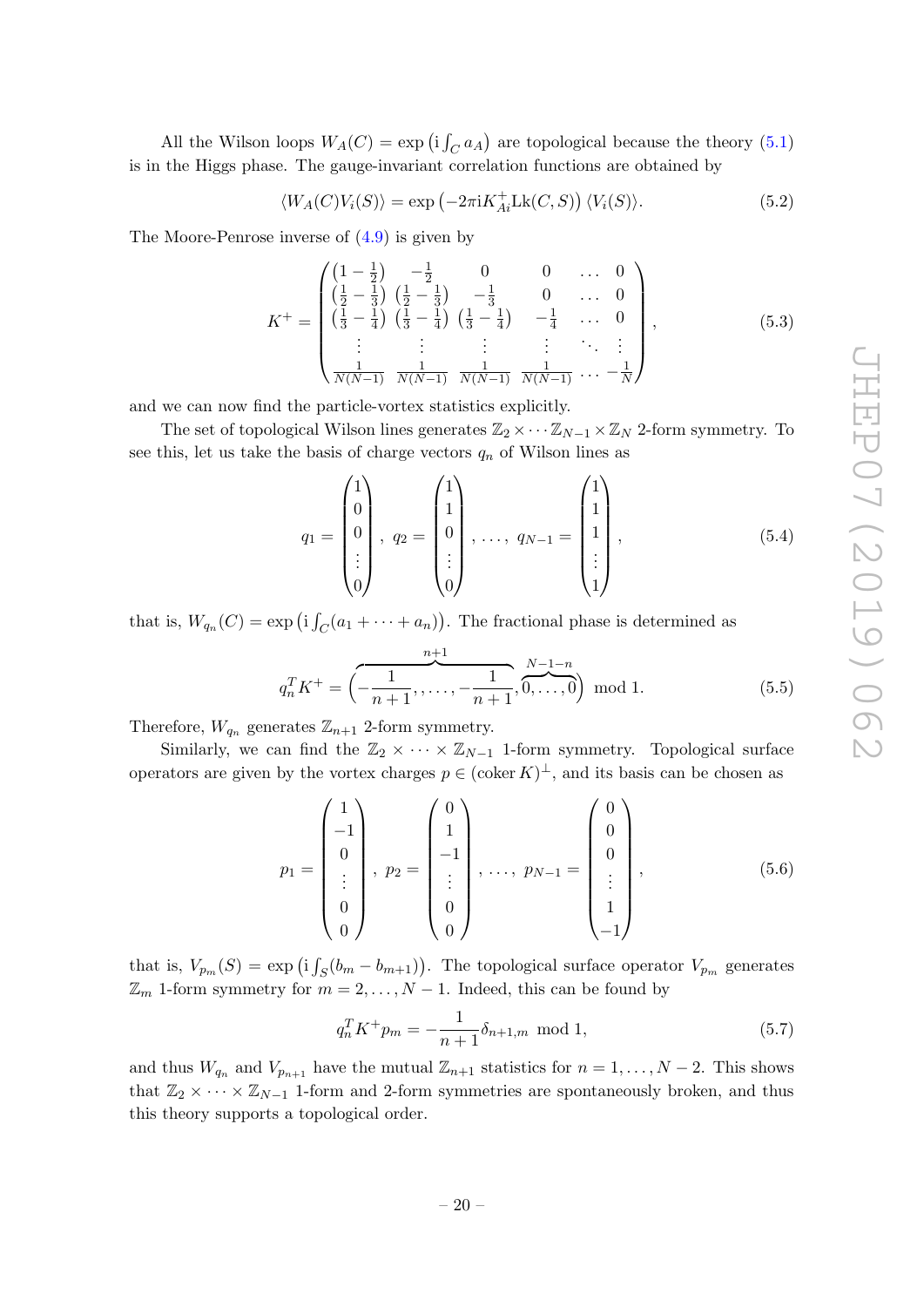The  $\mathbb{Z}_N$  2-form symmetry generated by  $W_{q_{N-1}}$  is unbroken. This fact comes out of the same discussion given in section [4.](#page-15-0) All the vortex operators charged under  $\mathbb{Z}_N$ are coupled to NG boson, and thus those vortices are logarithmically confined. In other words,  $\mathbb{Z}_N$  2-form symmetry is a subgroup of U(1) 2-form symmetry defining the vortex winding numbers, and thus the generalized Coleman-Mermin-Wagner theorem prohibits its spontaneous breaking.

We therefore conclude that the theory describes superfluidity of one NG mode with  $\mathbb{Z}_2 \times \cdots \times \mathbb{Z}_{N-1}$  topological order.

## <span id="page-21-0"></span>6 Summary and outlook

We have discussed a general effective theory for superfluids with topological order. Starting from a gauged GL model, we have derived a low-energy gauge theory written in terms of 2-form and 1-form gauge fields. The theory has a structure of a  $BF$  theory with a nonsquare  $K$  matrix that can have a nontrivial kernel/cokernel, coupled with massless NG modes corresponding to the breaking of  $U(1)$  symmetries. Physical spectrum are classified according to the structure of the  $K$  matrix. We have discussed the symmetry of the theory. There can be discrete 1-form and 2-form symmetries as well as U(1) 1-form and 2-form symmetries. We have shown that the correlation of vortices and quasiparticles is written in terms of the topological information of vortex surfaces and quasiparticle world-lines. We have discussed how to identify the presence of topological order, which is summarized in the condition  $($ . If there is a vortex operator whose average obeys perimeter law, the 2-form symmetry is broken, which indicates the topological order.

As an application of the framework, we have discussed the CFL phase of dense QCD matter. We have analyzed the higher-symmetry of the phase and shown that color Wilson loops and vortices show fractional braiding as a consequence of  $\mathbb{Z}_3$  2-form symmetry. We have shown that the nuclear superfluid phase and the CFL phase have the same symmetry including higher-form ones, which extends the quark-hadron continuity scenario to zero temperature. We have also discussed an example of superfluidity with topological order in section [5](#page-19-1) and we identified the symmetry and topological order in this system.

We believe that the framework discussed in this paper would be useful in identifying the topological structure in systems where topological order and massless modes coexist, which include high  $T_c$  cuprate superconductivity.

## Acknowledgments

The work of Y.T. was supported by JSPS Overseas Fellowship. The work of Y.H. was supported in part by the Korean Ministry of Education, Science and Technology, Gyeongsangbuk-do and Pohang City for Independent Junior Research Groups at the Asia Pacific Center for Theoretical Physics.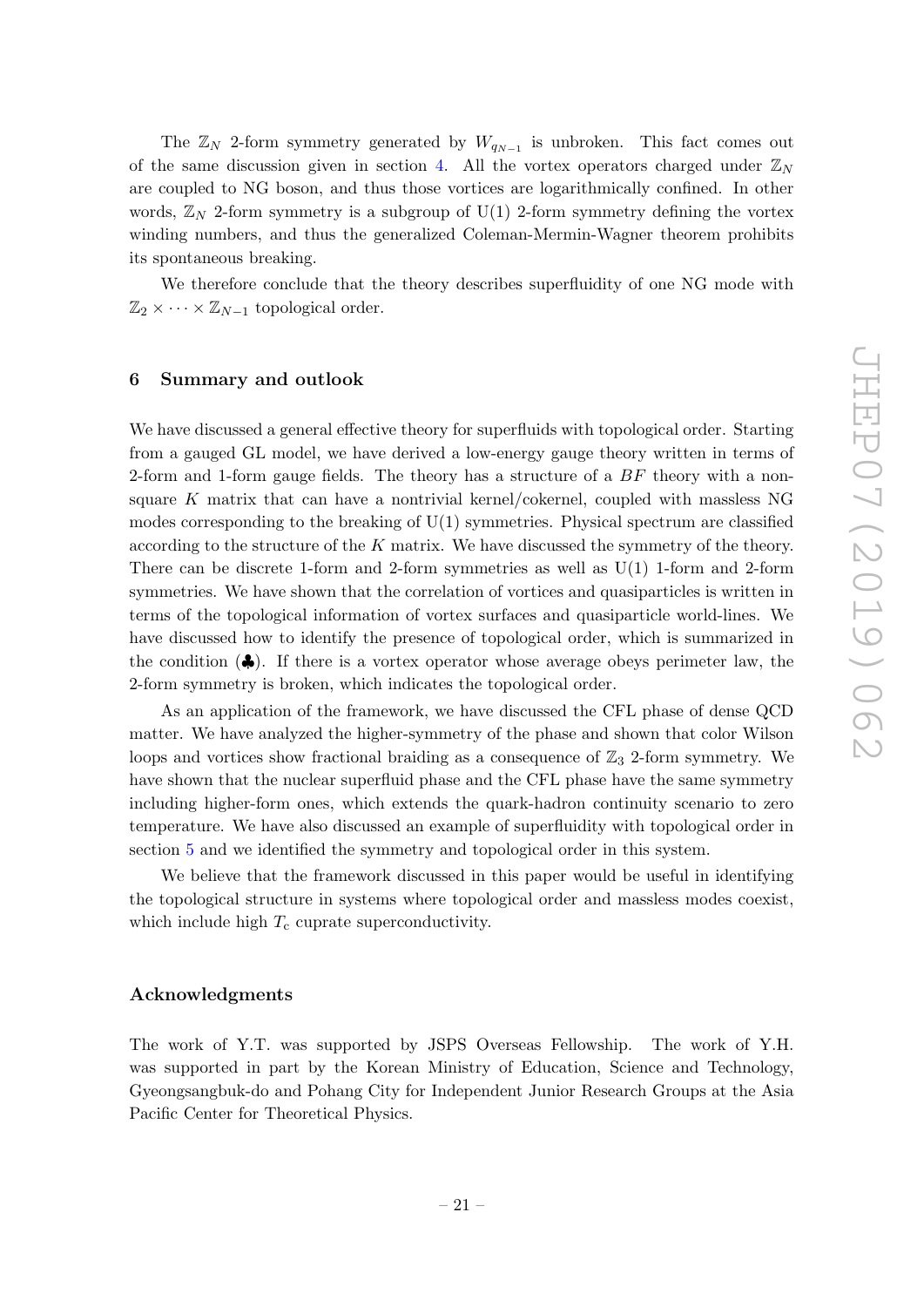#### <span id="page-22-0"></span>A Moore-Penrose inverse

Here we summarize the properties of the Moore-Penrose inverse that are used in the paper.

Let  $K_{iA}$  be a  $|i| \times |A|$  matrix with real entries. The  $|A| \times |i|$  matrix  $[K^+]_{Ai}$  that satisfies the following 4 conditions,

$$
KK^+K = K,\tag{A.1}
$$

$$
K^+KK^+ = K^+, \tag{A.2}
$$

$$
(KK^+)^T = KK^+, \tag{A.3}
$$

$$
(K^+K)^T = K^T K,\tag{A.4}
$$

is called the Moore-Penrose inverse of  $K$ , which is a generalization of the inverse matrix. For any matrix, its Moore-Penrose inverse always exists and is unique. If linear equations

$$
Kx = b,\tag{A.5}
$$

have any solution, it has to take the form

$$
x = K^+ b + [1 - K^+ K] w,
$$
 (A.6)

where w is an arbitrary vector. Solutions exist if and only if  $KK^+ b = b$ . The kernel and cokernel of K and  $K^+$  are related as follows,

$$
\ker K^{+} = \operatorname{coker} K, \tag{A.7}
$$

$$
coker K^{+} = \ker K.
$$
\n(A.8)

Using  $K^+$  and K, we can define orthogonal projection matrices in the following way:

$$
P \equiv 1 - K^{+}K, \quad \text{projection to } \ker K,
$$
\n(A.9)

$$
P^{c} \equiv 1 - KK^{+}, \quad \text{projection to coker } K. \tag{A.10}
$$

Given two matrices K and L,  $(KL)^{+} = L^{+}K^{+}$  is true if and only if either of the following conditions is satisfied:

$$
K^T K = 1,\t\t(A.11)
$$

$$
LL^T = 1,\tag{A.12}
$$

$$
L = K^T,\tag{A.13}
$$

$$
\dim(\ker K) = \dim(\text{coker} L) = 0. \tag{A.14}
$$

#### <span id="page-22-1"></span>B Delta function forms

For *n*-dimensional submanifold  $M_n$  on D-dimensional manifold, a  $D - n$  dimensional delta function form supported on  $M_n$  is defined by

$$
\int_{M_n} A = \int A \wedge \delta^{\perp}(M_n), \tag{B.1}
$$

where  $A$  is any *n*-form.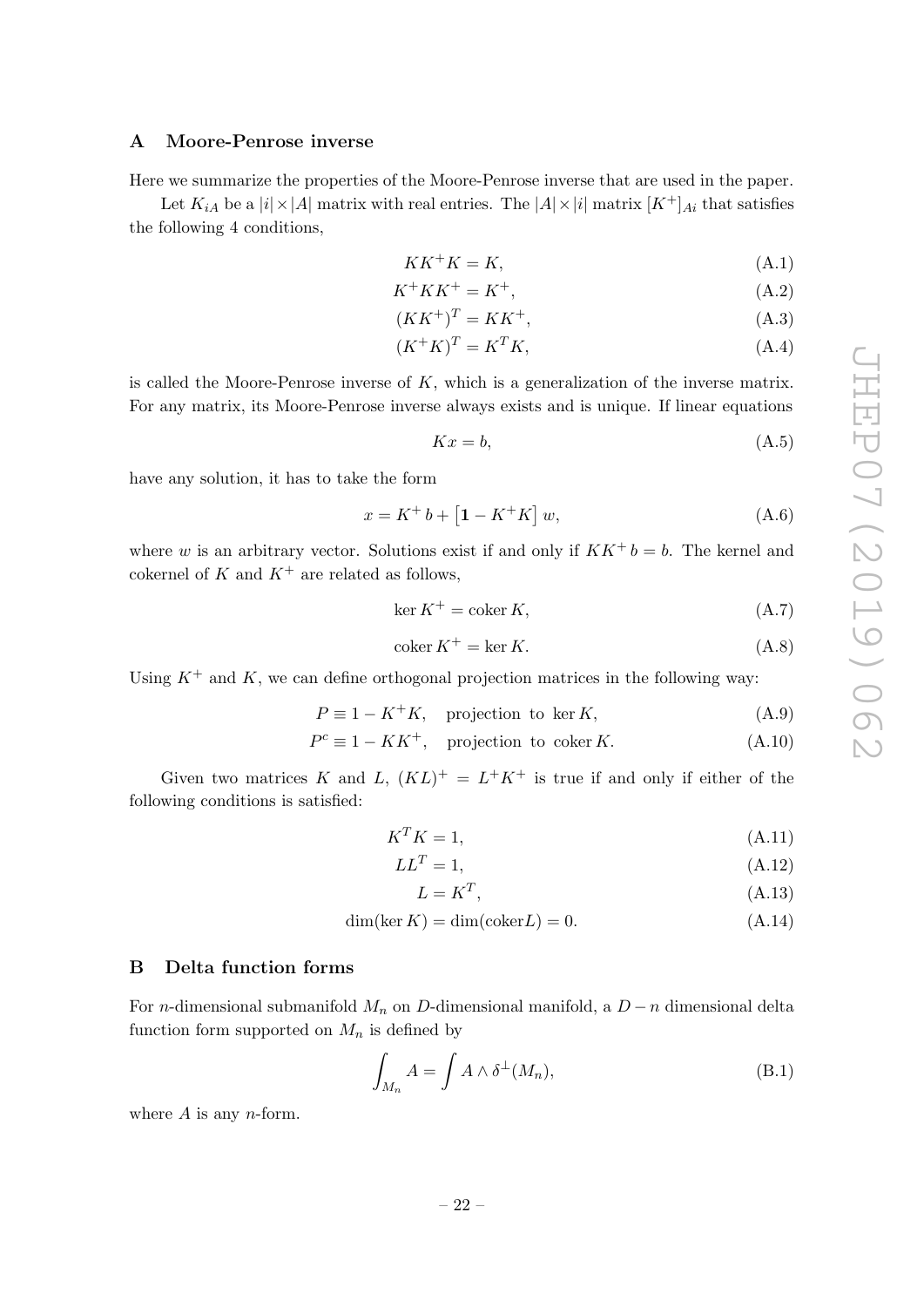An exterior derivative of a delta function form is given by

$$
d \delta^{\perp}(M_n) = (-)^{D-n+1} \delta^{\perp}(\partial M_n), \tag{B.2}
$$

where  $\partial M_n$  is the boundary of  $M_n$ . The delta function form is odd under flipping of the orientation of  $M_n$ ,

$$
\delta^{\perp}(-M_n) = -\delta^{\perp}(M_n). \tag{B.3}
$$

Let  $M_n$  and  $M_m$  be n- and m-dimensional submanifold of the total space. The intersection of those two manifolds,  $M_n \cap M_m$ , is  $D - n - m$ -dimensional manifold. The delta function form of  $M_n \cap M_m$  is given by

$$
\delta^{\perp}(M_n \cap M_m) = \delta^{\perp}(M_n) \wedge \delta^{\perp}(M_m). \tag{B.4}
$$

When  $n + m = D$ , the interaction regions are points. The number of intersection is counted by

$$
I(M_n, M_m) = \int \delta^{\perp}(M_n) \wedge \delta^{\perp}(M_m), \tag{B.5}
$$

which is an integer.

# <span id="page-23-0"></span>C Derivation of the braiding phase [\(3.13\)](#page-11-1)

Here let us derive eq.  $(3.13)$ . We would like to compute the path integral,

$$
\frac{1}{Z} \int \mathcal{D}a \mathcal{D}b \exp\left(-S_{\text{eff}} + i \int (Rp)_i b_i \wedge j_v + i \int (q^T Q)_A a_A \wedge j_p\right),\tag{C.1}
$$

where  $S_{\text{eff}}$  is given in eq. [\(2.27\)](#page-6-3),  $j_p$  is a quasiparticle current, and  $j_v$  is a vortex current. The sources are represented by

$$
j_v = \delta^{\perp}(S), \quad j_p = \delta^{\perp}(C), \tag{C.2}
$$

where C and S are world-line and world-sheet of the particle and vortex, and  $\delta^{\perp}(S)$   $(\delta^{\perp}(C))$ are the 2-form (1-form) valued delta function whose support is  $S(G)$ .

By integrating out the fields, the path integral localized around the solutions of classical equations of motions. Note that the kinetic terms of  $a_0$  and  $b_0$  can expressed as

$$
\frac{1}{2} \int G_{AB}^a d(a_0)_A \wedge \star d(a_0)_A = \frac{1}{2} \int [P^a G^a P^a]_{AB} da_A \wedge \star da_B, \tag{C.3}
$$

$$
\frac{1}{2} \int G_{ij}^b d(b_0)_i \wedge \star d(b_0)_i = \frac{1}{2} \int [P^b G^b P^b]_{ij} db_i \wedge \star db_j.
$$
 (C.4)

Integrating out b, we obtain

$$
\frac{1}{2\pi}K_{iA}\,da_A + (Rp)_i\,j_v - [P^bG^bP^b]_{ij}\,d \star db_j = 0.
$$
 (C.5)

Multiplying  $K^T$  from left,

$$
\frac{1}{2\pi} [K^T K]_{BA} da_A + [K^T R p]_B j_v = 0,
$$
\n(C.6)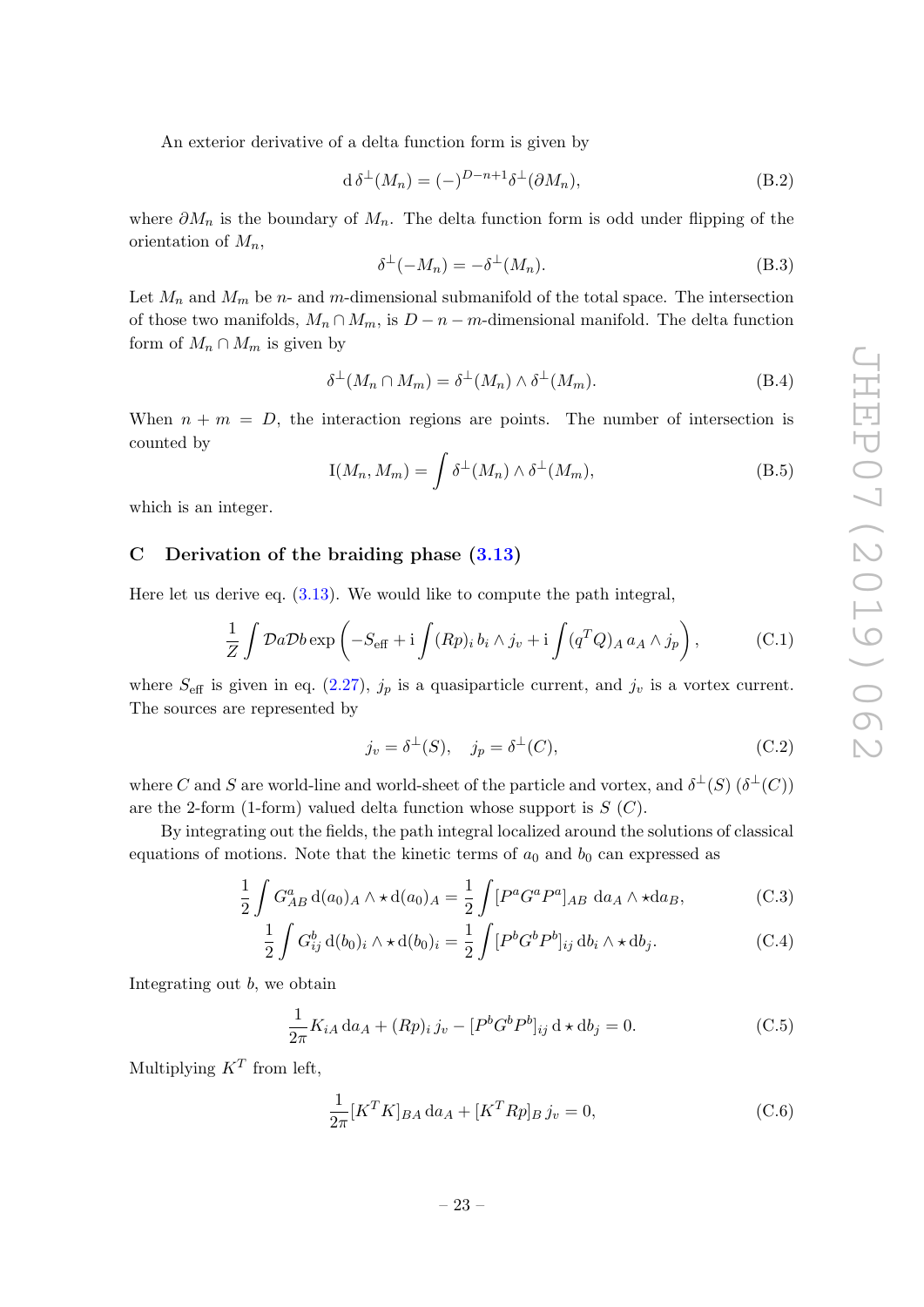where we used a property of Moore-Penrose inverse,  $K^T P^b = K^T - K^T K K^+ = 0$ . We can solve this for  $a_A$  as

<span id="page-24-2"></span>
$$
a_A = -2\pi [K^+ R p]_A d^{-1} j_v + (a_0)_A, \tag{C.7}
$$

up to a closed form. Here, we used  $[K^T K]^+ K^T = K^+$ , and the contribution from massless components  $(a_0)_A$  is to be determined by using the EOM for  $(a_0)_A$ .  $[K^+Rp]_A$  is in general a fractional number, and this represents a fractional statistics of vortices and quasiparticles. Likewise, integration of  $a<sub>A</sub>$  leads to

$$
\frac{1}{2\pi} \mathrm{d}b_i K_{iA} + (q^T Q)_A j_p - [P^a G^a P^a]_{AB} \, \mathrm{d} \star \mathrm{d}a_B = 0,\tag{C.8}
$$

which can be solved for  $b_i$  as

<span id="page-24-1"></span>
$$
b_i = -2\pi [q^T Q K^+]_i \, d^{-1} j_p + (b_0)_i. \tag{C.9}
$$

Using eqs.  $(C.9)$  and  $(C.7)$ , we can evaluate the following terms as

<span id="page-24-3"></span>
$$
S_{\rm BF} + (Rp)_i \int b_i \wedge j_v + (q^T Q)_A \int a_A \wedge j_p
$$
  
=  $-2\pi (q^T Q K^+ R p) \int d^{-1} j_v \wedge j_p + (R p)_i (b_0)_i \wedge j_v + (q^T Q)_A (a_0)_A \wedge j_p$  (C.10)  
=  $-2\pi (q^T Q K^+ R p) L k(S, C) + (R p)_i (b_0)_i \wedge j_v + (q^T Q)_A (a_0)_A \wedge j_p$ 

Here, we used

$$
d^{-1}\delta^{\perp}(C) = -\delta^{\perp}(D), \quad d^{-1}\delta^{\perp}(S) = \delta^{\perp}(V),
$$
 (C.11)

where D and V are chosen so that C and S are their boundaries  $(C = \partial D \text{ and } S = \partial V)$ , and

$$
\int \delta^{\perp}(V) \wedge \delta^{\perp}(C) = \mathcal{I}(V, C) = \mathcal{L}\mathcal{K}(S, C)
$$
\n(C.12)

where  $I(V, C)$  is the intersection number of V and C.  $I(V, C)$  is computed by counting the number of intersection with signs that corresponds to orientation.

By taking a ratio as in eq.  $(3.13)$  and using eq.  $(C.10)$ , we can see that the nontopological contributions related to  $(b_0)_i$  and  $(a_0)_A$  cancels out, resulting in eq. [\(3.13\)](#page-11-1). Even though Wilson loops and vortex operators do not show the perimeter law, the geometry a Wilson loop does not affect a vortex and vice versa, because  $(a_0)_A$  do not interact with  $(b_0)_i$ . That is why the ratio  $(3.13)$  is only determined by the topology of vortices and particle loops.

# <span id="page-24-0"></span>D Notes regarding basis changes

In this appendix, let us discuss the influence of basis changes of the gauge fields. In particular, when we use a basis that does not satisfy the condition [\(2.26\)](#page-6-2), the kinetic terms mix the massless and massive modes. Although a basis change may simplify the structure of BF terms, one should properly take into account the effect of the coupling to evaluate correlation functions correctly. We first illustrate this point in a simple example, and then discuss more general cases.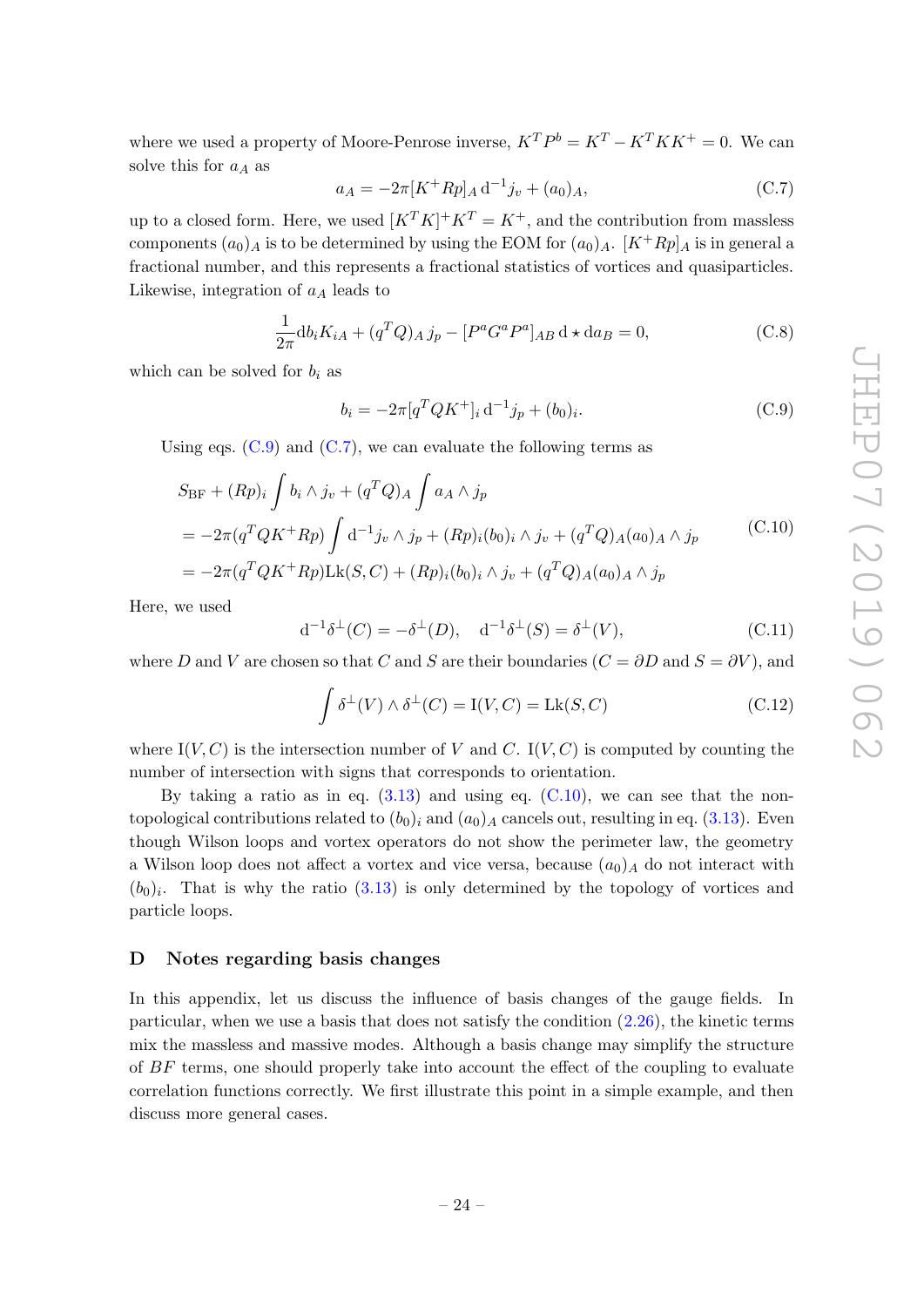### <span id="page-25-0"></span>D.1 Example

We work on the theory given in section [4.](#page-15-0) For simplicity, we mainly focus on the case  $N = 3$ . The K matrix is given by

$$
K_{iA} = \begin{pmatrix} 1 & 0 \\ -1 & 1 \\ 0 & -1 \end{pmatrix}.
$$
 (D.1)

One can use the Smith normal form to make the  $BF$  terms simpler. The Smith decomposition of this matrix is given by

$$
K_{iB} = U_{ij}^{-1} K'_{jA} V_{AB}^{-1},
$$
\n(D.2)

where

$$
U = \begin{pmatrix} 1 & 0 & 0 \\ 1 & 1 & 0 \\ 1 & 1 & 1 \end{pmatrix}, \quad K' = \begin{pmatrix} 1 & 0 \\ 0 & 1 \\ 0 & 0 \end{pmatrix}, \quad V = \mathbf{1}_2,
$$
 (D.3)

and

$$
U^{-1} = \begin{pmatrix} 1 & 0 & 0 \\ -1 & 1 & 0 \\ 0 & -1 & 1 \end{pmatrix}.
$$
 (D.4)

Let us introduce a new basis for 2-form fields by

$$
c_i = b_j U_{ji}^{-1}.
$$
 (D.5)

In this basis, BF terms are diagonalized as

$$
S_{\rm BF} = \frac{\rm i}{2\pi} \int \left[ c_1 \wedge \mathrm{d}a_1 + c_2 \wedge \mathrm{d}a_2 \right]. \tag{D.6}
$$

The kinetic term is written as

$$
S_0 = \frac{1}{2} G_{ij} \int \mathrm{d}b_i \wedge \star \mathrm{d}b_j = \frac{1}{2} [UGU^T]_{ij} \int \mathrm{d}c_i \wedge \star \mathrm{d}c_j \equiv \frac{1}{2} G'_{ij} \int \mathrm{d}c_i \wedge \star \mathrm{d}c_j.
$$
 (D.7)

In the example of the CFL phase,  $G_{ij} \propto \delta_{ij}$  and  $G'_{ij} \propto [UU^T]_{ij}$ , where

$$
UU^{T} = \begin{pmatrix} 1 & 1 & 1 \\ 1 & 2 & 2 \\ 1 & 2 & 3 \end{pmatrix}.
$$
 (D.8)

Since  $UU^T \neq 1$ , the orthogonality condition [\(2.26\)](#page-6-2) is violated in the new basis. The action of  $\mathbb{Z}_3$  symmetry on the rotated basis is

$$
c_i \mapsto c_i + q_A K_{Aj}^+ U_{ji}^{-1} \lambda \tag{D.9}
$$

where

$$
K_{Aj}^{+}U_{ji}^{-1} = \begin{pmatrix} 1 & 0 & -\frac{1}{3} \\ 0 & 1 & -\frac{2}{3} \end{pmatrix}
$$
 (D.10)

Thus, this symmetry only acts on  $c_3$ . Below, we compare the computation of  $\mathbb{Z}_3$  2-form symmetry before and after taking the Smith normal form.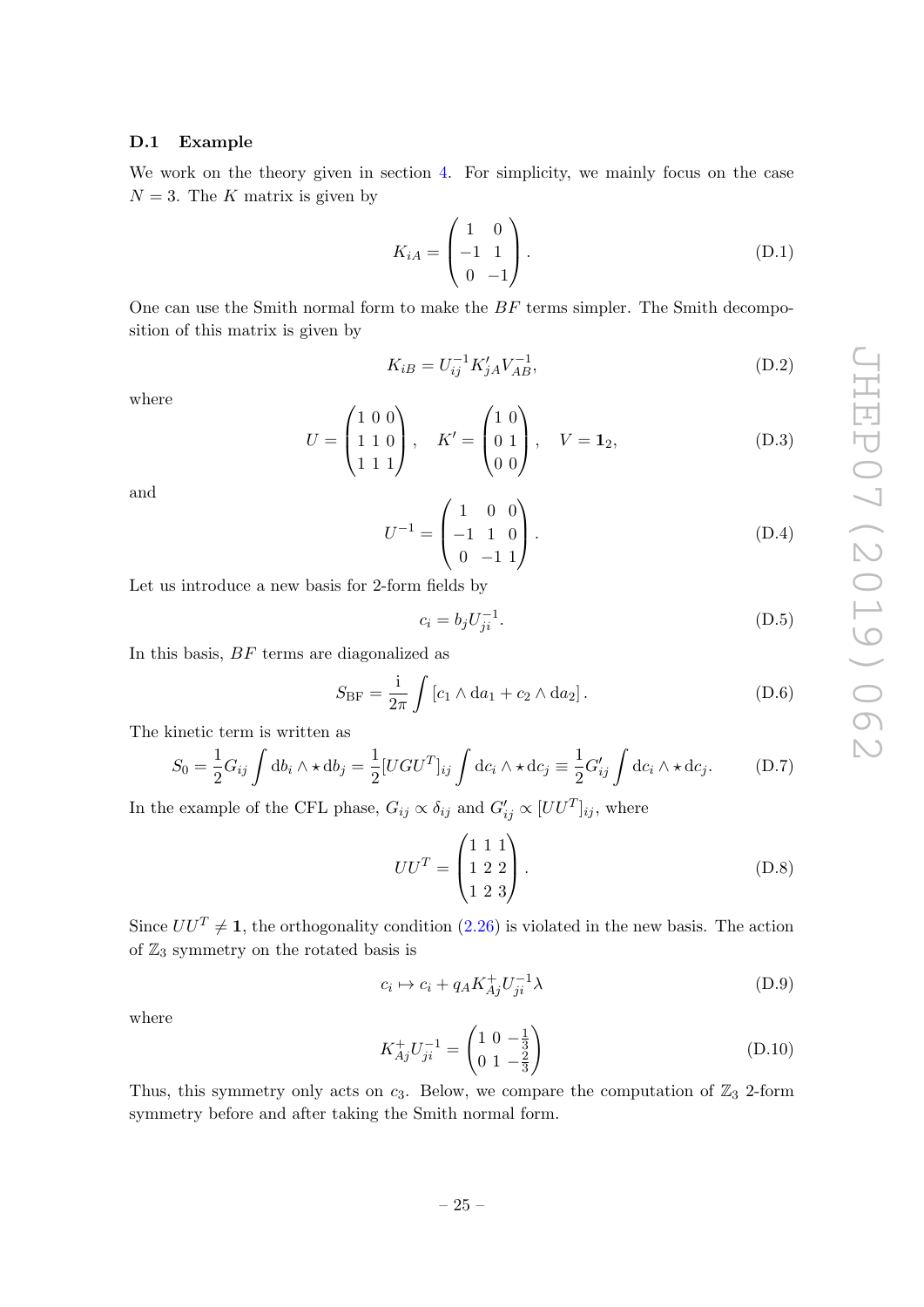# <span id="page-26-0"></span>D.2  $\mathbb{Z}_3$  symmetry action in the original basis

We evaluate the following correlation function,

<span id="page-26-2"></span>
$$
\langle e^{iq_2 \int_C a_2} e^{ip_3 \int_S b_3} \rangle.
$$
 (D.11)

First, let us use the original basis. We consider

$$
S[b_1, b_2, b_3, a_1, a_2] = -\frac{g^2}{2} \left( |db_1|^2 + |db_2|^2 + |db_3|^2 \right)
$$
  
 
$$
-\frac{i}{2\pi} \left[ (b_1 - b_2) da_1 + (b_2 - b_3) da_2 \right] + i \int p_3 b_3 \wedge \delta^{\perp}(S) + i \int q_2 a_2 \wedge \delta^{\perp}(C).
$$
(D.12)

The correlation function is calculating by the following quantity

$$
Z[\delta^{\perp}(C), \delta^{\perp}(S)] = \int \prod_i \mathcal{D}b_i \prod_A \mathcal{D}a_A \exp\left[S[b_1, b_2, b_3, a_1, a_2]\right]. \tag{D.13}
$$

The integration over  $a_1$  gives a delta function enforcing  $db_1 = db_2$ , and also integrating over  $b_1$ , the action is reduced to

$$
S[b_2, b_3, a_2] = -\frac{g^2}{2} (2|\mathrm{d}b_2|^2 + |\mathrm{d}b_3|^2) - \frac{\mathrm{i}}{2\pi} \int (b_2 - b_3) \mathrm{d}a_2 + \mathrm{i} \int p_3 b_3 \wedge \delta^{\perp}(S) + \mathrm{i} \int q_2 a_2 \wedge \delta^{\perp}(C). \tag{D.14}
$$

Integration of  $a_2$  enforces

$$
db_2 = db_3 + 2\pi q_2 \delta^{\perp}(C), \tag{D.15}
$$

and integrating over  $b_2$ , the effective action now becomes

<span id="page-26-3"></span>
$$
S[b_3] = -\frac{g^2}{2} \left( 2|\mathrm{d}b_3 + 2\pi q_2 \delta^{\perp}(C)|^2 + |\mathrm{d}b_3|^2 \right) + \mathrm{i} \int p_3 b_3 \wedge \delta^{\perp}(S). \tag{D.16}
$$

By performing  $b_3$  integration,  $^{15}$  $^{15}$  $^{15}$ 

$$
Z[\delta^{\perp}(S), \delta^{\perp}(C)] = C \exp\left[\frac{1}{6g^2}(p_3)^2(\delta^{\perp}(S), (\delta d)^{-1} \star \delta^{\perp}(S)) + 2\pi i \frac{2}{3}p_3 q_2 Lk(C, S)\right], \quad (D.17)
$$

where  $(x, y) \equiv \int x \wedge \star y$ . Therefore, we have

$$
\langle W_{q_2}(C)V_{p_3}(S)\rangle = e^{2\pi i \frac{2}{3} \text{Lk}(C,S)} \langle V_{p_3}(S)\rangle.
$$
 (D.18)

This relation means that the Wilson loop  $e^{q_2 \int_C a_2}$  is the generator of  $\mathbb{Z}_3$  symmetry. The result is unchanged if we had projected out the massive kinetic terms in the first place. In that case, the kinetic term looks like

$$
S_0 = -\frac{g^2}{2} \frac{1}{3} |d(b_1 + b_2 + b_3)|^2.
$$
 (D.19)

<span id="page-26-1"></span><sup>&</sup>lt;sup>15</sup>Here and hereafter, we neglect the contributions proportional to  $\int \delta^{\perp}(C) \wedge \star \delta^{\perp}(C) \propto$  perimeter(C), which can be canceled by local counter terms.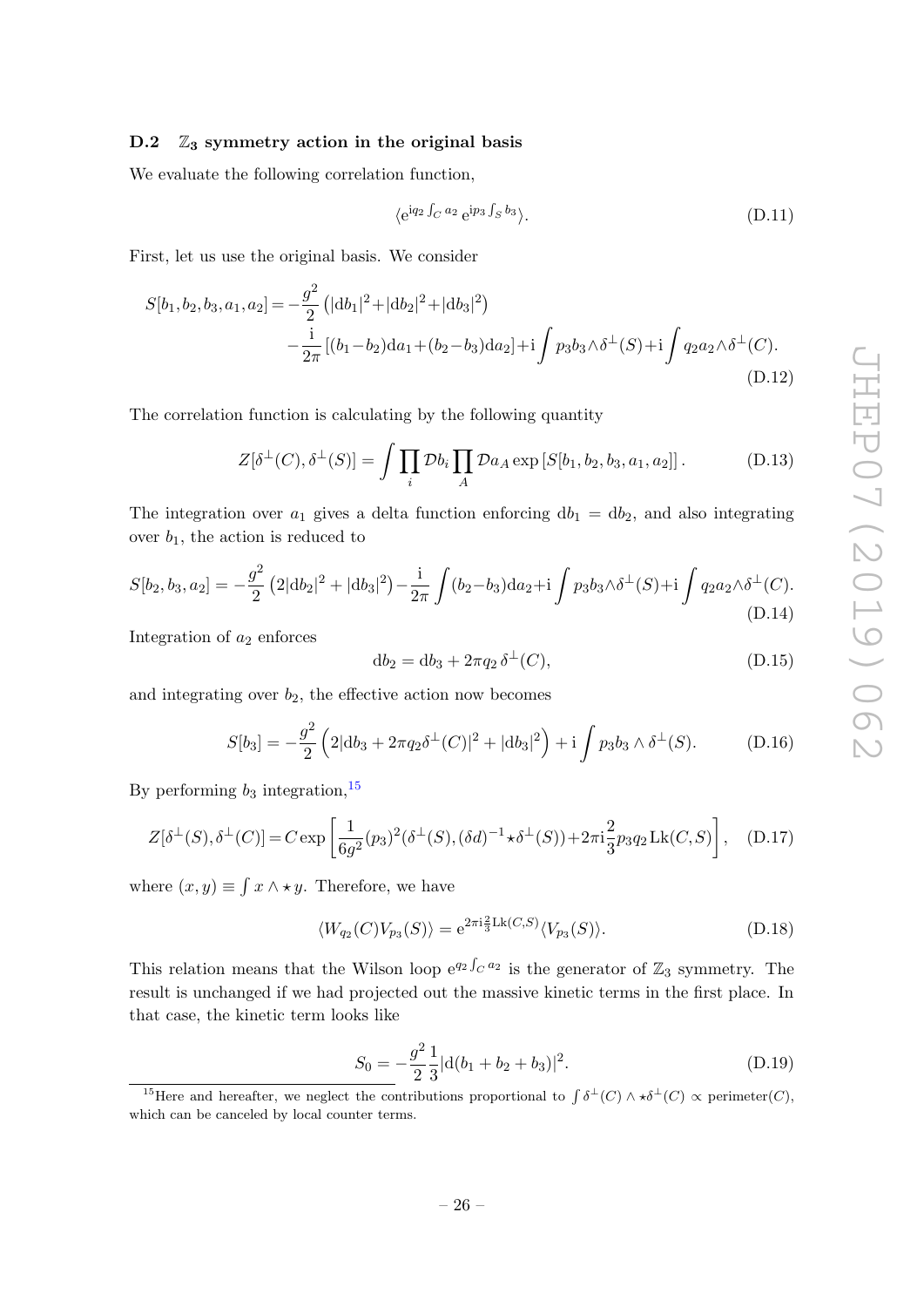## <span id="page-27-0"></span>D.3 Calculation in the rotated basis

Let us evaluate the same correlation function  $(D.11)$  in a rotated basis that diagonalizes the BF terms. Since  $c_3 = b_3$ , the effective action with sources is written as

$$
S[c_1, c_2, c_3, a_1, a_2] = -\frac{g^2}{2} \left( |d(c_1 + c_2 + c_3)|^2 + |d(c_2 + c_3)|^2 + |dc_3|^2 \right)
$$
  
 
$$
- \frac{i}{2\pi} \left[ c_1 da_1 + c_2 da_2 \right] + ip_3 c_3 \wedge \delta^{\perp}(S) + iq_2 a_2 \wedge \delta^{\perp}(C).
$$
 (D.20)

Note that, in the rotated basis, there are mixed kinetic terms of massive and massless 2-form fields. The field  $c_3$  and  $a_2$  do not couple in the  $BF$  term, so naively the Wilson loop of  $a_2$  does not seem to generate a phase rotation of the vortex operator of  $c_3$ . In order to reproduce the correct results, the coupling of the massive and massless 2-form fields is important. Integration over  $a_1$  gives  $dc_1 = 0$ , and performing  $c_1$  integration,

$$
S[c_2, c_3, a_2] = -\frac{g^2}{2} \left( 2|d(c_2 + c_3)|^2 + |dc_3|^2 \right) - \frac{i}{2\pi} c_2 da_2 + i p_3 c_3 \wedge \delta^{\perp}(S) + i q_2 a_2 \wedge \delta^{\perp}(C).
$$
\n(D.21)

Integration over  $a_2$  gives

$$
\frac{\mathrm{i}}{2\pi} \mathrm{d}c_2 = \mathrm{i} q_2 \delta^{\perp}(C),\tag{D.22}
$$

and after integrating over  $c_2$ , the resulting action is

$$
S[c_3] = -\frac{g^2}{2} \left( 2|\mathrm{d}c_3 + 2\pi q_2 \delta^{\perp}(C)|^2 + |\mathrm{d}c_3|^2 \right) + \mathrm{i} \int p_3 c_3 \wedge \delta^{\perp}(S). \tag{D.23}
$$

This is the same as eq.  $(D.16)$ , so we have reproduced the same correlation function. Note that the coupling of  $c_2$  and  $\delta^{\perp}(C)$  is introduced through the mixed kinetic term of  $c_2$  and  $c_3$ . If there is no such coupling, the Wilson loop of  $a_2$  cannot generate  $\mathbb{Z}_3$  phase.

#### <span id="page-27-1"></span>D.4 More general cases

Let us consider a more general situation when the matrix  $G_{ij}$  specifying the kinetic terms of  $b_i$  does not satisfy the condition  $(2.26)$  and there are couplings between massless and massive modes. We evaluate the correlation function,

<span id="page-27-2"></span>
$$
\langle W_q(C)V_p(S)\rangle, \tag{D.24}
$$

with generic charge vectors q and p. Here we assume that photons  $a<sub>A</sub>$  are all massive and the gauge fields obey the canonical normalization condition, namely  $Q = 1, R = 1$ . The effective action is written as

<span id="page-27-3"></span>
$$
S[a_A, b_i] = -\frac{1}{2}(\mathrm{d}b_i, G_{ij}\mathrm{d}b_j) - \frac{i}{2\pi}K_{iA}(b_i, \star^{-1}\mathrm{d}a_A) + \mathrm{i}p_i(b_i, \star^{-1}\delta^{\perp}(S)) + \mathrm{i}q_A(a_A, \star^{-1}\delta^{\perp}(C)).
$$
\n(D.25)

Let  $P_{ij}$  the projector to coker K. We denote a projected index as

$$
b_{\hat{i}} \equiv P_{ij}b_j, \quad b_{\bar{i}} \equiv (\delta_{ij} - P_{ij})b_j. \tag{D.26}
$$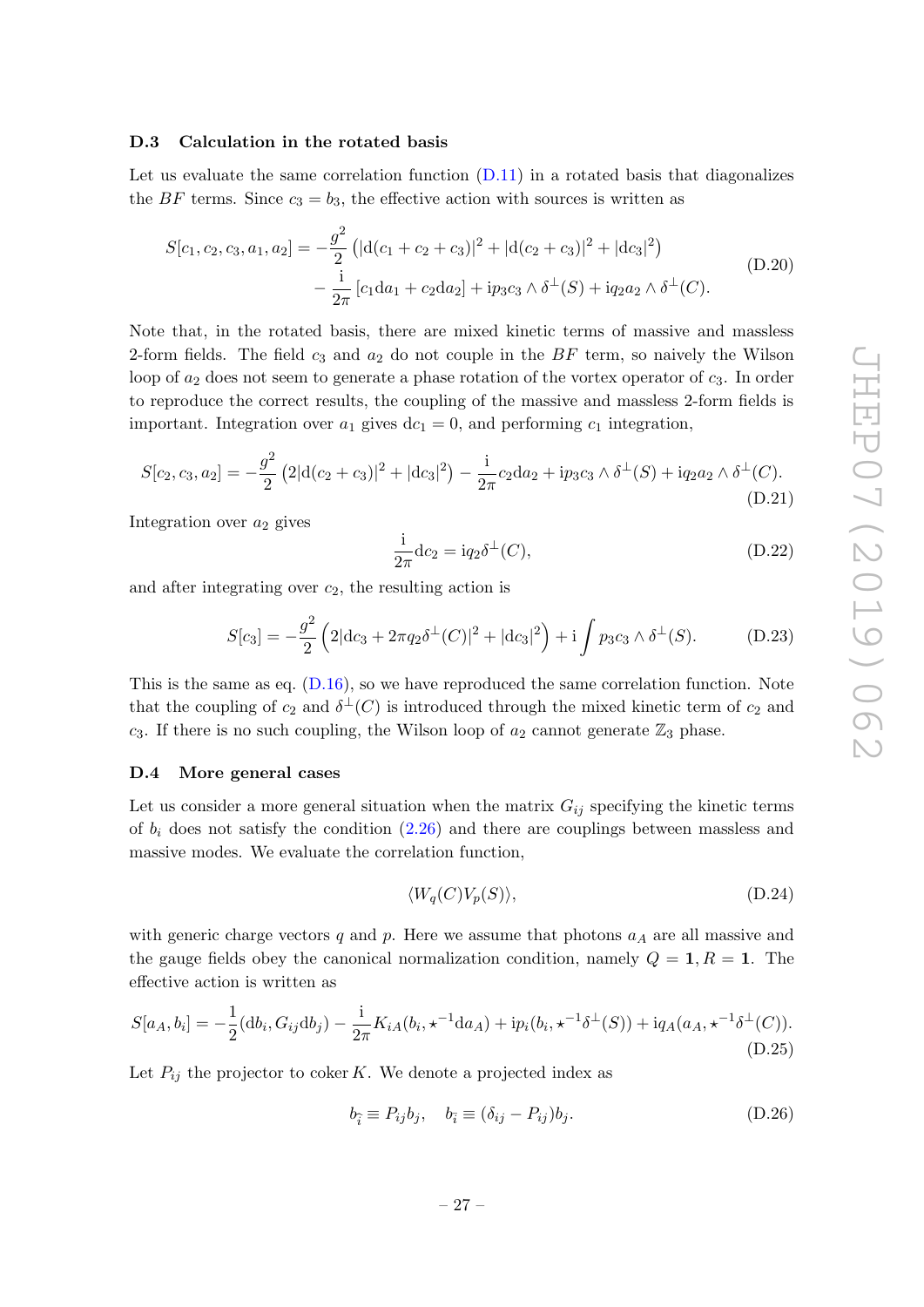Thus,  $b_{\hat{i}}$  denotes massless modes and  $b_{\hat{i}}$  denotes massive modes. Since we drop the kinetic terms of massive modes,  $G_{\overline{i}\overline{j}} = 0$ . The separability condition [\(2.26\)](#page-6-2) of the massive and massless modes is written as

$$
G_{i\hat{j}} = G_{\hat{i}j},\tag{D.27}
$$

or equivalently

$$
G_{\widehat{ij}} = 0.\t\t(D.28)
$$

Below we consider the case when this condition is not necessarily satisfied.

Now let us compute eq. [\(D.24\)](#page-27-2). We evaluate

$$
Z[\delta^{\perp}(C), \delta^{\perp}(S)] = \int \prod_{A} \mathcal{D}a_A \prod_i \mathcal{D}b_i \exp S[a_A, b_i], \tag{D.29}
$$

with the action  $(D.25)$ . The integration over  $a<sub>A</sub>$  gives

<span id="page-28-1"></span>
$$
-\frac{i}{2\pi}K_{iA}\mathrm{d}b_i + \mathrm{i}q_A\delta^\perp(C) = 0.
$$
 (D.30)

Let us decompose  $b_i$  into massless and massive parts,

$$
b_i = b_{\hat{i}} + b_{\hat{i}}.\tag{D.31}
$$

From eq.  $(D.30)$ , the massive part is determined (up to closed form) as

<span id="page-28-2"></span>
$$
b_{\bar{i}} = -2\pi q_A K_{Ai}^+ \delta^{\perp}(S'), \tag{D.32}
$$

where S' is a 2-dimensional surface such that  $\partial S' = C$  and we used  $\delta^{\perp}(C) = -d\delta^{\perp}(S')$ . The effective action becomes

$$
S[b_{\hat{i}}] = -\frac{1}{2}(b_{\hat{i}} + b_{\bar{i}}, G_{ij}\delta d(b_{\hat{j}} + b_{\bar{j}})) + i(p_{\hat{i}}b_{\hat{i}}, \star^{-1}\delta^{\perp}(S)) + i(p_{\bar{i}}b_{\bar{i}}, \star^{-1}\delta^{\perp}(S)),
$$
 (D.33)

where  $b_{\bar{i}}$  is given by eq. [\(D.32\)](#page-28-2). The EOM varying  $b_{\hat{i}}$  is given by

$$
G_{\hat{i}j}\delta d(b_{\hat{j}} + b_{\bar{j}}) = ip_{\hat{i}} \star \delta^{\perp}(S). \tag{D.34}
$$

The massless part is solved as

$$
b_{\hat{i}} = iG_{\hat{i}\hat{j}}^{-1}p_{\hat{j}} (\delta \mathbf{d})^{-1} \star \delta^{\perp}(S) - G_{\hat{i}\hat{j}}^{-1} G_{\hat{j}\bar{k}} b_{\bar{k}}.
$$
 (D.35)

The partition function in the presence of particle and vortex sources is now written as

$$
\ln Z[\delta^{\perp}(S), \delta^{\perp}(C)] = -\frac{1}{2} p_{\hat{i}} G_{\hat{i}\hat{j}}^{-1} p_{\hat{j}} (\star \delta^{\perp}(S), (\delta \mathrm{d})^{-1} \star \delta^{\perp}(S)) \n+ 2\pi i q_A K_{A\bar{i}}^{+} \left( p_{\bar{i}} - G_{\hat{i}\hat{j}} G_{\hat{j}\hat{k}}^{-1} p_{\hat{k}} \right) (\star \delta^{\perp}(S), \delta^{\perp}(S')).
$$
\n(D.36)

Noting that

$$
(\star \delta^{\perp}(S), \delta^{\perp}(S')) = \delta^{\perp}(S') \wedge \delta^{\perp}(S) = \text{Lk}(C, S) = -\text{Lk}(S, C), \tag{D.37}
$$

the correlation function is written as

<span id="page-28-0"></span>
$$
\langle W_q(C)V_p(S)\rangle = \langle V_p(S)\rangle \exp\left[-2\pi i q_A K_{A\bar{i}}^+\left(p_{\bar{i}} - G_{\bar{i}\bar{j}} G_{\bar{j}\bar{k}}^{-1} p_{\bar{k}}\right) \text{Lk}(S, C)\right].\tag{D.38}
$$

Because of the coupling of massless and massive sector,  $G_{\widehat{i}\widehat{j}} \neq 0$  and there are additional contributions to the term proportional to the linking number. Although there is no coupling between  $a_A$  and  $b_{\hat{i}}$  in the  $BF$  terms, the Wilson loop can induce a phase rotation of a vortex operator which has components  $b_i$ .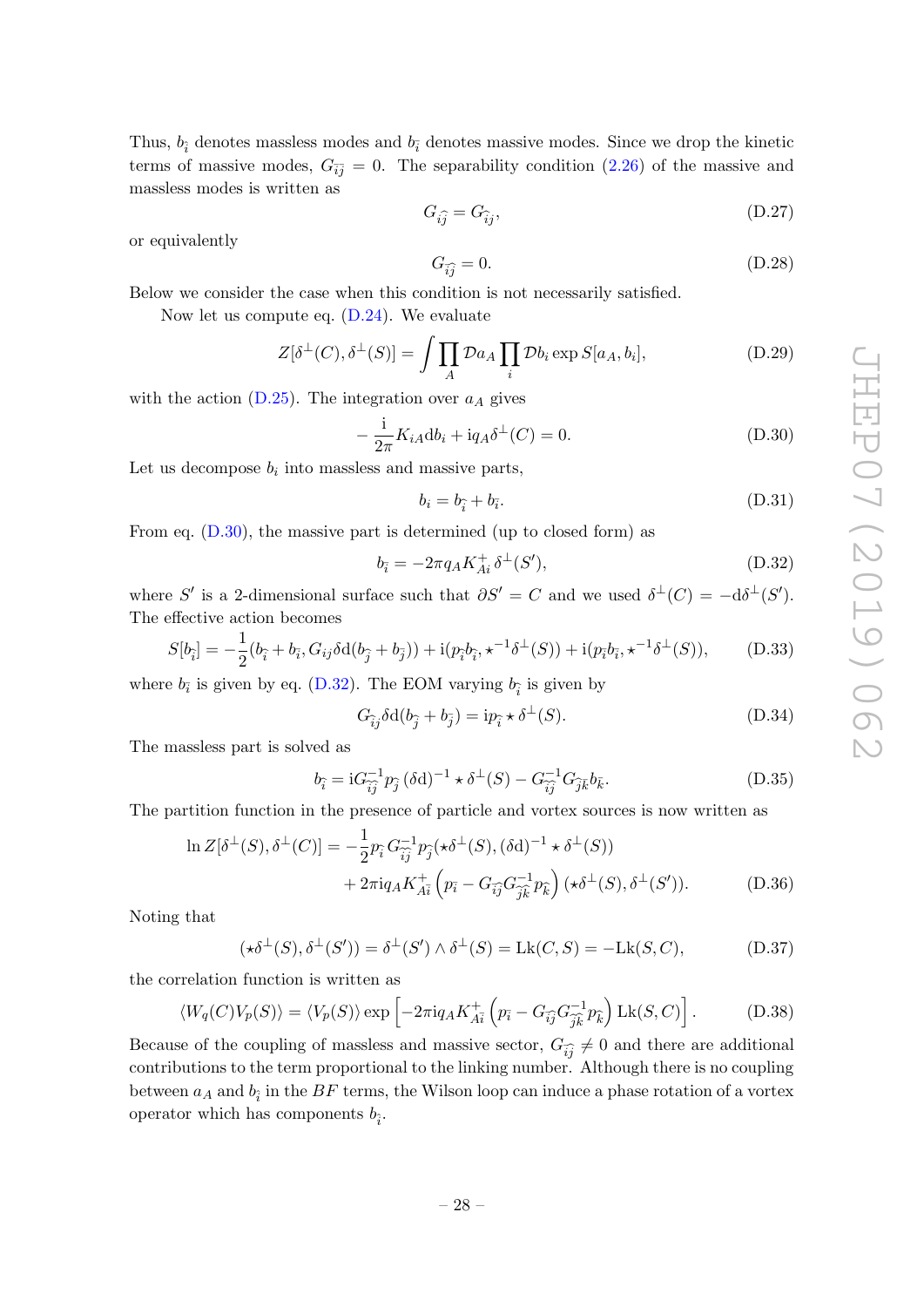Open Access. This article is distributed under the terms of the Creative Commons Attribution License [\(CC-BY 4.0\)](https://creativecommons.org/licenses/by/4.0/), which permits any use, distribution and reproduction in any medium, provided the original author(s) and source are credited.

# References

- <span id="page-29-0"></span>[1] L.D. Landau, On the theory of phase transitions. I., Zh. Eksp. Teor. Fiz. 11 (1937) 19 [IN[SPIRE](http://inspirehep.net/record/1634383)].
- [2] V.L. Ginzburg and L.D. Landau, On the theory of superconductivity, Zh. Eksp. Teor. Fiz  $20$ (1950) 1064 [IN[SPIRE](https://inspirehep.net/search?p=find+IRN+620327)].
- [3] Y. Nambu, Quasiparticles and Gauge Invariance in the Theory of Superconductivity, [Phys.](https://doi.org/10.1103/PhysRev.117.648) Rev. 117 [\(1960\) 648](https://doi.org/10.1103/PhysRev.117.648) [IN[SPIRE](https://inspirehep.net/search?p=find+J+%22Phys.Rev.,117,648%22)].
- <span id="page-29-1"></span>[4] Y. Nambu and G. Jona-Lasinio, Dynamical model of elementary particles based on an analogy with superconductivity. II, [Phys. Rev.](https://doi.org/10.1103/PhysRev.124.246)  $124$  (1961) 246 [IN[SPIRE](https://inspirehep.net/search?p=find+J+%22Phys.Rev.,124,246%22)].
- <span id="page-29-2"></span>[5] X.G. Wen, Topological Order in Rigid States, [Int. J. Mod. Phys.](https://doi.org/10.1142/S0217979290000139) B 4 (1990) 239 [IN[SPIRE](https://inspirehep.net/search?p=find+J+%22Int.J.Mod.Phys.,B4,239%22)].
- [6] X.G. Wen and A. Zee, Topological structures, universality classes, and statistics screening in the anyon superfluid, Phys. Rev. B 44 [\(1991\) 274.](https://doi.org/10.1103/PhysRevB.44.274)
- [7] X.-G. Wen, Quantum Field Theory of Many-body Systems: From the Origin of Sound to an Origin of Light and Electrons, Oxford Graduate Texts, [Oxford University Press](https://doi.org/10.1093/acprof:oso/9780199227259.001.0001) (2007).
- <span id="page-29-9"></span>[8] T.H. Hansson, V. Oganesyan and S.L. Sondhi, Superconductors are topologically ordered, [Annals Phys.](https://doi.org/10.1016/j.aop.2004.05.006) 313 (2004) 497 [IN[SPIRE](https://inspirehep.net/search?p=find+J+%22AnnalsPhys.,313,497%22)].
- [9] S. Sachdev, Quantum phase transitions, Cambridge University Press (2011).
- [10] X. Chen, Z.C. Gu and X.G. Wen, Local unitary transformation, long-range quantum entanglement, wave function renormalization and topological order, [Phys. Rev.](https://doi.org/10.1103/PhysRevB.82.155138) **B** 82 (2010) [155138](https://doi.org/10.1103/PhysRevB.82.155138) [[arXiv:1004.3835](https://arxiv.org/abs/1004.3835)] [IN[SPIRE](https://inspirehep.net/search?p=find+EPRINT+arXiv:1004.3835)].
- [11] M. Levin and X.-G. Wen, Detecting Topological Order in a Ground State Wave Function, [Phys. Rev. Lett.](https://doi.org/10.1103/PhysRevLett.96.110405) 96 (2006) 110405 [[cond-mat/0510613](https://arxiv.org/abs/cond-mat/0510613)] [IN[SPIRE](https://inspirehep.net/search?p=find+J+%22Phys.Rev.Lett.,96,110405%22)].
- <span id="page-29-3"></span>[12] A. Kitaev and J. Preskill, *Topological entanglement entropy*, *[Phys. Rev. Lett.](https://doi.org/10.1103/PhysRevLett.96.110404)* **96** (2006) [110404](https://doi.org/10.1103/PhysRevLett.96.110404) [[hep-th/0510092](https://arxiv.org/abs/hep-th/0510092)] [IN[SPIRE](https://inspirehep.net/search?p=find+J+%22Phys.Rev.Lett.,96,110404%22)].
- <span id="page-29-4"></span>[13] R. Dijkgraaf and E. Witten, Mean Field Theory, Topological Field Theory and Multimatrix Models, [Nucl. Phys.](https://doi.org/10.1016/0550-3213(90)90324-7) **B 342** (1990) 486 [IN[SPIRE](https://inspirehep.net/search?p=find+J+%22Nucl.Phys.,B342,486%22)].
- <span id="page-29-5"></span>[14] X.G. Wen and A. Zee, A Classification of Abelian quantum Hall states and matrix formulation of topological fluids, Phys. Rev.  $\bf{B}$  46 [\(1992\) 2290](https://doi.org/10.1103/PhysRevB.46.2290) [IN[SPIRE](https://inspirehep.net/search?p=find+J+%22Phys.Rev.,B46,2290%22)].
- <span id="page-29-6"></span>[15] D. Gaiotto, A. Kapustin, N. Seiberg and B. Willett, Generalized Global Symmetries, [JHEP](https://doi.org/10.1007/JHEP02(2015)172) 02 [\(2015\) 172](https://doi.org/10.1007/JHEP02(2015)172) [[arXiv:1412.5148](https://arxiv.org/abs/1412.5148)] [IN[SPIRE](https://inspirehep.net/search?p=find+EPRINT+arXiv:1412.5148)].
- <span id="page-29-7"></span>[16] X.-G. Wen, Emergent anomalous higher symmetries from topological order and from dynamical electromagnetic field in condensed matter systems, Phys. Rev. B 99 [\(2019\) 205139](https://doi.org/10.1103/PhysRevB.99.205139) [[arXiv:1812.02517](https://arxiv.org/abs/1812.02517)] [IN[SPIRE](https://inspirehep.net/search?p=find+EPRINT+arXiv:1812.02517)].
- <span id="page-29-8"></span>[17] S. Chatterjee, S. Sachdev and M. Scheurer, Intertwining topological order and broken symmetry in a theory of fluctuating spin density waves, [Phys. Rev. Lett.](https://doi.org/10.1103/PhysRevLett.119.227002) 119 (2017) 227002 [[arXiv:1705.06289](https://arxiv.org/abs/1705.06289)] [IN[SPIRE](https://inspirehep.net/search?p=find+EPRINT+arXiv:1705.06289)].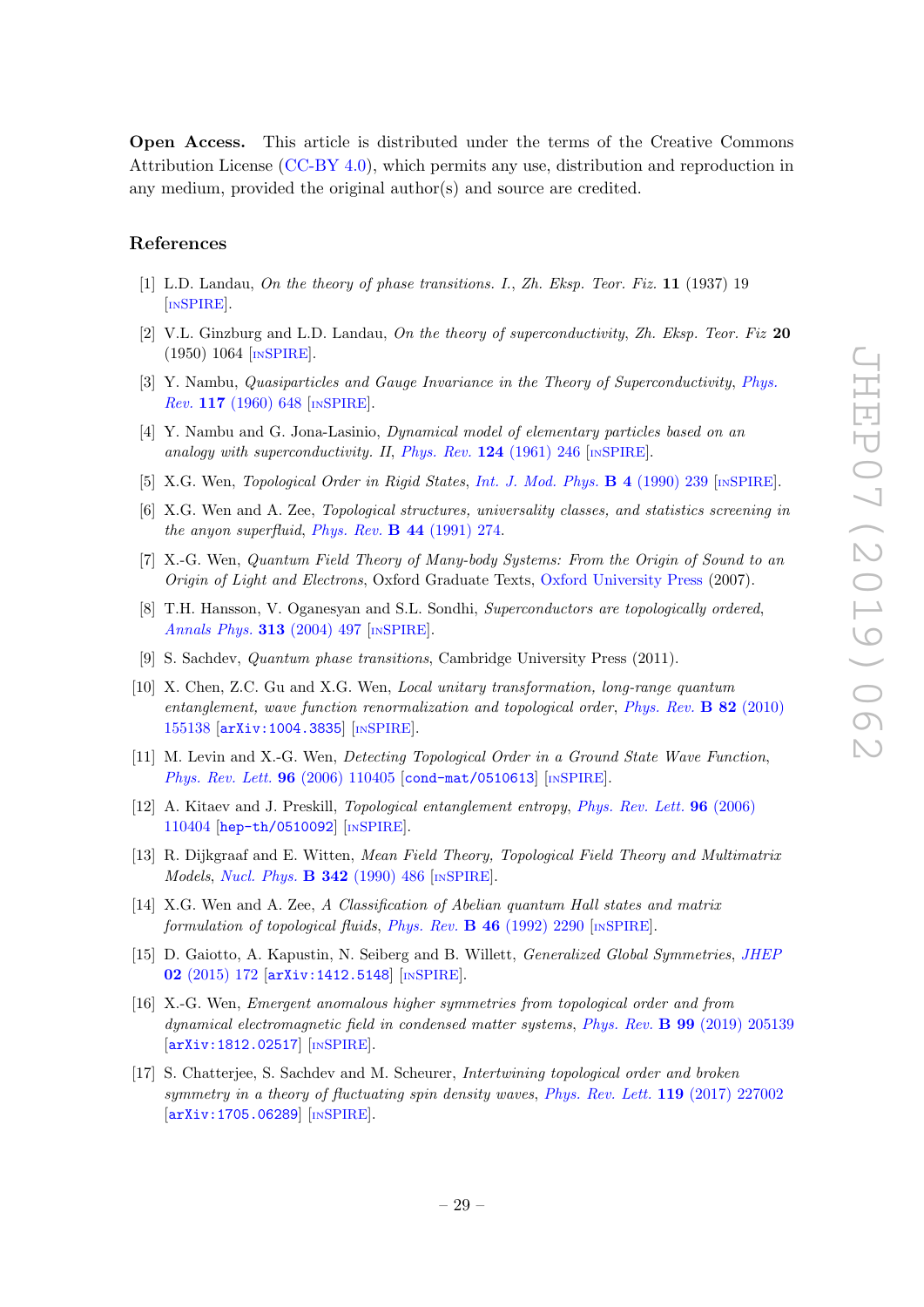- [18] S. Sachdev and S. Chatterjee, Insulators and metals with topological order and discrete symmetry breaking, Phys. Rev.  $\bf{B}$  95 [\(2017\) 205133](https://doi.org/10.1103/PhysRevB.95.205133)  $\bf{arXiv:}$  1703.00014 [IN[SPIRE](https://inspirehep.net/search?p=find+EPRINT+arXiv:1703.00014)].
- [19] M.S. Scheurer, S. Chatterjee, W. Wu, M. Ferrero, A. Georges and S. Sachdev, Topological order in the pseudogap metal, [Proc. Nat. Acad. Sci.](https://doi.org/10.1073/pnas.1720580115) 115 (2018) E3665 [arXiv: 1711.09925] [IN[SPIRE](https://inspirehep.net/search?p=find+EPRINT+arXiv:1711.09925)].
- <span id="page-30-0"></span>[20] S. Sachdev, H.D. Scammell, M.S. Scheurer and G. Tarnopolsky, Gauge theory for the cuprates near optimal doping, Phys. Rev.  $\bf{B}$  99 [\(2019\) 054516](https://doi.org/10.1103/PhysRevB.99.054516) [[arXiv:1811.04930](https://arxiv.org/abs/1811.04930)] [IN[SPIRE](https://inspirehep.net/search?p=find+EPRINT+arXiv:1811.04930)].
- <span id="page-30-1"></span>[21] M.A. Stephanov, *QCD phase diagram and the critical point*, *[Prog. Theor. Phys. Suppl.](https://doi.org/10.1142/S0217751X05027965)* 153 [\(2004\) 139](https://doi.org/10.1142/S0217751X05027965) [[hep-ph/0402115](https://arxiv.org/abs/hep-ph/0402115)] [IN[SPIRE](https://inspirehep.net/search?p=find+EPRINT+hep-ph/0402115)].
- [22] K. Fukushima and T. Hatsuda, The phase diagram of dense QCD, [Rept. Prog. Phys.](https://doi.org/10.1088/0034-4885/74/1/014001) 74 [\(2011\) 014001](https://doi.org/10.1088/0034-4885/74/1/014001) [[arXiv:1005.4814](https://arxiv.org/abs/1005.4814)] [IN[SPIRE](https://inspirehep.net/search?p=find+EPRINT+arXiv:1005.4814)].
- [23] H.-c. Ren, Color superconductivity of QCD at high baryon density, 2004, [hep-ph/0404074](https://arxiv.org/abs/hep-ph/0404074) [IN[SPIRE](https://inspirehep.net/search?p=find+EPRINT+hep-ph/0404074)].
- <span id="page-30-2"></span>[24] R. Casalbuoni, Lecture Notes on Superconductivity: Condensed Matter and QCD, [arXiv:1810.11125](https://arxiv.org/abs/1810.11125) [IN[SPIRE](https://inspirehep.net/search?p=find+EPRINT+arXiv:1810.11125)].
- <span id="page-30-3"></span>[25] B.C. Barrois, Superconducting Quark Matter, [Nucl. Phys.](https://doi.org/10.1016/0550-3213(77)90123-7) B 129 (1977) 390 [IN[SPIRE](https://inspirehep.net/search?p=find+J+%22Nucl.Phys.,B129,390%22)].
- [26] D. Bailin and A. Love, Superfluidity and Superconductivity in Relativistic Fermion Systems, [Phys. Rept.](https://doi.org/10.1016/0370-1573(84)90145-5) **107** (1984) 325 [IN[SPIRE](https://inspirehep.net/search?p=find+J+%22Phys.Rept.,107,325%22)].
- <span id="page-30-12"></span>[27] M.G. Alford, K. Rajagopal and F. Wilczek, Color flavor locking and chiral symmetry breaking in high density  $QCD$ , [Nucl. Phys.](https://doi.org/10.1016/S0550-3213(98)00668-3) **B** 537 (1999) 443 [[hep-ph/9804403](https://arxiv.org/abs/hep-ph/9804403)] [IN[SPIRE](https://inspirehep.net/search?p=find+EPRINT+hep-ph/9804403)].
- <span id="page-30-7"></span>[28] T. Schäfer and F. Wilczek, Continuity of quark and hadron matter, [Phys. Rev. Lett.](https://doi.org/10.1103/PhysRevLett.82.3956) 82 [\(1999\) 3956](https://doi.org/10.1103/PhysRevLett.82.3956) [[hep-ph/9811473](https://arxiv.org/abs/hep-ph/9811473)] [IN[SPIRE](https://inspirehep.net/search?p=find+EPRINT+hep-ph/9811473)].
- <span id="page-30-4"></span>[29] M.G. Alford, A. Schmitt, K. Rajagopal and T. Schäfer, *Color superconductivity in dense* quark matter, [Rev. Mod. Phys.](https://doi.org/10.1103/RevModPhys.80.1455) 80 (2008) 1455 [[arXiv:0709.4635](https://arxiv.org/abs/0709.4635)] [IN[SPIRE](https://inspirehep.net/search?p=find+EPRINT+arXiv:0709.4635)].
- <span id="page-30-5"></span>[30] A.P. Balachandran, S. Digal and T. Matsuura, Semi-superfluid strings in high density QCD, Phys. Rev. D 73 [\(2006\) 074009](https://doi.org/10.1103/PhysRevD.73.074009) [[hep-ph/0509276](https://arxiv.org/abs/hep-ph/0509276)] [IN[SPIRE](https://inspirehep.net/search?p=find+EPRINT+hep-ph/0509276)].
- [31] E. Nakano, M. Nitta and T. Matsuura, Non-Abelian strings in high density QCD: Zero modes and interactions, Phys. Rev.  $\overline{D}$  78 [\(2008\) 045002](https://doi.org/10.1103/PhysRevD.78.045002) [[arXiv:0708.4096](https://arxiv.org/abs/0708.4096)] [IN[SPIRE](https://inspirehep.net/search?p=find+EPRINT+arXiv:0708.4096)].
- <span id="page-30-13"></span>[32] M. Eto, Y. Hirono, M. Nitta and S. Yasui, Vortices and Other Topological Solitons in Dense Quark Matter, PTEP 2014 [\(2014\) 012D01](https://doi.org/10.1093/ptep/ptt095) [[arXiv:1308.1535](https://arxiv.org/abs/1308.1535)] [IN[SPIRE](https://inspirehep.net/search?p=find+EPRINT+arXiv:1308.1535)].
- <span id="page-30-6"></span>[33] A. Yamamoto, Non-Abelian vortex in lattice gauge theory, PTEP 2018 [\(2018\) 103B03](https://doi.org/10.1093/ptep/pty106) [[arXiv:1804.08051](https://arxiv.org/abs/1804.08051)] [IN[SPIRE](https://inspirehep.net/search?p=find+EPRINT+arXiv:1804.08051)].
- <span id="page-30-8"></span>[34] Y. Hirono and Y. Tanizaki, Quark-Hadron Continuity beyond the Ginzburg-Landau Paradigm, [Phys. Rev. Lett.](https://doi.org/10.1103/PhysRevLett.122.212001) 122 (2019) 212001 [[arXiv:1811.10608](https://arxiv.org/abs/1811.10608)] [IN[SPIRE](https://inspirehep.net/search?p=find+EPRINT+arXiv:1811.10608)].
- <span id="page-30-9"></span>[35] A. Cherman, S. Sen and L.G. Yaffe, Anyonic particle-vortex statistics and the nature of dense quark matter,  $arXiv:1808.04827$  [IN[SPIRE](https://inspirehep.net/search?p=find+EPRINT+arXiv:1808.04827)].
- <span id="page-30-10"></span>[36] M.G. Alford, G. Baym, K. Fukushima, T. Hatsuda and M. Tachibana, Continuity of vortices from the hadronic to the color-flavor locked phase in dense matter, [Phys. Rev.](https://doi.org/10.1103/PhysRevD.99.036004) D 99 (2019) [036004](https://doi.org/10.1103/PhysRevD.99.036004) [[arXiv:1803.05115](https://arxiv.org/abs/1803.05115)] [IN[SPIRE](https://inspirehep.net/search?p=find+EPRINT+arXiv:1803.05115)].
- <span id="page-30-11"></span>[37] C. Chatterjee, M. Nitta and S. Yasui, Quark-hadron continuity under rotation: Vortex continuity or boojum?, Phys. Rev.  $\bf{D}$  99 [\(2019\) 034001](https://doi.org/10.1103/PhysRevD.99.034001) [[arXiv:1806.09291](https://arxiv.org/abs/1806.09291)] [IN[SPIRE](https://inspirehep.net/search?p=find+EPRINT+arXiv:1806.09291)].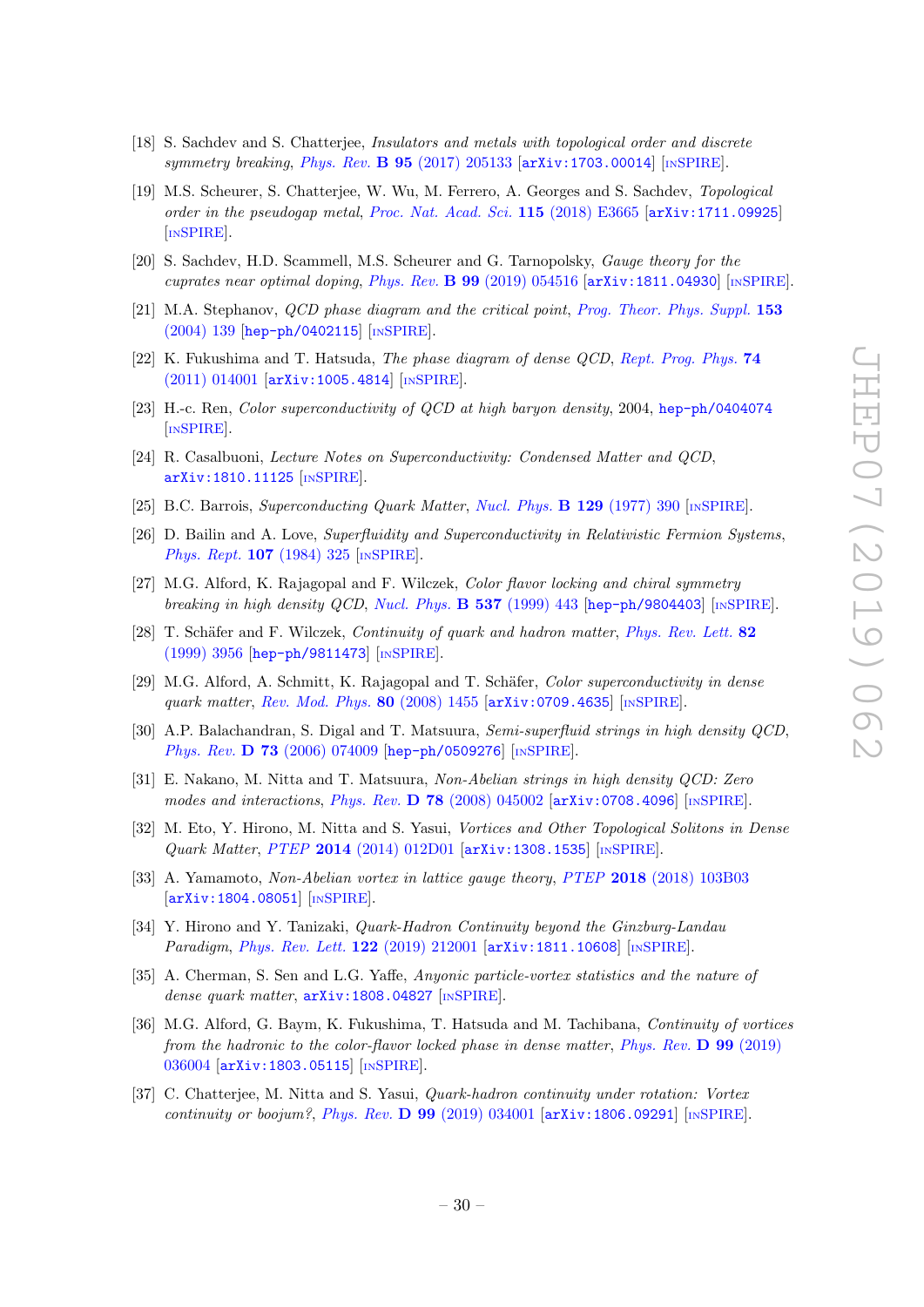- <span id="page-31-0"></span>[38] Y. Hirono, T. Kanazawa and M. Nitta, Topological Interactions of Non-Abelian Vortices with  $Quasi-Particles$  in High Density QCD, Phys. Rev.  $\bf{D}$  83 [\(2011\) 085018](https://doi.org/10.1103/PhysRevD.83.085018) [[arXiv:1012.6042](https://arxiv.org/abs/1012.6042)] [IN[SPIRE](https://inspirehep.net/search?p=find+EPRINT+arXiv:1012.6042)].
- <span id="page-31-1"></span>[39] M. Bergeron, G.W. Semenoff and R.J. Szabo, Canonical bf type topological field theory and fractional statistics of strings, [Nucl. Phys.](https://doi.org/10.1016/0550-3213(94)00503-7) B 437 (1995) 695 [[hep-th/9407020](https://arxiv.org/abs/hep-th/9407020)] [IN[SPIRE](https://inspirehep.net/search?p=find+EPRINT+hep-th/9407020)].
- [40] G.Y. Cho and J.E. Moore, *Topological BF field theory description of topological insulators*, [Annals Phys.](https://doi.org/10.1016/j.aop.2010.12.011) 326 (2011) 1515 [[arXiv:1011.3485](https://arxiv.org/abs/1011.3485)] [IN[SPIRE](https://inspirehep.net/search?p=find+EPRINT+arXiv:1011.3485)].
- [41] P. Putrov, J. Wang and S.-T. Yau, Braiding Statistics and Link Invariants of Bosonic/Fermionic Topological Quantum Matter in  $2 + 1$  and  $3 + 1$  dimensions, [Annals](https://doi.org/10.1016/j.aop.2017.06.019) Phys. 384 [\(2017\) 254](https://doi.org/10.1016/j.aop.2017.06.019) [[arXiv:1612.09298](https://arxiv.org/abs/1612.09298)] [IN[SPIRE](https://inspirehep.net/search?p=find+EPRINT+arXiv:1612.09298)].
- <span id="page-31-2"></span>[42] X. Chen, A. Tiwari and S. Ryu, *Bulk-boundary correspondence in*  $(3 + 1)$ -dimensional topological phases, Phys. Rev. B 94 [\(2016\) 045113](https://doi.org/10.1103/PhysRevB.94.045113) [[arXiv:1509.04266](https://arxiv.org/abs/1509.04266)] [IN[SPIRE](https://inspirehep.net/search?p=find+J+%22Phys.Rev.,B94,045113%22)].
- <span id="page-31-3"></span>[43] G. 't Hooft, Naturalness, chiral symmetry, and spontaneous chiral symmetry breaking, [NATO](https://doi.org/10.1007/978-1-4684-7571-5_9) Sci. Ser. **B 59** [\(1980\) 135](https://doi.org/10.1007/978-1-4684-7571-5_9) [IN[SPIRE](https://inspirehep.net/search?p=find+IRN+599360)].
- <span id="page-31-4"></span>[44] T. Banks and N. Seiberg, Symmetries and Strings in Field Theory and Gravity, [Phys. Rev.](https://doi.org/10.1103/PhysRevD.83.084019) D 83 [\(2011\) 084019](https://doi.org/10.1103/PhysRevD.83.084019) [[arXiv:1011.5120](https://arxiv.org/abs/1011.5120)] [IN[SPIRE](https://inspirehep.net/search?p=find+EPRINT+arXiv:1011.5120)].
- <span id="page-31-5"></span>[45] A. Kapustin and N. Seiberg, Coupling a QFT to a TQFT and Duality, JHEP 04 [\(2014\) 001](https://doi.org/10.1007/JHEP04(2014)001) [[arXiv:1401.0740](https://arxiv.org/abs/1401.0740)] [IN[SPIRE](https://inspirehep.net/search?p=find+EPRINT+arXiv:1401.0740)].
- <span id="page-31-6"></span>[46] A. Tiwari, X. Chen and S. Ryu, Wilson operator algebras and ground states of coupled BF theories, Phys. Rev. B 95 [\(2017\) 245124](https://doi.org/10.1103/PhysRevB.95.245124) [[arXiv:1603.08429](https://arxiv.org/abs/1603.08429)] [IN[SPIRE](https://inspirehep.net/search?p=find+EPRINT+arXiv:1603.08429)].
- <span id="page-31-7"></span>[47] E. Lake, Higher-form symmetries and spontaneous symmetry breaking, [arXiv:1802.07747](https://arxiv.org/abs/1802.07747) [IN[SPIRE](https://inspirehep.net/search?p=find+EPRINT+arXiv:1802.07747)].
- <span id="page-31-8"></span>[48] X.-G. Wen, Classifying gauge anomalies through symmetry-protected trivial orders and classifying gravitational anomalies through topological orders, Phys. Rev. D 88 [\(2013\) 045013](https://doi.org/10.1103/PhysRevD.88.045013) [[arXiv:1303.1803](https://arxiv.org/abs/1303.1803)] [IN[SPIRE](https://inspirehep.net/search?p=find+EPRINT+arXiv:1303.1803)].
- [49] A. Kapustin and R. Thorngren, Anomalies of discrete symmetries in various dimensions and group cohomology, [arXiv:1404.3230](https://arxiv.org/abs/1404.3230) [IN[SPIRE](https://inspirehep.net/search?p=find+EPRINT+arXiv:1404.3230)].
- <span id="page-31-9"></span>[50] J.C. Wang, Z.-C. Gu and X.-G. Wen, Field theory representation of qauge-gravity symmetry-protected topological invariants, group cohomology and beyond, [Phys. Rev. Lett.](https://doi.org/10.1103/PhysRevLett.114.031601) 114 [\(2015\) 031601](https://doi.org/10.1103/PhysRevLett.114.031601) [[arXiv:1405.7689](https://arxiv.org/abs/1405.7689)] [IN[SPIRE](https://inspirehep.net/search?p=find+EPRINT+arXiv:1405.7689)].
- <span id="page-31-10"></span>[51] E. Witten, The "Parity" Anomaly On An Unorientable Manifold, [Phys. Rev.](https://doi.org/10.1103/PhysRevB.94.195150) B 94 (2016) [195150](https://doi.org/10.1103/PhysRevB.94.195150) [[arXiv:1605.02391](https://arxiv.org/abs/1605.02391)] [IN[SPIRE](https://inspirehep.net/search?p=find+EPRINT+arXiv:1605.02391)].
- [52] Y. Tachikawa and K. Yonekura, On time-reversal anomaly of  $2 + 1d$  topological phases, PTEP 2017 [\(2017\) 033B04](https://doi.org/10.1093/ptep/ptx010) [[arXiv:1610.07010](https://arxiv.org/abs/1610.07010)] [IN[SPIRE](https://inspirehep.net/search?p=find+EPRINT+arXiv:1610.07010)].
- [53] D. Gaiotto, A. Kapustin, Z. Komargodski and N. Seiberg, Theta, Time Reversal and Temperature, JHEP 05 [\(2017\) 091](https://doi.org/10.1007/JHEP05(2017)091) [[arXiv:1703.00501](https://arxiv.org/abs/1703.00501)] [IN[SPIRE](https://inspirehep.net/search?p=find+EPRINT+arXiv:1703.00501)].
- [54] Y. Tanizaki and Y. Kikuchi, Vacuum structure of bifundamental gauge theories at finite topological angles, JHEP  $06$  [\(2017\) 102](https://doi.org/10.1007/JHEP06(2017)102)  $\text{arXiv:1705.01949}$  $\text{arXiv:1705.01949}$  $\text{arXiv:1705.01949}$   $\text{lnSPIRE}$  $\text{lnSPIRE}$  $\text{lnSPIRE}$ .
- [55] Z. Komargodski, A. Sharon, R. Thorngren and X. Zhou, Comments on Abelian Higgs Models and Persistent Order, [SciPost Phys.](https://doi.org/10.21468/SciPostPhys.6.1.003) 6 (2019) 003 [[arXiv:1705.04786](https://arxiv.org/abs/1705.04786)] [IN[SPIRE](https://inspirehep.net/search?p=find+EPRINT+arXiv:1705.04786)].
- [56] Z. Komargodski, T. Sulejmanpasic and M. Ünsal, Walls, anomalies and deconfinement in quantum antiferromagnets, Phys. Rev. B  $97$  [\(2018\) 054418](https://doi.org/10.1103/PhysRevB.97.054418)  $\left[$ [arXiv:1706.05731](https://arxiv.org/abs/1706.05731) $\right]$   $\left[$ IN[SPIRE](https://inspirehep.net/search?p=find+EPRINT+arXiv:1706.05731) $\right]$ .